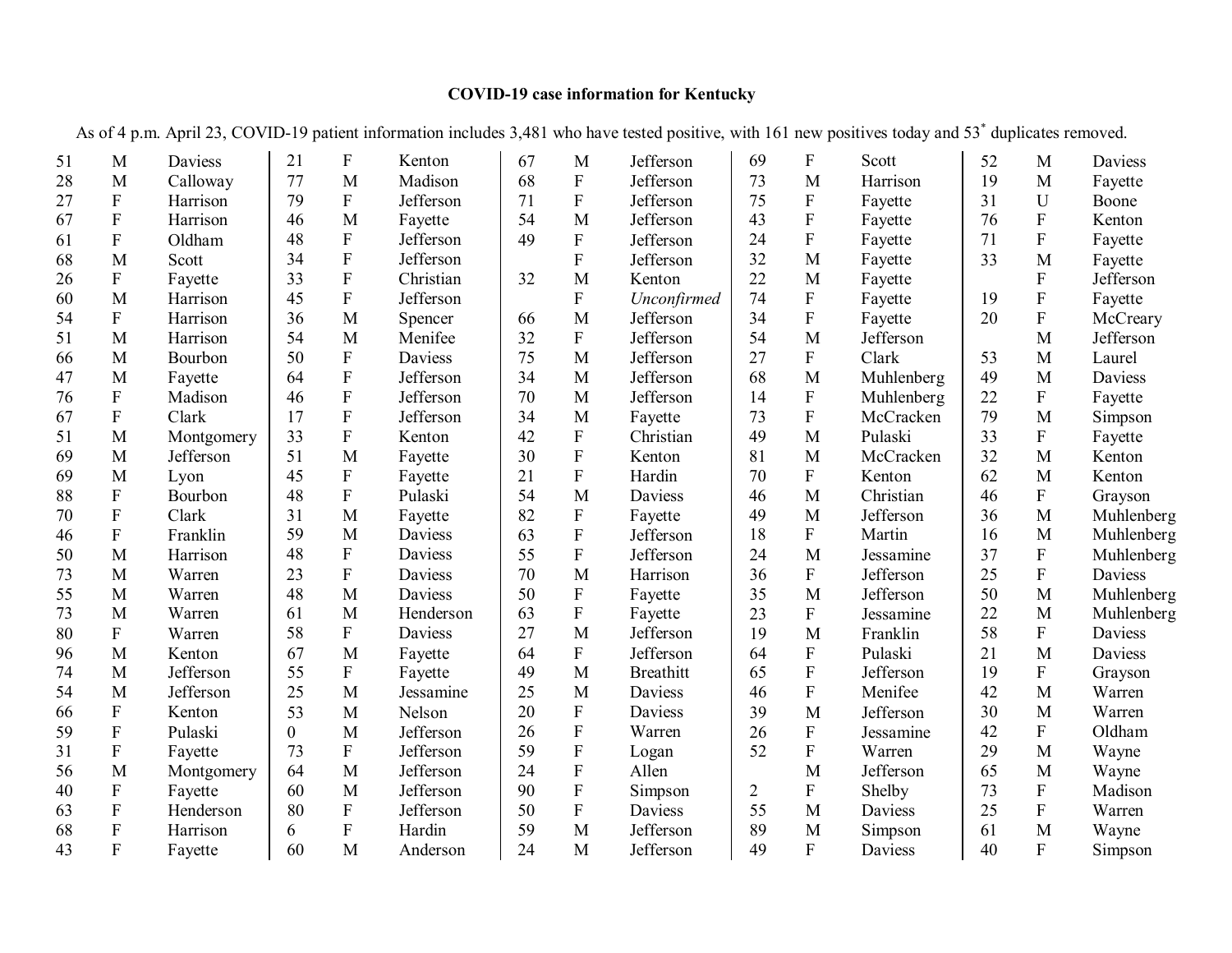| 29 | $\boldsymbol{\mathrm{F}}$ | Fayette        | 22 | ${\bf F}$                 | Jefferson      | 85 | $\boldsymbol{\mathrm{F}}$ | Jefferson      | 21 | $\boldsymbol{\mathrm{F}}$ | Nicholas  | 22           | ${\bf F}$                 | Jefferson      |
|----|---------------------------|----------------|----|---------------------------|----------------|----|---------------------------|----------------|----|---------------------------|-----------|--------------|---------------------------|----------------|
| 22 | ${\bf F}$                 | Franklin       | 69 | M                         | Jefferson      | 33 | ${\bf F}$                 | Jessamine      | 48 | M                         | Daviess   | 51           | ${\bf F}$                 | Fayette        |
| 58 | M                         | Madison        | 30 | M                         | Mason          | 80 | M                         | Campbell       | 61 | ${\bf F}$                 | Hopkins   | 54           | ${\bf F}$                 | Fayette        |
| 74 | ${\bf F}$                 | <b>Daviess</b> | 70 | ${\bf F}$                 | Jefferson      | 58 | M                         | Boone          | 61 | $\mathbf{M}$              | Jefferson | 47           | M                         | Simpson        |
| 57 | $\mathbf F$               | Jefferson      | 30 | $\boldsymbol{\mathrm{F}}$ | Jefferson      | 31 | ${\bf F}$                 | Scott          | 68 | ${\bf F}$                 | Jefferson | 69           | $\mathbf{M}$              | Warren         |
| 78 | M                         | Calloway       | 53 | $\mathbf{M}$              | Jefferson      | 69 | ${\bf F}$                 | Woodford       | 43 | M                         | Jefferson | 32           | ${\bf F}$                 | <b>Bracken</b> |
| 67 | ${\bf F}$                 | Daviess        | 77 | M                         | Hopkins        | 73 | M                         | Jessamine      | 64 | ${\bf F}$                 | Fayette   |              | $\overline{F}$            | <b>Butler</b>  |
| 46 | ${\bf F}$                 | Daviess        | 27 | ${\bf F}$                 | <b>Bullitt</b> | 21 | ${\bf F}$                 | Logan          | 63 | ${\bf F}$                 | Jefferson | 38           | $\mathbf F$               | Fayette        |
| 62 | ${\bf F}$                 | Christian      | 21 | $\boldsymbol{\mathrm{F}}$ | Jefferson      | 56 | ${\bf F}$                 | Hardin         | 40 | M                         | Scott     | 32           | ${\bf F}$                 | Fayette        |
| 24 | ${\bf F}$                 | Christian      | 66 | M                         | Jefferson      | 33 | M                         | Fayette        | 51 | M                         | Grant     | 62           | ${\bf F}$                 | Fayette        |
| 86 | M                         | Christian      | 34 | ${\bf F}$                 | Warren         | 43 | M                         | Scott          | 58 | M                         | Hopkins   | $\mathbf{1}$ | M                         | Fayette        |
| 51 | M                         | Jefferson      | 51 | ${\bf F}$                 | Boone          | 42 | ${\bf F}$                 | Daviess        | 72 | M                         | Clark     | 57           | M                         | Shelby         |
| 20 | ${\bf F}$                 | Jefferson      |    | U                         | Campbell       | 47 | M                         | Pulaski        | 73 | $\boldsymbol{\mathrm{F}}$ | Kenton    | 50           | $\boldsymbol{\mathrm{F}}$ | Jefferson      |
| 28 | $\overline{F}$            | Scott          | 43 | M                         | Kenton         | 22 | ${\bf F}$                 | Kenton         | 60 | $\mathbf{M}$              | Jefferson | 55           | $\mathbf{M}$              | Washington     |
| 43 | ${\bf F}$                 | Madison        | 78 | ${\bf F}$                 | Jefferson      | 60 | ${\bf F}$                 | Jefferson      | 60 | $\mathbf F$               | Jefferson | 76           | M                         | Breckinridge   |
| 14 | $\mathbf{M}$              | Madison        | 60 | $\boldsymbol{\mathrm{F}}$ | Jefferson      | 50 | ${\bf F}$                 | Hardin         | 84 | ${\bf F}$                 | Jefferson | 57           | $\rm F$                   | McCracken      |
| 45 | ${\bf F}$                 | Boone          | 19 | ${\bf F}$                 | Oldham         | 41 | ${\bf F}$                 | Woodford       | 54 | ${\bf F}$                 | Clark     | 47           | ${\bf F}$                 | Fayette        |
| 64 | M                         | Fayette        | 22 | ${\bf F}$                 | Fayette        | 47 | M                         | Jefferson      | 61 | $\mathbf F$               | Hopkins   | 36           | ${\bf F}$                 | Fayette        |
| 39 | M                         | Hopkins        | 45 | M                         | Jefferson      | 73 | ${\bf F}$                 | Jefferson      | 40 | $\mathbf F$               | Hopkins   | 46           | ${\bf F}$                 | Fayette        |
| 60 | M                         | Clark          | 88 | M                         | Jefferson      | 36 | M                         | Jefferson      | 26 | M                         | Hopkins   | 42           | M                         | Jefferson      |
| 49 | M                         | Clark          | 7  | M                         | Hardin         | 70 | $\mathbf{M}$              | Jefferson      | 23 | $\overline{\mathrm{F}}$   | Hopkins   | 20           | $\mathbf{M}$              | Fayette        |
| 53 | M                         | Jessamine      | 47 | $\boldsymbol{\mathrm{F}}$ | Pulaski        | 65 | $\mathbf{M}$              | Jefferson      | 60 | $\overline{\mathrm{F}}$   | Hopkins   | 54           | ${\bf F}$                 | Fayette        |
| 42 | ${\bf F}$                 | Pulaski        | 44 | $\mathbf F$               | Jefferson      | 54 | M                         | Jefferson      | 39 | $\mathbf{M}$              | Hopkins   | 80           | ${\bf F}$                 | Jefferson      |
| 77 | M                         | Webster        | 17 | $\boldsymbol{\mathrm{F}}$ | Fayette        | 32 | ${\bf F}$                 | Jefferson      | 30 | M                         | Lawrence  | 51           | M                         | Jefferson      |
| 56 | M                         | Union          | 78 | ${\bf F}$                 | Jefferson      | 69 | M                         | Jefferson      | 21 | $\boldsymbol{\mathrm{F}}$ | Jefferson | 37           | $\mathbf F$               | Shelby         |
| 77 | M                         | Fayette        | 72 | ${\bf F}$                 | Jefferson      | 43 | ${\bf F}$                 | Jefferson      | 65 | $\mathbf F$               | Scott     | 51           | M                         | Franklin       |
| 55 | M                         | Fayette        | 60 | M                         | Fayette        | 77 | M                         | Simpson        | 51 | $\boldsymbol{\mathrm{F}}$ | Fayette   | 52           | M                         | Jefferson      |
| 58 | $\mathbf F$               | Fayette        | 31 | ${\bf F}$                 | <b>Bullitt</b> | 58 | M                         | Breckinridge   | 45 | ${\bf F}$                 | Kenton    | 19           | M                         | Jefferson      |
| 69 | M                         | Fayette        | 28 | M                         | <b>Bullitt</b> | 38 | $\mathbf{F}$              | Fayette        | 67 | M                         | Jefferson | 76           | ${\bf F}$                 | Hopkins        |
| 62 | ${\bf F}$                 | Fayette        | 72 | M                         | Larue          | 41 | M                         | Daviess        | 60 | ${\bf F}$                 | Madison   | 79           | M                         | Hopkins        |
| 45 | $\boldsymbol{\mathrm{F}}$ | Fayette        | 37 | M                         | Jefferson      | 62 | ${\bf F}$                 | Daviess        | 73 | $\overline{F}$            | Jefferson | 70           | $\mathbf F$               | Campbell       |
| 43 | ${\bf F}$                 | Fayette        | 69 | ${\bf F}$                 | Jefferson      | 73 | M                         | Simpson        | 56 | $\rm F$                   | Fayette   | 25           | M                         | Jefferson      |
| 60 | M                         | Jessamine      | 54 | ${\bf F}$                 | Jefferson      | 36 | ${\bf F}$                 | <b>Daviess</b> | 66 | M                         | Fayette   | 79           | M                         | Hopkins        |
| 19 | M                         | Jessamine      | 56 | $\rm F$                   | Woodford       | 34 | M                         | Daviess        | 27 | ${\bf F}$                 | Hopkins   | 63           | ${\bf F}$                 | Fayette        |
| 28 | ${\bf F}$                 | Boone          | 21 | $\rm F$                   | Grant          | 52 | ${\bf F}$                 | Spencer        | 48 | $\mathbf{M}$              | Madison   | 70           | $\boldsymbol{\mathrm{F}}$ | Hopkins        |
| 20 | M                         | Fayette        | 36 | $\mathbf F$               | Jefferson      | 35 | M                         | Campbell       | 88 | ${\bf F}$                 | Fayette   | 69           | $\mathbf F$               | Nelson         |
| 75 | ${\bf F}$                 | Jessamine      | 60 | $\boldsymbol{\mathrm{F}}$ | Unconfirmed    | 56 | M                         | Carroll        | 27 | $\rm F$                   | Boyle     | 56           | ${\bf F}$                 | Taylor         |
| 57 | M                         | Jefferson      | 28 | ${\bf F}$                 | Pulaski        | 29 | $\mathbf F$               | Fayette        | 36 | M                         | Mercer    | 31           | M                         | Powell         |
| 56 | $\overline{F}$            | Jefferson      | 24 | $\overline{F}$            | Warren         | 73 | $\mathbf{M}$              | Kenton         | 28 | M                         | Fayette   | 39           | $\overline{F}$            | Taylor         |
| 44 | $\overline{F}$            | Jefferson      | 52 | M                         | Jefferson      | 50 | $\mathbf{M}$              | Boone          | 59 | $\rm F$                   | Fayette   | 36           | $\overline{F}$            | Jefferson      |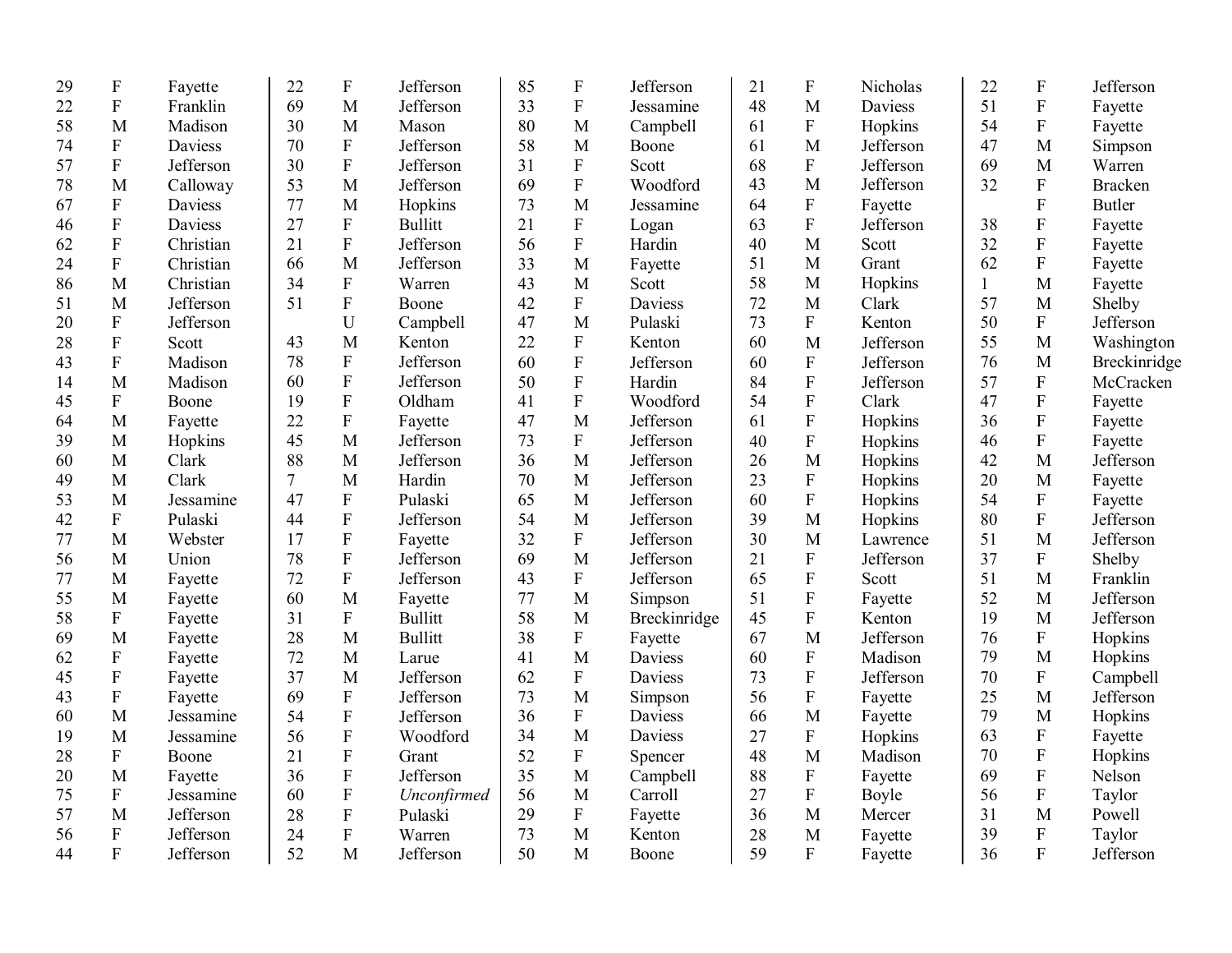| 29 | M                         | Lewis          | 58 | $\boldsymbol{\mathrm{F}}$ | Woodford   | 49 | ${\bf F}$                 | Edmonson   | 70 | $\boldsymbol{\mathrm{F}}$ | Jefferson  | 55 | M                       | Jefferson |
|----|---------------------------|----------------|----|---------------------------|------------|----|---------------------------|------------|----|---------------------------|------------|----|-------------------------|-----------|
| 33 | M                         | Jefferson      | 47 | $\mathbf F$               | Fayette    | 36 | $\mathbf F$               | Edmonson   | 52 | ${\bf F}$                 | Jefferson  | 59 | ${\bf F}$               | Fayette   |
| 71 | $\mathbf{F}$              | Jefferson      | 25 | M                         | Fayette    | 62 | M                         | Scott      | 23 | ${\bf F}$                 | Oldham     | 70 | $\mathbf U$             | Jefferson |
| 28 | $\mathbf{F}$              | Kenton         | 69 | M                         | Fayette    | 40 | M                         | Jefferson  | 22 | ${\bf F}$                 | Jefferson  | 37 | F                       | Jefferson |
| 62 | M                         | Hopkins        | 30 | M                         | Fayette    | 38 | M                         | Hopkins    | 47 | M                         | Jefferson  | 53 | $\overline{F}$          | Fayette   |
| 37 | M                         | Fayette        | 73 | $\boldsymbol{\mathrm{F}}$ | Fayette    | 54 | M                         | Montgomery | 59 | M                         | Jefferson  | 22 | $\overline{F}$          | Fayette   |
| 34 | M                         | Fayette        | 80 | M                         | Marion     | 33 | M                         | Carroll    | 48 | ${\bf F}$                 | Fayette    | 83 | $\overline{F}$          | Jefferson |
| 33 | $\mathbf F$               | Scott          | 53 | $\boldsymbol{\mathrm{F}}$ | Jefferson  | 46 | M                         | Hopkins    | 39 | ${\bf F}$                 | Jefferson  | 66 | M                       | Fayette   |
| 71 | $\mathbf F$               | Fayette        | 51 | M                         | Jefferson  | 72 | M                         | Graves     | 56 | ${\bf F}$                 | Hopkins    | 30 | M                       | Fayette   |
| 40 | $\mathbf{F}$              | Fayette        | 24 | M                         | Jefferson  | 50 | $\mathbf{F}$              | Madison    | 63 | ${\bf F}$                 | Fayette    | 68 | M                       | Fayette   |
| 84 | M                         | Jefferson      | 43 | M                         | Jefferson  | 60 | M                         | Hopkins    | 28 | ${\bf F}$                 | Jefferson  | 36 | M                       | Fayette   |
| 25 | M                         | Fayette        | 52 | M                         | Jefferson  | 68 | M                         | Kenton     | 90 | ${\bf F}$                 | Jefferson  | 58 | ${\bf F}$               | Fayette   |
| 53 | F                         | Fayette        | 71 | M                         | Jefferson  | 61 | M                         | Laurel     | 24 | $\overline{F}$            | Shelby     | 52 | $\mathbf{M}$            | Jefferson |
| 45 | M                         | Fayette        | 52 | $\boldsymbol{\mathrm{F}}$ | Jefferson  | 33 | M                         | Anderson   | 33 | M                         | Fayette    | 67 | $\overline{\mathrm{F}}$ | Jefferson |
| 36 | $\boldsymbol{\mathrm{F}}$ | Fayette        | 82 | M                         | Jefferson  | 20 | $\mathbf F$               | McCracken  | 36 | M                         | Jefferson  | 53 | ${\bf F}$               | Jefferson |
| 20 | ${\bf F}$                 | Fayette        | 52 | $\boldsymbol{\mathrm{F}}$ | Jefferson  | 61 | M                         | Jefferson  | 49 | M                         | Jefferson  | 58 | M                       | Boyle     |
| 88 | ${\bf F}$                 | Fayette        | 28 | $\mathbf U$               | Jefferson  | 28 | M                         | Christian  | 14 | ${\bf F}$                 | Jefferson  | 28 | M                       | Jefferson |
| 74 | $\mathbf{F}$              | Fayette        | 69 | M                         | Jefferson  | 21 | $\overline{F}$            | Woodford   | 24 | ${\bf F}$                 | Jefferson  | 80 | $\mathbf F$             | Jefferson |
| 52 | M                         | Boyd           | 77 | ${\bf F}$                 | Jefferson  | 56 | $\overline{F}$            | McCracken  | 52 | ${\bf F}$                 | Pulaski    | 35 | M                       | Marshall  |
| 19 | F                         | Boyd           | 29 | $\mathbf F$               | Jefferson  | 39 | $\overline{F}$            | Jefferson  | 49 | $\rm F$                   | Muhlenberg | 36 | ${\bf F}$               | Pulaski   |
| 49 | ${\bf F}$                 | Boyd           | 74 | $\mathbf F$               | Jefferson  | 52 | $\overline{F}$            | Jefferson  | 41 | ${\bf F}$                 | Jessamine  | 47 | $\overline{F}$          | McCracken |
| 68 | ${\bf F}$                 | Boyd           | 66 | M                         | Jefferson  | 36 | $\overline{F}$            | Jefferson  | 51 | M                         | Jefferson  | 31 | ${\bf F}$               | Kenton    |
| 71 | ${\bf F}$                 | Calloway       | 89 | ${\bf F}$                 | Jefferson  | 20 | M                         | Jefferson  | 41 | $\boldsymbol{\mathrm{F}}$ | Jessamine  | 19 | M                       | Campbell  |
| 45 | M                         | McCracken      | 55 | ${\bf F}$                 | Jefferson  | 47 | M                         | Jefferson  | 81 | ${\bf F}$                 | Jefferson  | 72 | M                       | Boone     |
| 24 | ${\bf F}$                 | Fayette        | 78 | ${\bf F}$                 | Jefferson  | 54 | M                         | Jefferson  | 34 | M                         | Jefferson  | 26 | $\mathbf F$             | Kenton    |
| 27 | $\mathbf{F}$              | <b>Bullitt</b> | 32 | ${\bf F}$                 | Jefferson  | 24 | ${\bf F}$                 | Jefferson  | 53 | ${\bf F}$                 | Larue      | 49 | M                       | McCracken |
| 28 | M                         | <b>Bullitt</b> | 78 | M                         | Jefferson  | 29 | $\overline{F}$            | Jefferson  | 21 | ${\bf F}$                 | Fayette    | 56 | ${\bf F}$               | Jefferson |
| 40 | M                         | Warren         | 50 | M                         | Clark      | 85 | $\overline{F}$            | Jefferson  | 35 | ${\bf F}$                 | Shelby     | 60 | $\overline{F}$          | Hopkins   |
| 41 | $\boldsymbol{\mathrm{F}}$ | Christian      | 64 | ${\bf F}$                 | Union      | 72 | M                         | Jefferson  | 37 | ${\bf F}$                 | Fayette    | 69 | $\overline{F}$          | Kenton    |
| 51 | U                         | Boone          | 56 | M                         | Jefferson  | 61 | ${\bf F}$                 | Oldham     | 55 | $\mathbf F$               | Hancock    | 41 | ${\bf F}$               | Fayette   |
| 81 | ${\bf F}$                 | Campbell       | 48 | ${\bf F}$                 | Hardin     | 53 | $\overline{F}$            | Daviess    | 67 | ${\bf F}$                 | Bourbon    | 45 | $\rm F$                 | Fayette   |
| 46 | ${\bf F}$                 | Jefferson      | 35 | M                         | Rockcastle | 26 | ${\bf F}$                 | Jefferson  | 60 | ${\bf F}$                 | Jefferson  | 28 | M                       | Hopkins   |
| 15 | $\mathbf{F}$              | Jessamine      | 70 | M                         | Kenton     | 61 | ${\bf F}$                 | Fayette    | 63 | ${\bf F}$                 | Daviess    | 76 | $\mathbf F$             | Hopkins   |
| 31 | M                         | Marshall       | 32 | $\mathbf F$               | Jefferson  | 87 | $\boldsymbol{\mathrm{F}}$ | Jefferson  | 19 | ${\bf F}$                 | Jessamine  | 45 | $\mathbf{M}$            | Scott     |
| 46 | M                         | <b>Bullitt</b> | 59 | ${\bf F}$                 | Jefferson  | 31 | $\boldsymbol{\mathrm{F}}$ | Jefferson  | 33 | $\rm F$                   | Fayette    | 70 | $\mathbf F$             | Christian |
| 74 | M                         | Jefferson      | 81 | M                         | Jefferson  | 23 | ${\bf F}$                 | Jefferson  | 55 | ${\bf F}$                 | Fayette    | 97 | $\rm F$                 | Lyon      |
| 72 | $\boldsymbol{\mathrm{F}}$ | Fayette        | 89 | U                         | Campbell   | 63 | M                         | Daviess    | 65 | ${\bf F}$                 | Fayette    | 57 | $\mathbf{M}$            | Hopkins   |
| 52 | M                         | Boone          | 62 | M                         | Jefferson  | 59 | M                         | Jefferson  | 51 | ${\bf F}$                 | Fayette    | 47 | $\mathbf F$             | Henry     |
| 76 | U                         | Campbell       | 82 | ${\bf F}$                 | Henry      | 54 | $\overline{F}$            | Jefferson  | 21 | ${\bf F}$                 | Fayette    | 66 | M                       | Christian |
| 19 | $\mathbf{F}$              | Bourbon        | 36 | F                         | Jefferson  | 88 | $\overline{F}$            | Jefferson  | 64 | M                         | Jefferson  | 63 | $\mathbf F$             | Fayette   |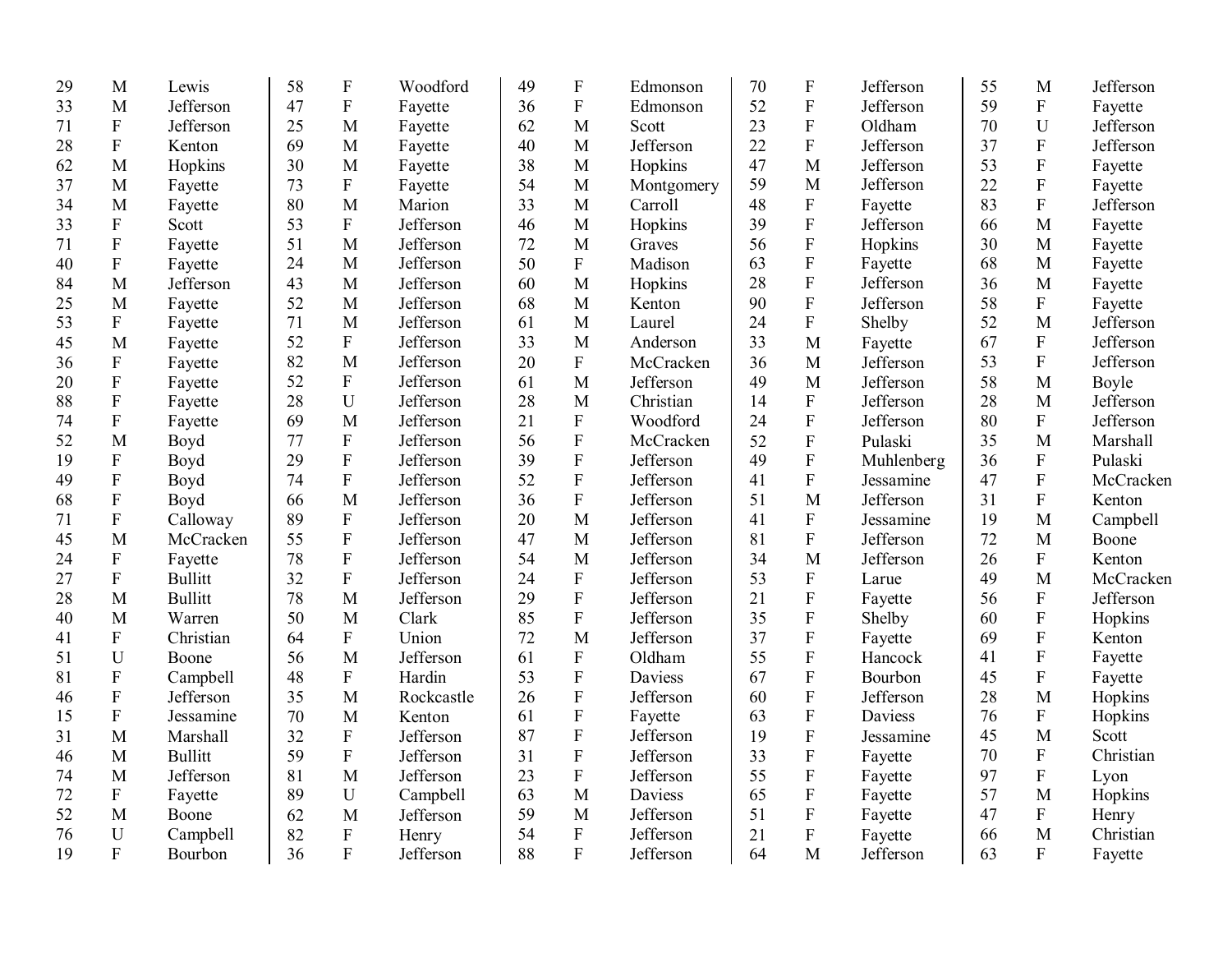| 78 | $\boldsymbol{\mathrm{F}}$ | Woodford    | 45 | ${\bf F}$                 | Fayette        | 51             | M           | Montgomery | 75 | ${\bf F}$                 | Christian      | 86 | F              | Madison     |
|----|---------------------------|-------------|----|---------------------------|----------------|----------------|-------------|------------|----|---------------------------|----------------|----|----------------|-------------|
| 66 | ${\bf F}$                 | Jefferson   | 59 | M                         | Fayette        | 22             | ${\bf F}$   | Menifee    | 59 | M                         | Christian      | 60 | $\mathbf F$    | Jefferson   |
| 85 | M                         | Jefferson   | 28 | M                         | Pike           | 73             | ${\bf F}$   | Jefferson  | 88 | ${\bf F}$                 | Kenton         | 9  | ${\bf F}$      | Russell     |
| 42 | M                         | Jefferson   | 48 | M                         | Warren         | 28             | M           | Jefferson  | 68 | $\mathbf U$               | Boyd           | 29 | F              | Johnson     |
| 35 | ${\bf F}$                 | Adair       | 54 | U                         | Boone          | 55             | ${\bf F}$   | Jefferson  | 62 | M                         | Pulaski        | 88 | $\mathbf F$    | Kenton      |
| 52 | ${\bf F}$                 | Logan       | 51 | ${\bf F}$                 | Fayette        | 48             | M           | Jefferson  | 38 | $\mathbf{M}$              | Pendleton      | 60 | $\overline{F}$ | Jefferson   |
| 54 | $\rm F$                   | Kenton      | 32 | M                         | Warren         | 46             | M           | Jefferson  | 75 | M                         | Grant          | 39 | F              | Jefferson   |
| 60 | ${\bf F}$                 | Webster     | 61 | M                         | Campbell       | 57             | M           | Jefferson  | 89 | $\mathbf F$               | Kenton         | 47 | M              | Jefferson   |
| 47 | ${\bf F}$                 | Hopkins     | 33 | $\overline{F}$            | Daviess        | 50             | M           | Jefferson  | 76 | M                         | Adair          | 56 | M              | Jefferson   |
| 56 | ${\bf F}$                 | Jefferson   | 48 | $\overline{F}$            | Jefferson      | 59             | M           | Jefferson  | 67 | ${\bf F}$                 | Fayette        | 56 | ${\bf F}$      | Jefferson   |
| 31 | ${\bf F}$                 | Unconfirmed | 32 | M                         | Jefferson      | 55             | ${\bf F}$   | Jefferson  | 63 | ${\bf F}$                 | Fayette        | 43 | F              | Unconfirmed |
| 21 | M                         | Unconfirmed | 24 | M                         | Christian      | 52             | M           | Jefferson  | 19 | $\mathbf F$               | Fayette        | 53 | M              | Jefferson   |
| 27 | M                         | Jefferson   | 64 | ${\bf F}$                 | Nelson         | 58             | U           | Jefferson  | 44 | M                         | Allen          | 93 | M              | Unconfirmed |
| 24 | ${\bf F}$                 | Unconfirmed | 68 | $\boldsymbol{\mathrm{F}}$ | Harrison       | 42             | ${\bf F}$   | Nelson     | 47 | $\mathbf{M}$              | Anderson       | 90 | ${\bf F}$      | Jefferson   |
| 73 | M                         | Unconfirmed | 66 | M                         | Jefferson      | 61             | M           | Jefferson  | 90 | $\boldsymbol{\mathrm{F}}$ | Adair          | 66 | ${\bf F}$      | Unconfirmed |
| 57 | ${\bf F}$                 | Unconfirmed | 37 | M                         | Fayette        | 63             | M           | Jefferson  | 55 | M                         | Mason          | 86 | M              | Jefferson   |
| 29 | ${\bf F}$                 | Unconfirmed | 58 | ${\bf F}$                 | Caldwell       | 55             | M           | Jefferson  | 19 | ${\bf F}$                 | Caldwell       | 67 | $\mathbf F$    | Unconfirmed |
| 60 | M                         | Unconfirmed | 76 | M                         | Calloway       | 50             | M           | Jefferson  | 89 | $\rm F$                   | Kenton         | 84 | U              | Unconfirmed |
| 27 | M                         | Jefferson   | 31 | $\mathbf F$               | Mercer         | 68             | M           | Jefferson  | 89 | $\boldsymbol{\mathrm{F}}$ | Kenton         | 63 | U              | Unconfirmed |
| 22 | ${\bf F}$                 | Unconfirmed | 57 | $\overline{F}$            | Jefferson      | 71             | ${\bf F}$   | Jefferson  | 41 | M                         | Scott          | 53 | $\mathbf F$    | Unconfirmed |
| 22 | ${\bf F}$                 | Jefferson   | 74 | M                         | Daviess        | 59             | ${\bf F}$   | Crittenden | 93 | ${\bf F}$                 | Kenton         | 46 | M              | Unconfirmed |
| 63 | M                         | Unconfirmed | 59 | M                         | Hopkins        | 48             | ${\bf F}$   | Fayette    | 70 | ${\bf F}$                 | Graves         | 79 | M              | Jefferson   |
| 36 | M                         | Unconfirmed | 56 | $\boldsymbol{\mathrm{F}}$ | Boyle          | 85             | M           | Woodford   | 51 | ${\bf F}$                 | Boyle          | 71 | ${\bf F}$      | Jefferson   |
| 38 | $\mathbf F$               | Unconfirmed | 39 | ${\bf F}$                 | Jefferson      | $\overline{4}$ | M           | Edmonson   | 60 | M                         | Boyle          | 57 | M              | Jefferson   |
| 41 | $\mathbf F$               | Pulaski     | 34 | ${\bf F}$                 | Jefferson      | 39             | ${\bf F}$   | Edmonson   | 48 | ${\bf F}$                 | Boyle          | 44 | ${\bf F}$      | Jefferson   |
| 44 | M                         | Oldham      | 60 | M                         | <b>Daviess</b> | 20             | M           | Warren     | 58 | ${\bf F}$                 | Boyle          | 69 | $\overline{F}$ | Jefferson   |
| 75 | M                         | Fayette     | 61 | M                         | Christian      | 57             | M           | Bath       |    | M                         | <b>Bullitt</b> | 48 | M              | Jefferson   |
| 24 | $\mathbf{M}$              | Unconfirmed | 75 | ${\bf F}$                 | Meade          | 90             | M           | Campbell   | 61 | ${\bf F}$                 | <b>Bullitt</b> | 69 | M              | Jefferson   |
| 37 | M                         | Unconfirmed | 67 | M                         | Madison        | 73             | ${\bf F}$   | Clark      | 64 | $\rm F$                   | Calloway       | 48 | M              | Jefferson   |
| 32 | ${\bf F}$                 | Unconfirmed | 51 | M                         | Scott          | 49             | M           | Kenton     | 47 | ${\bf F}$                 | Carter         | 61 | M              | Jefferson   |
| 23 | ${\bf F}$                 | Jefferson   | 61 | ${\bf F}$                 | Fayette        | 80             | ${\bf F}$   | Hopkins    | 62 | M                         | Campbell       | 63 | M              | Jefferson   |
| 57 | M                         | Muhlenberg  | 36 | M                         | Jefferson      | 40             | ${\bf F}$   | Christian  | 86 | ${\bf F}$                 | Christian      | 71 | ${\bf F}$      | Jefferson   |
| 47 | ${\bf F}$                 | Jefferson   | 53 | M                         | <b>Bullitt</b> | 50             | ${\bf F}$   | Christian  | 30 | ${\bf F}$                 | Edmonson       | 30 | ${\bf F}$      | Franklin    |
| 33 | M                         | Jefferson   | 41 | M                         | McCracken      | 77             | M           | Kenton     | 55 | ${\bf F}$                 | Boyd           | 65 | M              | Franklin    |
| 61 | U                         | Campbell    | 58 | M                         | Jefferson      | 92             | ${\bf F}$   | Kenton     | 59 | $\overline{F}$            | Boyd           | 27 | $\mathbf F$    | Greenup     |
| 30 | M                         | Christian   | 77 | M                         | Jefferson      | 88             | $\mathbf F$ | Jefferson  | 29 | M                         | Boyd           | 34 | M              | Henderson   |
| 36 | ${\bf F}$                 | Unconfirmed | 77 | $\mathbf M$               | Jefferson      | 65             | M           | Fayette    | 22 | ${\bf F}$                 | Boyd           | 30 | ${\bf F}$      | Henderson   |
| 27 | ${\bf F}$                 | Unconfirmed | 51 | M                         | McCracken      | 70             | M           | Fayette    | 37 | $\rm F$                   | Boyd           | 69 | $\overline{M}$ | Larue       |
| 40 | M                         | Pulaski     | 71 | M                         | Jefferson      | 79             | ${\bf F}$   | Christian  | 70 | M                         | Greenup        | 48 | ${\bf F}$      | Jefferson   |
| 56 | ${\bf F}$                 | Fayette     | 62 | $\mathbf{F}$              | Cumberland     | 43             | M           | Perry      | 29 | M                         | Boyd           | 37 | F              | Jefferson   |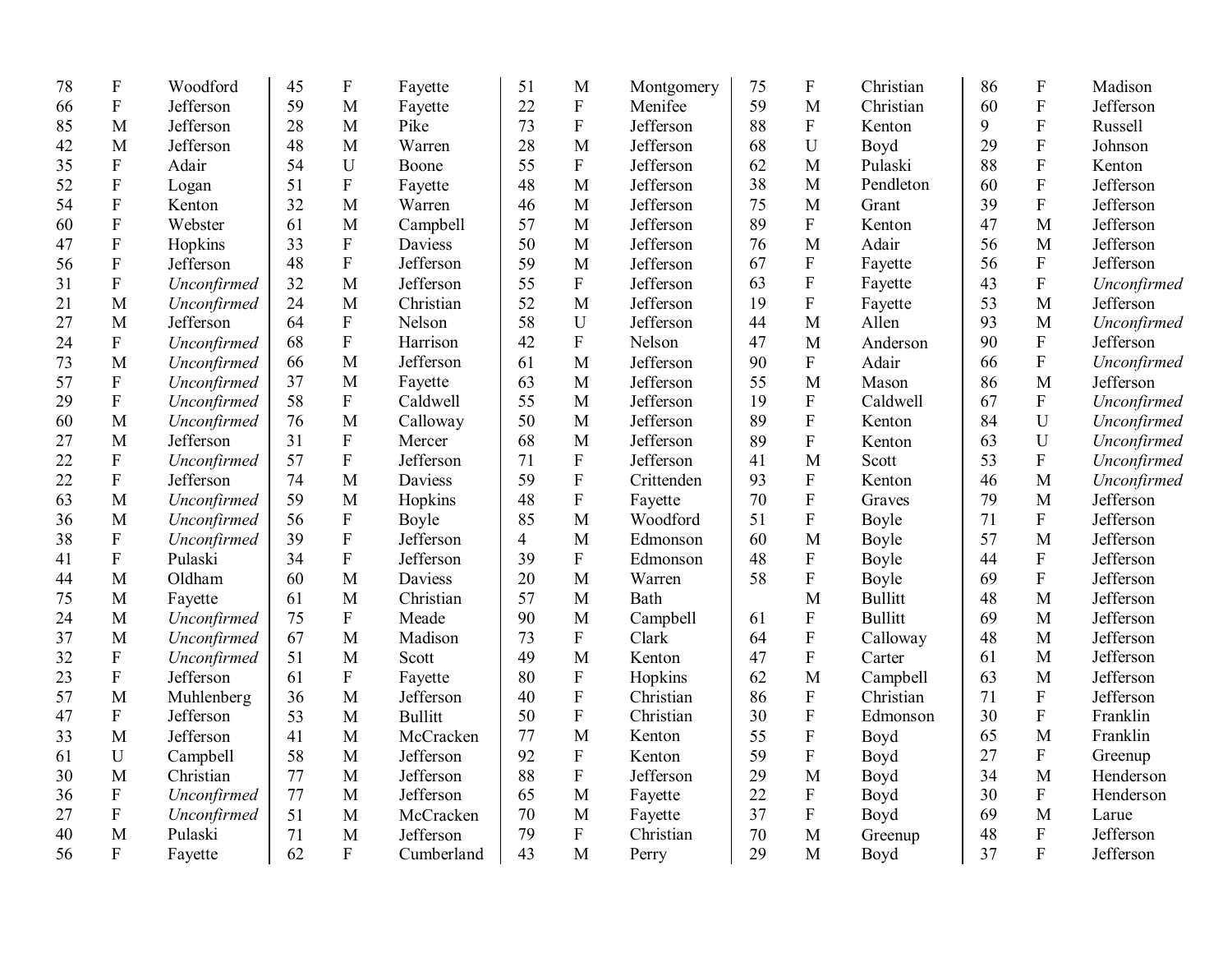| 37 | U                         | Jefferson  | 39           | $\boldsymbol{\mathrm{F}}$ | Jefferson      | 49 | M                         | Ohio       | 33 | ${\bf F}$                 | Jefferson  | 56             | $\boldsymbol{\mathrm{F}}$ | Hopkins      |
|----|---------------------------|------------|--------------|---------------------------|----------------|----|---------------------------|------------|----|---------------------------|------------|----------------|---------------------------|--------------|
| 72 | U                         | Jefferson  | 20           | M                         | <b>Bullitt</b> | 61 | $\mathbf F$               | Christian  | 40 | $\boldsymbol{\mathrm{F}}$ | Daviess    | 49             | $\rm F$                   | Jefferson    |
| 33 | M                         | Clark      | 63           | ${\bf F}$                 | Jefferson      | 18 | M                         | Christian  | 34 | M                         | Daviess    | 18             | M                         | Jefferson    |
| 32 | U                         | Jefferson  | $\mathbf{1}$ | ${\bf F}$                 | Jefferson      | 39 | M                         | Franklin   | 33 | ${\bf F}$                 | McCracken  | 84             | ${\bf F}$                 | Jefferson    |
| 70 | M                         | Jefferson  | 65           | ${\bf F}$                 | Jefferson      | 61 | $\mathbf F$               | Christian  | 36 | $\mathbf F$               | Jefferson  | 37             | F                         | Jefferson    |
| 64 | U                         | Jefferson  | 60           | M                         | Jefferson      | 50 | F                         | Mercer     | 34 | $\mathbf{M}$              | Jefferson  | 76             | M                         | Hopkins      |
| 22 | M                         | Scott      | 63           | ${\bf F}$                 | Jefferson      | 79 | M                         | Perry      | 74 | $\mathbf F$               | McCracken  | 50             | M                         | Jefferson    |
| 55 | $\mathbf F$               | Oldham     | 70           | $\rm F$                   | Jefferson      | 55 | M                         | Warren     | 19 | M                         | Warren     | 48             | $\rm F$                   | Jefferson    |
| 32 | ${\bf F}$                 | Fayette    | 84           | $\rm F$                   | Jefferson      | 37 | ${\bf F}$                 | Perry      | 48 | ${\bf F}$                 | Warren     | 6              | M                         | Jefferson    |
| 23 | M                         | Montgomery | 74           | M                         | Jefferson      | 51 | ${\bf F}$                 | Clinton    | 47 | $\mathbf F$               | Warren     | 29             | ${\bf F}$                 | Jefferson    |
| 37 | M                         | Jessamine  | 57           | $\mathbf F$               | Shelby         | 74 | M                         | Wayne      | 57 | M                         | Jessamine  | 18             | $\overline{F}$            | Jefferson    |
| 56 | $\mathbf F$               | Daviess    | 41           | $\rm F$                   | Jefferson      | 77 | ${\bf F}$                 | Simpson    | 50 | M                         | Pendleton  | 43             | $\mathbf{F}$              | Jefferson    |
| 83 | M                         | Jefferson  | 80           | $\rm F$                   | Shelby         | 38 | ${\bf F}$                 | Simpson    | 21 | M                         | Scott      | 25             | M                         | Jefferson    |
| 20 | $\mathbf F$               | Caldwell   | 8            | $\overline{F}$            | Jefferson      | 48 | M                         | Simpson    | 60 | $\mathbf{F}$              | Scott      | 28             | M                         | Todd         |
| 86 | ${\bf F}$                 | Lyon       | 50           | $\rm F$                   | Jefferson      | 69 | ${\bf F}$                 | Simpson    | 59 | M                         | Marshall   | 50             | ${\bf F}$                 | Todd         |
| 47 | ${\bf F}$                 | Marion     | 60           | M                         | Jefferson      | 32 | ${\bf F}$                 | Simpson    | 75 | M                         | McCracken  | 34             | ${\bf F}$                 | Barren       |
| 37 | ${\bf F}$                 | Hardin     | 60           | $\mathbf F$               | Jefferson      | 53 | ${\bf F}$                 | Hopkins    | 41 | $\boldsymbol{\mathrm{F}}$ | Jefferson  | 39             | M                         | Boone        |
| 16 | ${\bf F}$                 | Meade      | 34           | M                         | Jefferson      | 54 | ${\bf F}$                 | Hopkins    | 61 | M                         | Boone      | 39             | M                         | Boone        |
| 26 | ${\bf F}$                 | Washington | 20           | M                         | Jefferson      | 48 | $\boldsymbol{\mathrm{F}}$ | Hopkins    | 82 | $\overline{\mathrm{F}}$   | Marshall   | 37             | U                         | Boone        |
| 46 | U                         | Hardin     | 52           | $\boldsymbol{\mathrm{F}}$ | Jefferson      | 53 | M                         | Hopkins    | 50 | $\boldsymbol{\mathrm{F}}$ | Oldham     | 37             | U                         | Boone        |
| 72 | M                         | Marion     | 41           | M                         | Jefferson      | 32 | $\boldsymbol{\mathrm{F}}$ | Hopkins    | 50 | $\mathbf F$               | Montgomery |                | ${\bf F}$                 | Boone        |
| 36 | $\boldsymbol{\mathrm{F}}$ | Lewis      | 42           | $\mathbf{M}$              | Jefferson      | 75 | M                         | Jefferson  | 65 | M                         | Crittenden | 59             | ${\bf F}$                 | Boone        |
| 21 | $\boldsymbol{\mathrm{F}}$ | Henderson  | 75           | $\mathbf{M}$              | Jefferson      | 40 | ${\bf F}$                 | Fayette    | 49 | M                         | Kenton     | 40             | M                         | Boone        |
| 77 | ${\bf F}$                 | Henderson  | 50           | M                         | Jefferson      | 74 | ${\bf F}$                 | Hopkins    | 86 | M                         | Christian  | 72             | U                         | Boone        |
| 76 | M                         | Lyon       | 59           | $\rm F$                   | Jefferson      | 22 | $\rm F$                   | Christian  | 62 | M                         | Muhlenberg | 30             | ${\bf F}$                 | Boyd         |
| 19 | ${\bf F}$                 | Fayette    | 72           | M                         | Jefferson      | 71 | M                         | Christian  | 43 | M                         | Muhlenberg | 49             | M                         | Boyd         |
| 36 | ${\bf F}$                 | Daviess    | 42           | M                         | Jefferson      | 63 | $\boldsymbol{\mathrm{F}}$ | Christian  | 51 | $\boldsymbol{\mathrm{F}}$ | Jefferson  | 77             | U                         | Campbell     |
| 57 | ${\bf F}$                 | Daviess    | 48           | ${\bf F}$                 | Jefferson      | 61 | M                         | Christian  | 63 | $\boldsymbol{\mathrm{F}}$ | Shelby     | 91             | ${\bf F}$                 | Kenton       |
| 61 | M                         | Jefferson  | 43           | ${\bf F}$                 | Unconfirmed    | 21 | $\boldsymbol{\mathrm{F}}$ | Christian  | 66 | M                         | Jefferson  | 91             | $\overline{F}$            | Kenton       |
| 21 | M                         | Kenton     | 67           | M                         | Unconfirmed    | 45 | M                         | Christian  | 29 | M                         | Muhlenberg | 70             | $\mathbf{M}$              | Boyd         |
| 80 | $\mathbf F$               | Jefferson  | 62           | $\rm F$                   | Jefferson      | 37 | $\mathbf F$               | Christian  | 54 | $\boldsymbol{\mathrm{F}}$ | Christian  | 55             | M                         | Laurel       |
| 39 | ${\bf F}$                 | Woodford   | 76           | $\rm F$                   | Jefferson      | 85 | $\mathbf F$               | McLean     | 32 | $\mathbf F$               | Muhlenberg | 60             | M                         | Jefferson    |
| 63 | M                         | Webster    | 64           | M                         | Jefferson      | 53 | M                         | Muhlenberg | 54 | $\mathbf F$               | Fayette    | $\overline{7}$ | ${\bf F}$                 | Green        |
| 48 | M                         | Jefferson  | 30           | ${\bf F}$                 | Jefferson      | 74 | M                         | Fayette    | 54 | $\rm F$                   | Rockcastle | 61             | ${\bf F}$                 | Franklin     |
| 34 | $\boldsymbol{\mathrm{F}}$ | Jefferson  | 53           | ${\bf F}$                 | Jefferson      | 50 | $\mathbf F$               | Rockcastle | 54 | F                         | Oldham     | 38             | M                         | Graves       |
| 47 | M                         | Jefferson  | 59           | M                         | Jefferson      | 76 | ${\bf F}$                 | Leslie     | 39 | M                         | Marshall   | 49             | M                         | Boyle        |
| 66 | M                         | Jefferson  | 37           | ${\bf F}$                 | Jefferson      | 59 | $\mathbf F$               | Pulaski    | 73 | M                         | Rockcastle | 54             | ${\bf F}$                 | Boyle        |
| 10 | $\boldsymbol{\mathrm{F}}$ | Jefferson  | 58           | U                         | Jefferson      | 54 | M                         | Harrison   | 30 | M                         | Madison    | 41             | $\rm F$                   | Breckinridge |
| 21 | M                         | Jefferson  | 55           | M                         | Jefferson      | 44 | M                         | Jefferson  | 21 | ${\bf F}$                 | Christian  | 33             | ${\bf F}$                 | Shelby       |
| 39 | M                         | Jefferson  | 32           | $\overline{F}$            | Jefferson      | 47 | $\mathbf{F}$              | Boone      | 53 | $\rm F$                   | Franklin   | 33             | $\overline{F}$            | Nelson       |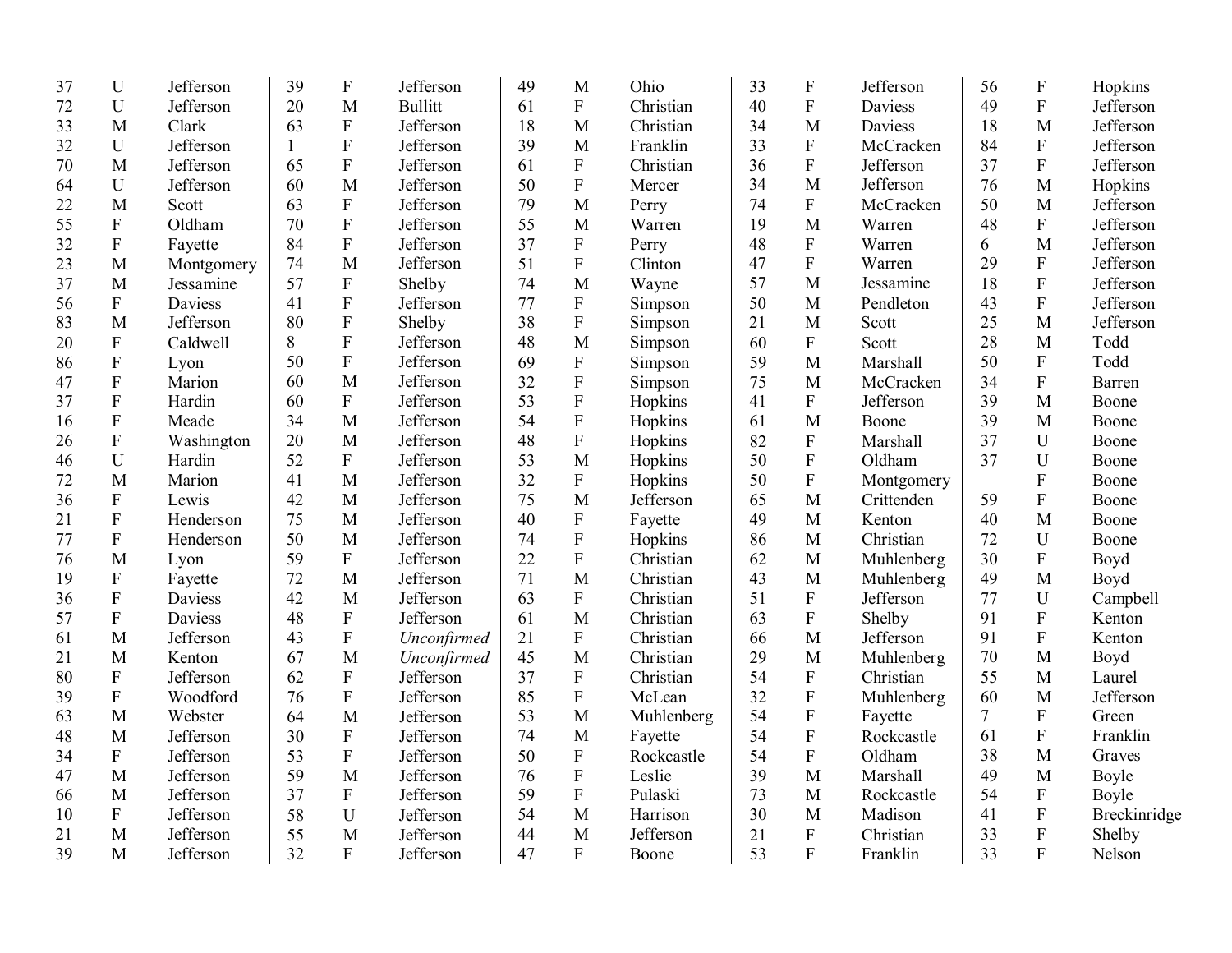| 47 | $\boldsymbol{\mathrm{F}}$ | Jefferson   | 50 | ${\bf F}$                 | Jefferson      | 53 | M                | <b>Daviess</b> | 33 | M           | Fayette       |    | U                         | <b>Daviess</b> |
|----|---------------------------|-------------|----|---------------------------|----------------|----|------------------|----------------|----|-------------|---------------|----|---------------------------|----------------|
| 51 | ${\bf F}$                 | Jefferson   | 65 | M                         | Jefferson      | 19 | ${\bf F}$        | Warren         | 72 | ${\bf F}$   | Lyon          |    | U                         | Daviess        |
| 28 | M                         | Jefferson   | 72 | $\boldsymbol{\mathrm{F}}$ | Unconfirmed    | 62 | ${\bf F}$        | McLean         | 83 | ${\bf F}$   | Adair         | 40 | U                         | Pulaski        |
| 59 | $\boldsymbol{\mathrm{F}}$ | Jefferson   | 48 | M                         | Unconfirmed    | 54 | M                | Carter         | 45 | ${\bf F}$   | Adair         | 43 | U                         | Russell        |
| 72 | M                         | Jefferson   | 63 | M                         | Unconfirmed    | 56 | M                | Muhlenberg     | 33 | M           | McCreary      |    | U                         | Daviess        |
| 73 | M                         | Jefferson   | 63 | $\mathbf{F}$              | Hardin         | 36 | $\mathbf{M}$     | Muhlenberg     | 49 | ${\bf F}$   | <b>Butler</b> |    | U                         | Daviess        |
| 72 | $\mathbf{F}$              | Jefferson   | 73 | M                         | Unconfirmed    | 25 | M                | Muhlenberg     | 85 | ${\bf F}$   | Kenton        | 40 | $\mathbf F$               | Christian      |
| 63 | M                         | Jefferson   | 38 | $\boldsymbol{\mathrm{F}}$ | Hardin         | 32 | $\mathbf{M}$     | Muhlenberg     | 30 | ${\bf F}$   | Hart          | 37 | ${\bf U}$                 | Pulaski        |
| 28 | $\boldsymbol{\mathrm{F}}$ | Jefferson   | 66 | $\rm F$                   | Unconfirmed    | 40 | $\mathbf{M}$     | Muhlenberg     | 29 | M           | Muhlenberg    |    | U                         | Hopkins        |
| 57 | M                         | Jefferson   | 90 | $\mathbf F$               | Jefferson      | 78 | $\mathbf{M}$     | Jefferson      | 79 | M           | Jackson       |    | $\mathbf U$               | Hopkins        |
| 48 | $\boldsymbol{\mathrm{F}}$ | Jefferson   | 91 | ${\bf F}$                 | Jefferson      | 56 | M                | Montgomery     | 85 | ${\bf F}$   | Jackson       |    | $\mathbf U$               | McLean         |
| 52 | ${\bf F}$                 | Jefferson   | 92 | M                         | Jefferson      | 44 | $\mathbf{F}$     | Russell        | 85 | M           | Jackson       |    | U                         | Jefferson      |
| 62 | M                         | Jefferson   | 92 | $\rm F$                   | Unconfirmed    | 32 | M                | Calloway       | 78 | ${\bf F}$   | Daviess       | 62 | U                         | Christian      |
| 46 | $\mathbf F$               | Jefferson   | 57 | M                         | Jefferson      | 51 | $\boldsymbol{F}$ | Monroe         | 32 | ${\bf F}$   | Jefferson     | 60 | U                         | Pulaski        |
| 32 | ${\bf F}$                 | Jefferson   | 20 | U                         | Unconfirmed    | 51 | ${\bf F}$        | Monroe         | 65 | U           | Kenton        | 20 | U                         | Rockcastle     |
| 61 | ${\bf F}$                 | Jefferson   | 42 | $\rm F$                   | Unconfirmed    | 50 | $\mathbf{M}$     | <b>Daviess</b> | 66 | $\mathbf U$ | Christian     | 35 | U                         | Daviess        |
| 37 | M                         | Jefferson   | 59 | ${\bf F}$                 | Unconfirmed    | 54 | $\mathbf{M}$     | Pulaski        | 28 | $\mathbf U$ | Christian     |    | $\mathbf U$               | Hopkins        |
| 86 | M                         | Jefferson   | 31 | ${\bf F}$                 | Jefferson      | 61 | $\mathbf{F}$     | Ohio           | 42 | U           | Christian     |    | $\mathbf U$               | Jefferson      |
| 92 | ${\bf F}$                 | Nelson      | 32 | ${\bf F}$                 | Jefferson      | 38 | M                | Marshall       |    | U           | Jefferson     | 37 | $\boldsymbol{\mathrm{F}}$ | Campbell       |
| 42 | M                         | Jefferson   | 55 | M                         | Jefferson      | 64 | M                | Fayette        | 56 | ${\bf F}$   | Jessamine     |    | U                         | Franklin       |
| 39 | M                         | Jefferson   | 64 | $\mathbf{M}$              | Unconfirmed    | 49 | $\mathbf{M}$     | Christian      |    | U           | Hopkins       |    | U                         | Fayette        |
| 56 | M                         | Jefferson   | 59 | $\mathbf{M}$              | Unconfirmed    | 59 | $\rm F$          | Harrison       | 55 | U           | Christian     |    | U                         | Daviess        |
| 32 | $\boldsymbol{\mathrm{F}}$ | Jefferson   | 51 | ${\bf F}$                 | Unconfirmed    | 57 | $\mathbf{M}$     | Fayette        | 39 | $\mathbf U$ | Laurel        |    | U                         | Daviess        |
| 68 | M                         | Jefferson   | 54 | M                         | Jefferson      | 32 | M                | Hopkins        |    | U           | Hopkins       |    | U                         | Daviess        |
| 62 | ${\bf F}$                 | Jefferson   | 40 | U                         | Unconfirmed    | 96 | M                | Boyd           | 39 | U           | Christian     |    | $\mathbf U$               | Daviess        |
| 36 | U                         | Jefferson   | 76 | M                         | Jefferson      | 89 | M                | Campbell       |    | U           | Mason         |    | U                         | Daviess        |
| 17 | $\boldsymbol{\mathrm{F}}$ | Jefferson   | 89 | ${\bf F}$                 | Jefferson      | 22 | $\mathbf{F}$     | Kenton         |    | U           | Scott         |    | $\mathbf U$               | Daviess        |
| 57 | ${\bf F}$                 | Jefferson   | 93 | ${\bf F}$                 | Jefferson      | 61 | M                | Campbell       | 55 | U           | McCracken     |    | $\mathbf U$               | Daviess        |
| 71 | $\mathbf F$               | Jefferson   | 88 | ${\bf F}$                 | Jefferson      | 30 | M                | Carter         |    | $\mathbf U$ | Fayette       | 66 | $\mathbf F$               | Jessamine      |
| 73 | M                         | Jefferson   | 74 | M                         | <b>Bullitt</b> | 41 | M                | McCreary       | 70 | M           | Campbell      |    | U                         | Warren         |
| 76 | $\mathbf M$               | Jefferson   | 69 | U                         | <b>Bullitt</b> | 48 | ${\bf F}$        | Unconfirmed    |    | U           | Christian     | 31 | $\mathbf U$               | Taylor         |
| 68 | M                         | Jefferson   | 73 | ${\bf F}$                 | Jefferson      | 69 | M                | Fayette        |    | $\mathbf U$ | Fayette       | 36 | U                         | Pulaski        |
| 54 | ${\bf F}$                 | Jefferson   | 49 | M                         | Jefferson      | 49 | M                | Letcher        | 30 | U           | Kenton        | 65 | U                         | Pulaski        |
| 73 | M                         | Jefferson   | 59 | ${\bf F}$                 | Jefferson      | 36 | M                | Hopkins        |    | U           | Daviess       | 41 | U                         | Pulaski        |
| 46 | $\boldsymbol{\mathrm{F}}$ | Jefferson   | 68 | ${\bf F}$                 | Jefferson      | 39 | M                | Jefferson      |    | U           | Daviess       | 54 | U                         | Pulaski        |
| 33 | ${\bf F}$                 | Spencer     | 72 | $\mathbf{M}$              | Jefferson      | 42 | M                | Christian      |    | U           | Daviess       | 48 | U                         | Henderson      |
| 24 | ${\bf F}$                 | Jefferson   | 60 | M                         | Caldwell       | 18 | M                | Jefferson      | 58 | U           | Clark         | 35 | $\mathbf U$               | Pulaski        |
| 41 | ${\bf F}$                 | Unconfirmed |    | U                         | Calloway       | 86 | M                | Lyon           |    | U           | Kenton        | 48 | $\mathbf U$               | Union          |
| 84 | ${\bf F}$                 | Jefferson   | 61 | ${\bf F}$                 | Calloway       | 66 | M                | Fayette        | 34 | M           | Shelby        | 31 | $\mathbf U$               | Pulaski        |
| 63 | M                         | Jefferson   | 76 | M                         | Daviess        | 22 | M                | Fayette        | 61 | U           | Madison       | 43 | $\mathbf{U}$              | Fayette        |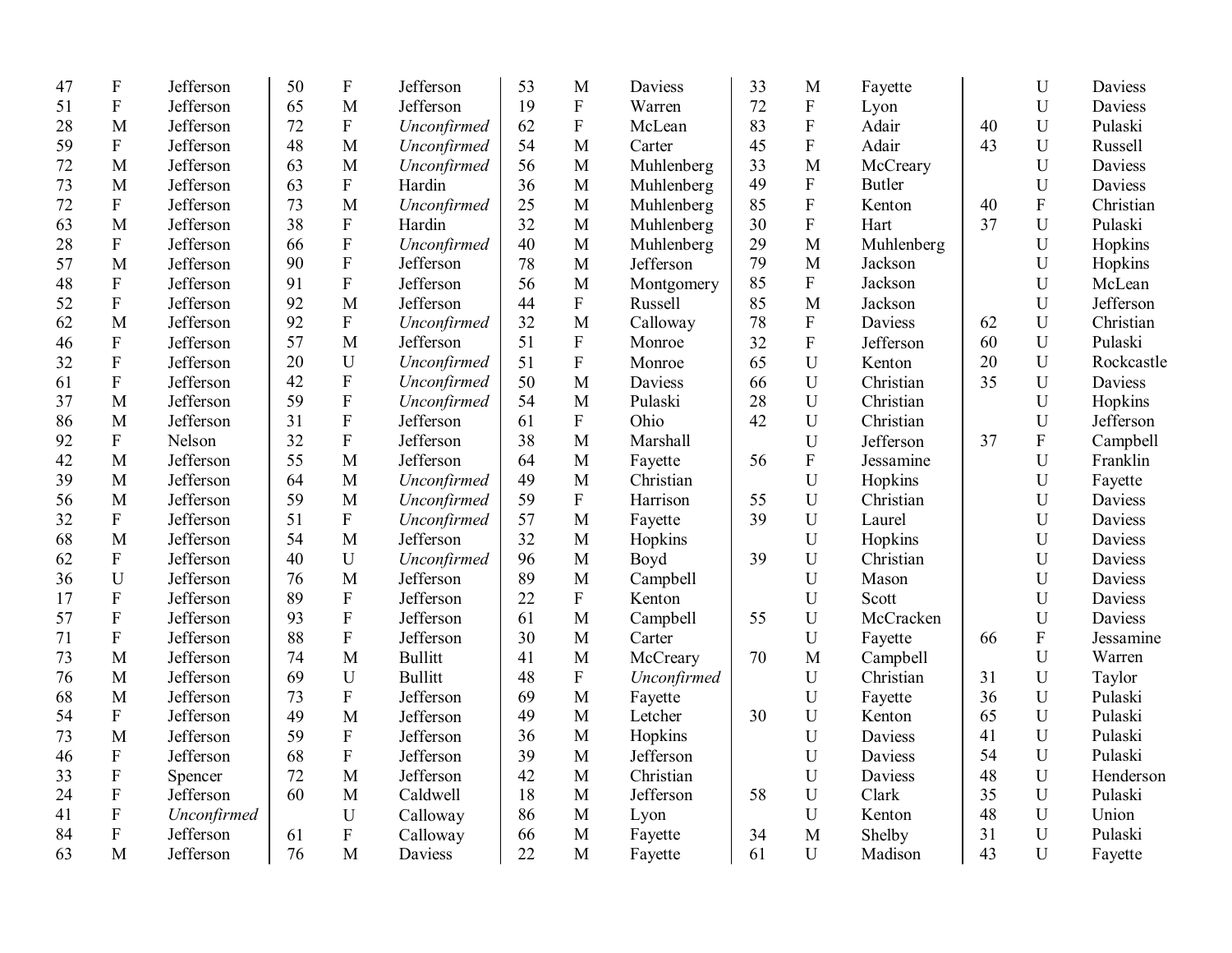| $\mathbf U$               | Warren         | 39       | M                         | Campbell       | 65 | ${\bf F}$                 | Campbell    | 58                               | $\boldsymbol{\mathrm{F}}$ | Muhlenberg    | 31      | ${\bf F}$                 | Fayette   |
|---------------------------|----------------|----------|---------------------------|----------------|----|---------------------------|-------------|----------------------------------|---------------------------|---------------|---------|---------------------------|-----------|
| U                         | Kenton         | 65       | ${\bf F}$                 | Christian      | 64 | M                         | Kenton      | 44                               | $\boldsymbol{\mathrm{F}}$ | Muhlenberg    | 19      | ${\bf F}$                 | Fayette   |
| U                         | Crittenden     | 81       | $\mathbf F$               | Muhlenberg     | 61 | M                         | Kenton      | 56                               | ${\bf F}$                 | Lyon          | 50      | ${\bf F}$                 | Fayette   |
| U                         | Hopkins        | 57       | $\mathbf{M}$              | Muhlenberg     | 67 | M                         | Pulaski     | 34                               | ${\bf F}$                 | Shelby        | 58      | ${\bf F}$                 | Fayette   |
| U                         | Hopkins        | 50       | ${\bf F}$                 | Oldham         | 72 | M                         | Hardin      | 58                               | $\mathbf{M}$              | Shelby        | 40      | M                         | Fayette   |
| U                         | Kenton         | 44       | $\boldsymbol{\mathrm{F}}$ | Christian      | 24 | ${\bf F}$                 | Pendleton   | 70                               | ${\bf F}$                 | Jessamine     | 68      | ${\bf F}$                 | Fayette   |
| U                         | Laurel         | 46       | ${\bf F}$                 | Kenton         | 22 | ${\bf F}$                 | Fayette     | 23                               | M                         | Fayette       | 74      | ${\bf F}$                 | Fayette   |
| ${\bf U}$                 | Campbell       | 49       | ${\bf F}$                 | Boone          | 21 | $\overline{F}$            | Fayette     | 5                                | ${\bf F}$                 | Todd          | 24      | ${\bf F}$                 | Fayette   |
| U                         | Fayette        | 50       | $\boldsymbol{\mathrm{F}}$ | Fayette        | 95 | M                         |             | 74                               | $\mathbf{M}$              | Hopkins       | 32      | M                         | Fayette   |
| U                         | Jefferson      | 52       | $\boldsymbol{\mathrm{F}}$ | Fayette        | 49 | M                         | Hopkins     | 68                               | M                         | Jefferson     | 58      | ${\bf F}$                 | Fayette   |
| U                         | Jefferson      | 88       | $\mathbf F$               | Marshall       | 62 | M                         | Hopkins     | 83                               | ${\bf F}$                 | <b>Butler</b> | 52      | ${\bf F}$                 | Fayette   |
| U                         | Jefferson      | 60       | $\mathbf{M}$              | <b>Daviess</b> | 41 | ${\bf F}$                 | Hopkins     | 22                               | M                         | <b>Butler</b> | 20      | M                         | Fayette   |
| U                         | <b>Daviess</b> | 51       | $\boldsymbol{\mathrm{F}}$ | Kenton         | 64 | M                         | Caldwell    | 62                               | $\mathbf{F}$              | <b>Butler</b> | 44      | ${\bf F}$                 | Fayette   |
| U                         | Rockcastle     | 41       | ${\bf F}$                 | Ohio           | 64 | M                         | Pulaski     | 43                               | M                         | Fayette       | 61      | ${\bf F}$                 | Jefferson |
| U                         | Logan          | 36       | $\mathbf U$               | Boone          | 44 | M                         | Christian   | 44                               | M                         | Muhlenberg    | 32      | M                         | Jefferson |
| $\mathbf U$               | Fayette        | 68       | $\mathbf{M}$              | Campbell       | 76 | M                         | Christian   | 74                               | M                         | Hopkins       | 68      | M                         | Jefferson |
| M                         | Campbell       | 58       | ${\bf F}$                 | Hancock        | 19 | ${\bf F}$                 | Lyon        | 83                               | $\rm F$                   | Kenton        | 24      | ${\bf F}$                 | Jefferson |
| ${\bf F}$                 | Graves         | 58       | ${\bf F}$                 | Marshall       | 37 | ${\bf F}$                 |             | $\overline{2}$                   | M                         | Hopkins       | 24      | ${\bf F}$                 | Jefferson |
| ${\bf U}$                 | Campbell       | 42       | ${\bf F}$                 | McCracken      | 23 | $\rm F$                   | McCracken   | 72                               | $\mathbf F$               |               | 56      | ${\bf F}$                 | Jefferson |
| U                         | Kenton         | 84       | $\boldsymbol{\mathrm{F}}$ | Adair          | 65 | M                         | Hopkins     | 31                               | $\rm F$                   | Hopkins       | 88      | M                         | Jefferson |
| $\mathbf U$               | Kenton         | 70       | $\boldsymbol{\mathrm{F}}$ | Ballard        | 68 | M                         | Trimble     | 59                               | M                         | Henderson     | 66      | $\mathbf{M}$              | Jefferson |
| M                         | Campbell       | 67       | $\mathbf{M}$              | Hopkins        | 34 | $\rm F$                   | Unconfirmed | 60                               | ${\bf F}$                 | Hopkins       | 31      | M                         | Jefferson |
| $\boldsymbol{\mathrm{F}}$ | Campbell       | 49       | $\mathbf{M}$              | Hopkins        | 53 | $\rm F$                   | Fayette     | 61                               | $\mathbf F$               | Hopkins       | 53      | $\boldsymbol{\mathrm{F}}$ | Jefferson |
| $\mathbf U$               | Campbell       | 79       | M                         | Hopkins        | 35 | ${\bf F}$                 | Fayette     | 27                               | $\rm F$                   | Jefferson     | 65      | M                         | Jefferson |
| ${\bf F}$                 |                | 71       | ${\bf F}$                 | Muhlenberg     | 61 | $\boldsymbol{\mathrm{F}}$ | Fayette     | 51                               | M                         | Jefferson     | 54      | M                         | Jefferson |
| $\mathbf U$               | Grant          | 47       | $\mathbf F$               | Woodford       | 64 | M                         | Fayette     | 62                               | M                         | Jefferson     | 63      | M                         | Jefferson |
| $\mathbf U$               | Kenton         | 21       | M                         | Whitley        | 57 | ${\bf F}$                 | Fayette     | 60                               | M                         | Jefferson     | 80      | $\boldsymbol{\mathrm{F}}$ | Jefferson |
| $\mathbf U$               | Jefferson      |          | $\mathbf U$               | Campbell       | 44 | ${\bf F}$                 | Jefferson   | 32                               | M                         | Jefferson     | 46      | M                         | Jefferson |
| ${\bf F}$                 | Campbell       | 55       | ${\bf F}$                 | Oldham         | 52 | M                         | Jefferson   | 21                               | M                         | Jefferson     | 45      | M                         | Jefferson |
| M                         | Kenton         | 39       | $\mathbf F$               | Henderson      | 34 | M                         | Fayette     | 73                               | M                         | Jefferson     | 51      | ${\bf F}$                 | Jefferson |
| $\boldsymbol{\mathrm{F}}$ | Henry          | 48       | $\overline{M}$            | Hardin         | 62 | $\boldsymbol{\mathrm{F}}$ | Unconfirmed | 49                               | $\rm F$                   | Jefferson     | 43      | $\mathbf F$               | Jefferson |
| ${\bf F}$                 | Nelson         | 66       | ${\bf F}$                 | Harrison       | 49 | $\overline{F}$            | Clark       | 34                               | M                         | Jefferson     | 50      | ${\bf F}$                 | Jefferson |
| $\boldsymbol{\mathrm{F}}$ | Campbell       | 49       | ${\bf F}$                 | Fayette        | 73 | M                         | Fayette     | 25                               | M                         | Knox          | 56      | M                         | Jefferson |
| M                         | Hardin         | 76       | ${\bf F}$                 | Kenton         | 63 | M                         | Fayette     | 71                               | M                         | Fayette       | 67      | ${\bf F}$                 | Jefferson |
| M                         | Jefferson      | 48       | ${\bf F}$                 | Russell        | 23 | M                         |             | 42                               | $\mathbf{F}$              | Fayette       | 63      | $\mathbf F$               | Jefferson |
| $\mathbf U$               | Unconfirmed    | 56       | ${\bf F}$                 | Muhlenberg     | 49 | M                         | Fayette     | 68                               | M                         | Fayette       | 40      | $\rm F$                   | Jefferson |
| $\mathbf U$               | McCracken      | 80       | ${\bf F}$                 | <b>Daviess</b> | 26 | ${\bf F}$                 | Spencer     | 27                               | ${\bf F}$                 | Fayette       | 61      | $\mathbf F$               | Jefferson |
| M                         | Unconfirmed    | 81       | M                         | Daviess        | 64 | M                         | Hardin      | 57                               | ${\bf F}$                 | Fayette       | 44      | M                         | Jefferson |
| $\mathbf M$               | Jefferson      | 73       | M                         | Marion         | 58 | ${\bf F}$                 | Kenton      | 21                               | ${\bf F}$                 | Fayette       | 69      | M                         | Jefferson |
| M                         | Kenton         | 71       | $\overline{F}$            | Todd           | 27 | F                         | McLean      | 47                               | $\overline{F}$            | Fayette       | 59      | M                         | Jefferson |
|                           |                | Campbell |                           |                |    |                           |             | Washington<br>Hopkins<br>Fayette |                           |               | Hopkins |                           |           |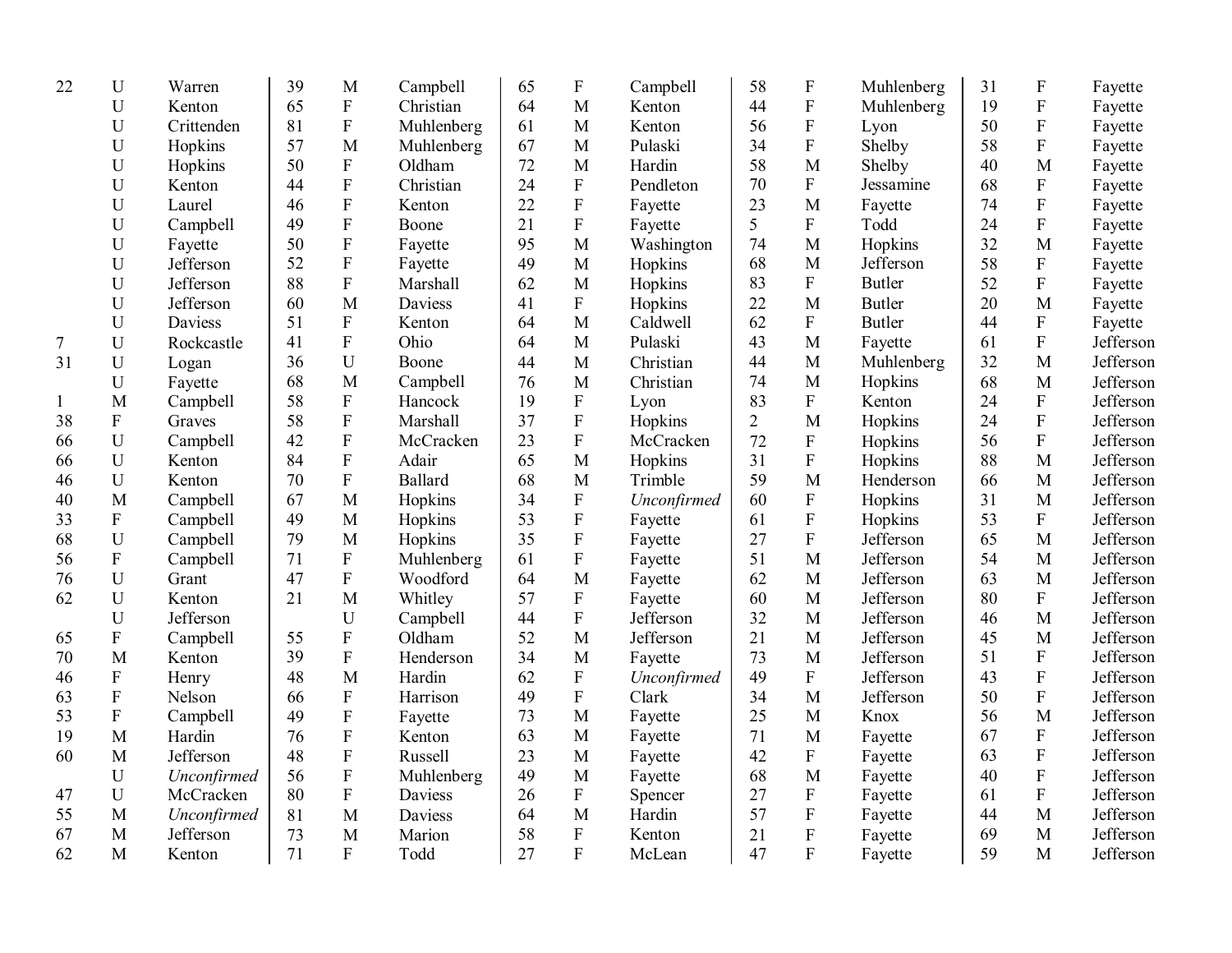| 51 | M                         | Jefferson      | 52 | $\boldsymbol{\mathrm{F}}$ | Jefferson   | 38 | M                         | Madison        |    | $\mathbf U$               | Trigg          | 48 | $\mathbf U$    | Warren         |
|----|---------------------------|----------------|----|---------------------------|-------------|----|---------------------------|----------------|----|---------------------------|----------------|----|----------------|----------------|
| 72 | M                         | Jefferson      | 59 | M                         | Jefferson   | 33 | ${\bf F}$                 | Scott          |    | $\mathbf U$               | Lyon           | 88 | ${\bf F}$      | Campbell       |
| 46 | M                         | Jefferson      | 84 | ${\bf F}$                 | Jefferson   | 62 | ${\bf F}$                 | Marion         | 25 | ${\bf F}$                 | Campbell       |    | $\overline{F}$ | Muhlenberg     |
| 19 | $\boldsymbol{\mathrm{F}}$ | Jefferson      | 68 | $\boldsymbol{\mathrm{F}}$ | Jefferson   | 45 | M                         | Webster        | 41 | ${\bf F}$                 | Boone          |    | $\mathbf U$    | Webster        |
| 37 | $\boldsymbol{\mathrm{F}}$ | Jefferson      | 41 | $\overline{F}$            | Jefferson   | 40 | ${\bf F}$                 | Mercer         |    | $\mathbf U$               | Kenton         |    | $\mathbf U$    | Marion         |
| 20 | ${\bf F}$                 | Jefferson      | 31 | $\overline{F}$            | Jefferson   | 55 | ${\bf F}$                 | Christian      | 42 | ${\bf F}$                 | Boyd           | 66 | ${\bf F}$      | Woodford       |
| 28 | ${\bf F}$                 | Jefferson      | 58 | M                         | Jefferson   | 53 | ${\bf F}$                 | Hopkins        | 47 | $\mathbf U$               | Kenton         | 50 | $\mathbf{M}$   | Boone          |
| 46 | M                         | Jefferson      | 60 | M                         | Jefferson   | 35 | ${\bf F}$                 | Jessamine      | 31 | ${\bf U}$                 | Kenton         | 86 | M              | Hardin         |
| 34 | ${\bf F}$                 | Jefferson      | 48 | ${\bf F}$                 | Jefferson   | 38 | ${\bf F}$                 | Jackson        | 58 | M                         | Marion         | 36 | U              | Kenton         |
| 47 | M                         | Jefferson      | 49 | $\boldsymbol{\mathrm{F}}$ | Jefferson   | 73 | $\boldsymbol{\mathrm{F}}$ | <b>Bullitt</b> |    | U                         | Kenton         | 38 | $\mathbf U$    | Kenton         |
| 73 | $\boldsymbol{\mathrm{F}}$ | Jefferson      | 70 | ${\bf F}$                 | Jefferson   | 59 | $\rm F$                   | Christian      |    | $\mathbf U$               | Hopkins        | 73 | M              | Kenton         |
| 39 | ${\bf F}$                 | Jefferson      | 70 | M                         | Jefferson   | 53 | $\boldsymbol{\mathrm{F}}$ | Morgan         |    | $\mathbf U$               | Muhlenberg     | 24 | M              | Hardin         |
| 69 | M                         | Jefferson      | 69 | M                         | Jefferson   | 29 | ${\bf F}$                 | <b>Bullitt</b> |    | $\mathbf U$               | Kenton         |    | U              | Campbell       |
| 68 | ${\bf F}$                 | Jefferson      | 68 | M                         | Jefferson   | 34 | M                         | Shelby         |    | $\mathbf U$               | Hopkins        | 26 | U              | Jessamine      |
| 48 | M                         | Jefferson      | 52 | ${\bf F}$                 | Jefferson   | 51 | ${\bf F}$                 | Hopkins        |    | $\mathbf U$               | <b>Trigg</b>   | 62 | M              | Hardin         |
| 49 | ${\bf F}$                 | Jefferson      | 62 | $\mathbf U$               | Campbell    | 68 | M                         | Kenton         |    | $\mathbf U$               | Kenton         | 19 | U              | Warren         |
| 55 | M                         | Jefferson      | 70 | ${\bf F}$                 | Unconfirmed | 53 | M                         | Hopkins        |    | $\mathbf U$               | Kenton         | 31 | $\mathbf U$    | Kenton         |
| 63 | ${\bf F}$                 | Jefferson      | 46 | ${\bf F}$                 | Marion      |    | ${\bf F}$                 | Hopkins        |    | $\mathbf U$               | Hopkins        | 77 | ${\bf F}$      | Campbell       |
| 47 | M                         | Jefferson      | 55 | M                         | Muhlenberg  | 77 | $\mathbf U$               | Campbell       | 68 | $\boldsymbol{\mathrm{F}}$ | Hopkins        |    | U              | Laurel         |
| 74 | M                         | Jefferson      | 29 | M                         | Ohio        |    | $\boldsymbol{\mathrm{F}}$ | Christian      | 79 | M                         | <b>Daviess</b> | 38 | ${\bf F}$      | Daviess        |
| 82 | ${\bf F}$                 | Hopkins        | 29 | M                         | Muhlenberg  | 75 | M                         | Kenton         |    | U                         | Hopkins        | 43 | $\overline{F}$ | Boone          |
| 87 | ${\bf F}$                 | Jefferson      | 85 | $\rm F$                   | Jackson     | 40 | ${\bf F}$                 | Kenton         |    | $\mathbf U$               | Kenton         | 43 | ${\bf F}$      | <b>Bullitt</b> |
| 30 | ${\bf F}$                 | Hardin         | 49 | M                         | Muhlenberg  | 60 | M                         | Kenton         |    | $\mathbf U$               | Daviess        | 42 | M              | Daviess        |
| 58 | M                         | Todd           | 43 | M                         | Muhlenberg  |    | U                         | Christian      |    | $\mathbf U$               | Daviess        | 57 | $\mathbf{F}$   | McLean         |
| 22 | M                         | Marshall       | 86 | ${\bf F}$                 | Grant       | 38 | M                         | <b>Trigg</b>   |    | $\mathbf U$               | Daviess        | 46 | $\mathbf{F}$   | Webster        |
| 18 | M                         | <b>Bracken</b> | 48 | ${\bf F}$                 | Calloway    | 20 | $\mathbf U$               | Campbell       |    | U                         | Daviess        |    | U              | Hopkins        |
| 66 | $\mathbf F$               | Jefferson      | 11 | ${\bf F}$                 | Warren      | 48 | ${\bf F}$                 | Clark          |    | U                         | Henderson      |    | $\mathbf U$    | Muhlenberg     |
| 60 | M                         | Jefferson      | 32 | ${\bf F}$                 | Boyd        | 49 | U                         | Calloway       |    | $\mathbf U$               | Daviess        |    | U              | Hopkins        |
| 46 | $\boldsymbol{\mathrm{F}}$ | Oldham         |    | ${\bf F}$                 | Boyd        | 69 | U                         | Henderson      | 51 | M                         | Boone          | 67 | M              | <b>Bullitt</b> |
| 48 | M                         | Jefferson      | 20 | M                         | Grayson     | 25 | $\mathbf F$               | Boone          | 57 | $\boldsymbol{\mathrm{F}}$ | Simpson        | 60 | U              | Warren         |
| 26 | $\mathbf F$               | Jefferson      | 27 | ${\bf F}$                 | Madison     | 87 | M                         | Lyon           | 45 | U                         | Edmonson       | 74 | U              | Campbell       |
| 31 | $\boldsymbol{\mathrm{F}}$ | Jefferson      |    | M                         | Calloway    |    | $\mathbf U$               | Jessamine      | 39 | $\overline{F}$            | Henderson      | 54 | U              | Grant          |
| 20 | ${\bf F}$                 | Jefferson      | 72 | ${\bf F}$                 | Simpson     | 30 | $\mathbf U$               | Kenton         | 65 | M                         | Henderson      | 72 | ${\bf F}$      | Boone          |
| 32 | $\boldsymbol{\mathrm{F}}$ | Jefferson      | 26 | ${\bf F}$                 | Daviess     |    | $\boldsymbol{\mathrm{F}}$ | <b>Butler</b>  | 56 | $\mathbf U$               | Warren         | 38 | M              | Madison        |
| 21 | M                         | Jefferson      | 19 | ${\bf F}$                 | Daviess     | 39 | ${\bf F}$                 | Boone          | 47 | ${\bf U}$                 | Grant          | 51 | $\mathbf U$    | Warren         |
| 77 | ${\bf F}$                 | Jefferson      | 25 | M                         | Spencer     | 50 | U                         | Kenton         | 46 | $\mathbf U$               | Clark          | 51 | U              | Montgomery     |
| 29 | ${\bf F}$                 | Jefferson      | 53 | ${\bf F}$                 | Hopkins     | 35 | U                         | Mercer         |    | $\mathbf U$               | Marshall       | 66 | M              | Madison        |
| 33 | M                         | Jefferson      | 49 | ${\bf F}$                 | Woodford    | 50 | $\boldsymbol{\mathrm{F}}$ | Hopkins        | 44 | M                         | <b>Bullitt</b> | 67 | U              | Barren         |
| 28 | ${\bf F}$                 | Jefferson      | 68 | M                         | Marion      |    | U                         | Kenton         |    | $\boldsymbol{\mathrm{F}}$ | Boone          | 63 | M              | Campbell       |
| 69 | M                         | Jefferson      | 55 | $\mathbf{F}$              | Boyd        |    | U                         | Hopkins        | 70 | M                         | Henderson      | 20 | M              | Nelson         |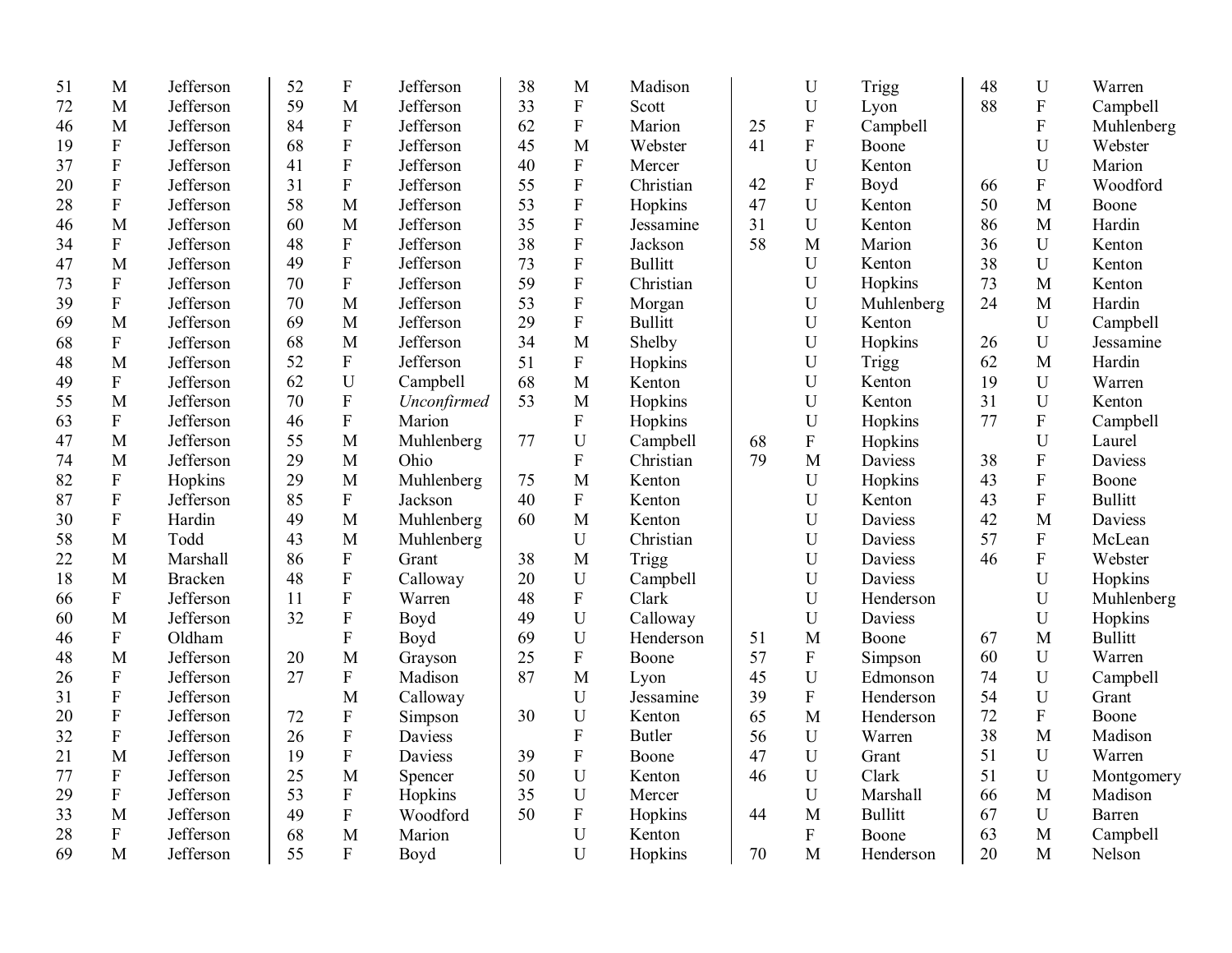|    | $\mathbf U$  | Lyon           | 80              | M                         | Hopkins        | 54 | M                         | Fayette        | 34 | $\boldsymbol{\mathrm{F}}$ | Graves         | 75 | M                         | <b>Bullitt</b> |
|----|--------------|----------------|-----------------|---------------------------|----------------|----|---------------------------|----------------|----|---------------------------|----------------|----|---------------------------|----------------|
| 52 | U            | Jackson        | 54              | ${\bf F}$                 | Hopkins        | 25 | $\mathbf{M}$              | Warren         | 67 | $\boldsymbol{\mathrm{F}}$ | Greenup        | 31 | M                         | Nelson         |
| 46 | M            | Campbell       | 103             | $\boldsymbol{\mathrm{F}}$ | Hopkins        | 92 | M                         | Lyon           | 69 | ${\bf F}$                 | Gallatin       | 27 | ${\bf F}$                 | Union          |
| 13 | M            | Warren         | 53              | M                         | Warren         | 40 | $\mathbf F$               | Boone          | 22 | M                         | Daviess        | 52 | $\mathbf F$               | <b>Bullitt</b> |
| 52 | U            | <b>Daviess</b> | 29              | $\mathbf{F}$              | Warren         | 51 | ${\bf F}$                 | Fayette        | 30 | ${\bf F}$                 | <b>Bullitt</b> | 83 | M                         | Campbell       |
| 55 | ${\bf F}$    | Oldham         | 51              | M                         | Fayette        | 31 | $\boldsymbol{\mathrm{F}}$ | Christian      | 30 | ${\bf F}$                 | Christian      | 47 | M                         | Warren         |
| 35 | ${\bf F}$    | Trigg          | 68              | M                         | Whitley        | 62 | $\overline{F}$            | Unconfirmed    | 43 | M                         | Boyd           | 33 | M                         | McCreary       |
| 53 | M            | Mason          | 51              | M                         | Unconfirmed    | 72 | $\boldsymbol{\mathrm{F}}$ | Simpson        | 38 | ${\bf F}$                 | Whitley        | 27 | M                         | Barren         |
| 49 | U            | Mercer         | 57              | M                         | Daviess        | 50 | ${\bf F}$                 | Fayette        | 25 | ${\bf F}$                 | Boone          | 27 | M                         | Rowan          |
| 62 | $\mathbf{F}$ | Graves         | 52              | $\mathbf U$               | Rockcastle     | 73 | M                         | Warren         | 35 | M                         | <b>Daviess</b> | 52 | ${\bf F}$                 | Whitley        |
| 43 | ${\bf F}$    | McCracken      | 58              | $\mathbf U$               | Daviess        | 33 | M                         | Jessamine      | 24 | ${\bf F}$                 | <b>Butler</b>  | 28 | $\mathbf F$               | Boyd           |
| 58 | U            | Grant          | 62              | M                         | Jefferson      | 89 | $\mathbf{F}$              | Muhlenberg     |    | ${\bf F}$                 | Calloway       | 15 | ${\bf F}$                 | Clark          |
| 58 | M            | Boone          | 87              | $\mathbf{F}$              | Jefferson      | 90 | $\overline{F}$            | <b>Bullitt</b> | 69 | M                         | Pike           | 60 | ${\bf F}$                 | Shelby         |
| 52 | U            | Warren         | 66              | U                         | Fayette        | 66 | M                         | Madison        | 24 | M                         | Fayette        | 24 | ${\bf F}$                 | Hardin         |
|    | U            | Kenton         | 68              | U                         | Scott          | 89 | M                         | <b>Butler</b>  | 58 | ${\bf F}$                 | Grant          | 67 | ${\bf F}$                 | Ohio           |
| 63 | M            | Woodford       | 56              | U                         | McCracken      | 56 | ${\bf F}$                 | Jefferson      | 59 | M                         | Calloway       | 27 | $\mathbf U$               | Campbell       |
| 37 | U            | Boone          | 49              | $\mathbf U$               | Mercer         | 81 | $\mathbf{F}$              | Hopkins        | 63 | ${\bf F}$                 | Boyd           | 54 | U                         | <b>Bullitt</b> |
| 50 | ${\bf F}$    | Christian      | 60              | U                         | Jessamine      | 33 | M                         | Nelson         | 69 | M                         | Hardin         | 48 | ${\bf F}$                 | Spencer        |
| 24 | U            | Christian      | 78              | M                         | Boone          | 49 | $\mathbf{F}$              | Jefferson      | 64 | M                         | Woodford       | 71 | M                         | <b>Daviess</b> |
| 37 | M            | <b>Daviess</b> | 78              | $\boldsymbol{\mathrm{F}}$ | Pike           | 78 | $\mathbf{M}$              | Jefferson      | 37 | M                         | Warren         | 64 | M                         | Graves         |
| 54 | ${\bf F}$    | Hardin         | 45              | $\mathbf U$               | Mercer         | 65 | $\mathbf F$               | Oldham         | 62 | M                         | Pike           | 41 | ${\bf F}$                 | Hardin         |
| 24 | ${\bf F}$    | Jefferson      | 75              | U                         | Adair          | 52 | $\boldsymbol{\mathrm{F}}$ | Jefferson      | 47 | ${\bf F}$                 | <b>Bracken</b> | 84 | ${\bf F}$                 | Union          |
| 51 | M            | Jefferson      | 79              | ${\bf F}$                 | Pulaski        | 61 | M                         | Laurel         | 32 | M                         | Kenton         | 52 | ${\bf F}$                 | Warren         |
| 43 | M            | Jefferson      | 45              | U                         | Muhlenberg     | 31 | U                         | Boone          | 73 | ${\bf F}$                 | Greenup        | 49 | M                         | Hardin         |
| 41 | ${\bf F}$    | Pulaski        | 84              | M                         | Shelby         | 37 | $\mathbf{F}$              | Boone          | 82 | M                         | Fleming        | 76 | ${\bf F}$                 | Grant          |
| 29 | M            | Pulaski        | 16              | ${\bf F}$                 | Nelson         | 38 | M                         | Kenton         | 73 | M                         | Jessamine      | 40 | M                         | Caldwell       |
| 42 | F            | McCreary       | 21              | $\mathbf U$               | Henderson      | 68 | M                         | Kenton         | 24 | $\mathbf{F}$              | Boone          | 60 | F                         | Christian      |
| 42 | $\mathbf F$  | McCreary       | 59              | M                         | Hopkins        | 50 | $\mathbf{M}$              | Campbell       | 65 | M                         | Laurel         | 41 | $\mathbf U$               | Calloway       |
| 42 | M            | Cumberland     | $7\overline{ }$ | ${\bf F}$                 | Caldwell       | 50 | $\mathbf F$               | Kenton         | 41 | ${\bf F}$                 | Daviess        | 39 | M                         | Boone          |
| 25 | M            | Clinton        | 30              | $\mathbf{M}$              | Fayette        | 61 | M                         | Kenton         | 17 | M                         | Clark          | 67 | M                         | Graves         |
| 63 | ${\bf F}$    | Russell        | 49              | M                         | Boone          | 32 | ${\bf F}$                 | Kenton         | 48 | M                         | Jackson        | 60 | ${\bf F}$                 | Jackson        |
| 82 | M            | Adair          | 24              | $\mathbf{F}$              | <b>Bracken</b> | 27 | $\overline{F}$            | Kenton         | 29 | $\boldsymbol{\mathrm{F}}$ | <b>Bullitt</b> | 60 | M                         | Caldwell       |
| 57 | M            | Pulaski        | 50              | M                         | McCracken      | 54 | $\mathbf{F}$              | Campbell       | 92 | M                         | Daviess        | 56 | M                         | McCreary       |
| 73 | F            | Russell        | 42              | ${\bf F}$                 | Simpson        | 48 | $\mathbf{M}$              | Kenton         | 63 | M                         | McCracken      | 47 | M                         | Rockcastle     |
| 78 | M            | Christian      | 63              | $\mathbf F$               | Henderson      | 81 | $\mathbf{M}$              | Jefferson      | 46 | M                         | Todd           | 49 | ${\bf F}$                 | Henderson      |
| 28 | ${\bf F}$    | <b>Daviess</b> | 74              | ${\bf F}$                 | Kenton         | 62 | $\mathbf{M}$              | Henderson      | 57 | M                         | Warren         | 58 | $\boldsymbol{\mathrm{F}}$ | Shelby         |
| 68 | M            | Jessamine      | 29              | $\mathbf{M}$              | Christian      | 40 | $\mathbf U$               | Boone          | 84 | M                         | Boyd           | 36 | ${\bf F}$                 | Webster        |
| 73 | F            | Christian      | 60              | M                         | Barren         | 19 | M                         | Clark          | 88 | ${\bf F}$                 | Marion         | 82 | M                         | Marshall       |
|    | ${\bf F}$    | <b>Butler</b>  | 27              | $\mathbf F$               | Warren         | 53 | $\mathbf{M}$              | Greenup        | 19 | $\boldsymbol{\mathrm{F}}$ | Graves         | 47 | ${\bf F}$                 | Henderson      |
|    | $\mathbf{F}$ | <b>Butler</b>  |                 | M                         | Unconfirmed    | 36 | $\mathbf{F}$              | Warren         | 43 | $\overline{F}$            | Bath           | 40 | $\mathbf F$               | Mason          |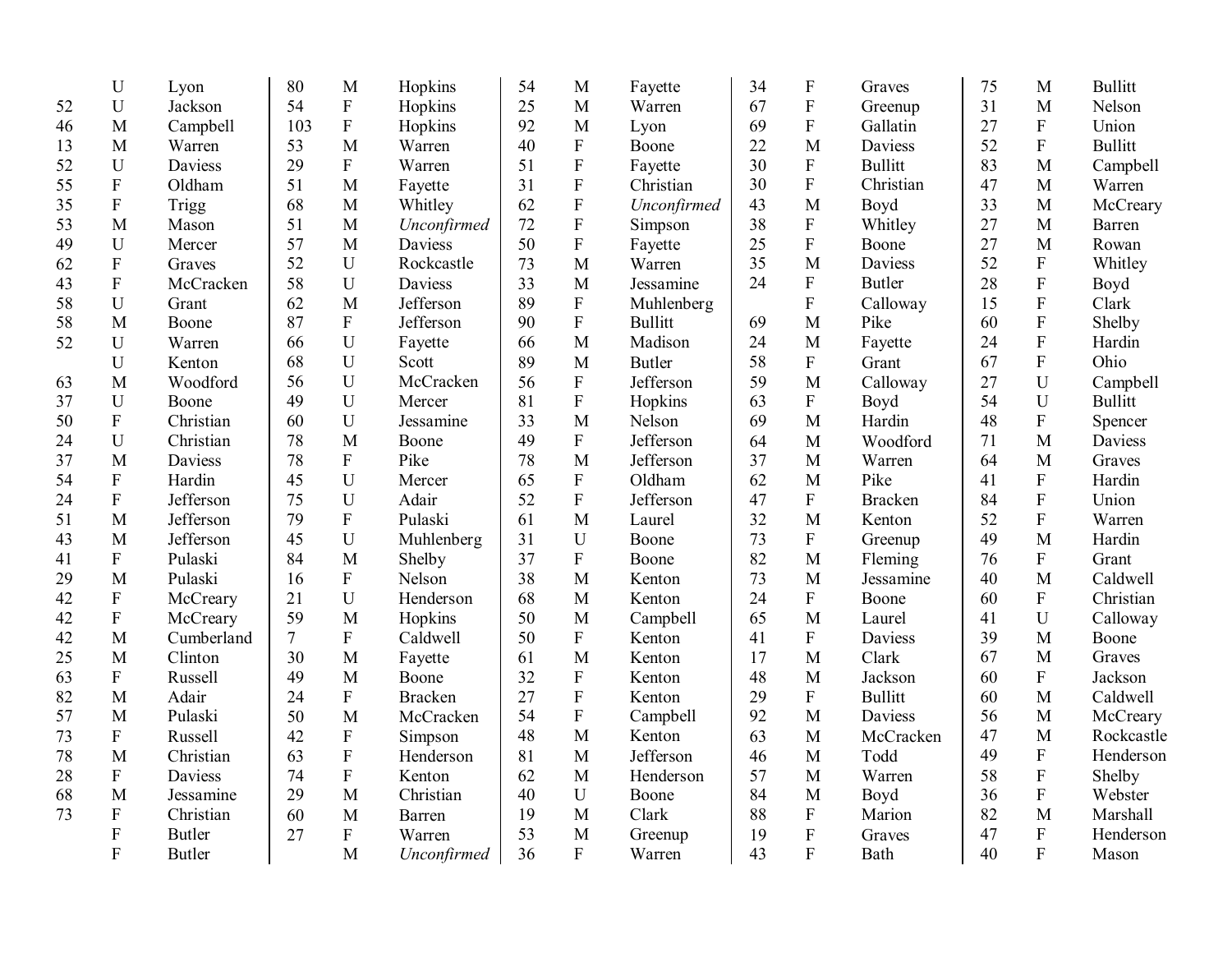| 42 | ${\bf F}$                 | Shelby         | 92 | U              | Adair      |    | $\mathbf U$               | Fayette    | 81 | M                         | Boone       | 33  | M                         | Hopkins          |
|----|---------------------------|----------------|----|----------------|------------|----|---------------------------|------------|----|---------------------------|-------------|-----|---------------------------|------------------|
| 44 | ${\bf F}$                 | Warren         | 76 | U              | Adair      | 47 | U                         | Hardin     | 56 | M                         | Jefferson   | 38  | M                         | Jefferson        |
| 28 | ${\bf F}$                 | Christian      | 45 | ${\bf F}$      | Jefferson  | 57 | U                         | Ballard    | 38 | M                         | Daviess     | 51  | M                         | Grant            |
| 41 | M                         | Oldham         | 49 | ${\bf F}$      | Jefferson  |    | F                         | Christian  | 79 | $\boldsymbol{\mathrm{F}}$ | Adair       | 49  | $\mathbf U$               | Boone            |
| 39 | ${\bf F}$                 | Knott          |    | $\mathbf U$    | Daviess    |    | ${\bf F}$                 | Christian  | 33 | M                         | Daviess     | 60  | ${\bf F}$                 | Hopkins          |
| 71 | $\mathbf{F}$              | Oldham         |    | U              | Jefferson  |    | M                         | Christian  | 85 | ${\bf F}$                 | Adair       | 72  | $\mathbf{F}$              | <b>Bullitt</b>   |
| 26 | $\mathbf F$               | Christian      |    | U              | Jefferson  | 24 | ${\bf F}$                 | Christian  | 32 | M                         | Unconfirmed | 44  | $\overline{M}$            | Warren           |
| 24 | M                         | Christian      | 46 | ${\bf F}$      | Daviess    | 46 | ${\bf F}$                 | Christian  | 22 | $\mathbf F$               | Fayette     | 53  | M                         | <b>Breathitt</b> |
| 59 | M                         | Warren         | 80 | ${\bf U}$      | Adair      | 46 | ${\bf F}$                 | Fayette    | 63 | M                         | Hopkins     | 56  | $\mathbf F$               | Oldham           |
| 51 | M                         | Warren         | 76 | U              | Adair      | 58 | ${\bf F}$                 | Fayette    | 61 | ${\bf F}$                 | Jackson     | 51  | ${\bf F}$                 | Pike             |
| 22 | M                         | <b>Bracken</b> | 35 | $\mathbf U$    | Adair      | 63 | $\boldsymbol{\mathrm{F}}$ | Fayette    | 43 | $\rm F$                   | Daviess     | 102 | ${\bf F}$                 | Calloway         |
| 76 | M                         | Warren         | 86 | U              | Adair      | 64 | M                         | Jefferson  | 88 | ${\bf F}$                 | Adair       | 46  | $\overline{F}$            | Madison          |
| 62 | M                         | Caldwell       |    | U              | Fayette    | 60 | $\boldsymbol{\mathrm{F}}$ | Jefferson  | 17 | ${\bf F}$                 | Fayette     | 20  | ${\bf F}$                 | Boyle            |
| 23 | M                         | McLean         | 49 | $\mathbf{M}$   | Jefferson  | 63 | $\boldsymbol{\mathrm{F}}$ | Jefferson  | 40 | M                         | Muhlenberg  | 58  | ${\bf F}$                 | Fayette          |
|    | $\boldsymbol{\mathrm{F}}$ | <b>Butler</b>  |    | U              | Jefferson  | 59 | M                         | Jefferson  | 76 | ${\bf F}$                 | Adair       | 32  | ${\bf F}$                 | Woodford         |
| 32 | ${\bf F}$                 | Kenton         | 50 | U              | Adair      | 88 | ${\bf F}$                 | Ohio       | 38 | $\rm F$                   | Jefferson   |     | ${\bf F}$                 | <b>Butler</b>    |
| 28 | M                         | Muhlenberg     | 63 | U              | Adair      | 39 | $\boldsymbol{\mathrm{F}}$ | Fleming    | 80 | ${\bf F}$                 | Adair       |     | M                         | <b>Butler</b>    |
| 77 | M                         | Bath           | 77 | $\mathbf U$    | Adair      | 67 | $\boldsymbol{\mathrm{F}}$ | Jefferson  | 43 | M                         | Warren      | 32  | ${\bf F}$                 | <b>Bullitt</b>   |
| 86 | F                         | Kenton         | 87 | ${\bf F}$      | Adair      | 60 | M                         | Muhlenberg | 48 | M                         | Jefferson   | 22  | $\overline{F}$            | Grayson          |
| 55 | M                         | Muhlenberg     | 87 | U              | Adair      | 77 | $\boldsymbol{\mathrm{F}}$ | Jefferson  | 57 | $\mathbf F$               | Jackson     | 39  | $\rm F$                   | Unconfirmed      |
| 32 | $\mathbf F$               | Pulaski        | 72 | U              | Adair      | 44 | M                         | Jefferson  | 60 | M                         | Jefferson   | 45  | $\mathbf{M}$              | Kenton           |
| 45 | $\mathbf F$               | Owsley         | 40 | U              | Adair      | 56 | ${\bf F}$                 | Jefferson  | 59 | $\mathbf F$               | Shelby      | 31  | ${\bf F}$                 | Graves           |
| 24 | M                         | Owsley         | 89 | U              | Adair      | 67 | ${\bf F}$                 | Hopkins    | 25 | M                         | Christian   |     | M                         | <b>Butler</b>    |
| 52 | M                         | Grayson        |    | U              | Hopkins    |    | M                         | Clark      | 72 | $\mathbf M$               | Jefferson   | 32  | ${\bf F}$                 | <b>Butler</b>    |
|    | U                         | Scott          |    | $\mathbf U$    | Jefferson  | 49 | M                         | Jessamine  | 61 | M                         | Jefferson   | 36  | M                         | <b>Butler</b>    |
| 35 | M                         | Jefferson      | 66 | U              | Adair      | 19 | ${\bf F}$                 | Graves     | 66 | M                         | Oldham      | 62  | M                         | Jefferson        |
| 72 | $\mathbf{F}$              | Christian      |    | U              | Muhlenberg | 30 | $\boldsymbol{\mathrm{F}}$ | Todd       | 22 | M                         | Muhlenberg  | 52  | $\mathbf F$               | Jefferson        |
| 74 | U                         | Whitley        | 27 | $\overline{F}$ | Jefferson  | 51 | ${\bf F}$                 | Fayette    | 64 | $\mathbf F$               | Jefferson   | 65  | $\mathbf{M}$              | Grant            |
|    | $\mathbf U$               | Harrison       | 88 | U              | Adair      | 45 | $\mathbf F$               | Fayette    | 67 | $\overline{\mathrm{F}}$   | Jefferson   | 42  | $\boldsymbol{\mathrm{F}}$ | Christian        |
| 34 | $\mathbf U$               | Adair          |    | U              | Rockcastle | 37 | M                         | Fayette    | 47 | $\mathbf F$               | Jefferson   | 39  | M                         | Jefferson        |
| 86 | U                         | Fayette        |    | $\mathbf U$    | Jefferson  | 75 | ${\bf F}$                 | Fayette    | 20 | M                         | Jefferson   | 40  | $\boldsymbol{\mathrm{F}}$ | Franklin         |
|    | U                         | Madison        |    | U              | Jefferson  | 81 | $\mathbf F$               | Adair      | 47 | M                         | Jefferson   | 48  | M                         | Jefferson        |
| 84 | $\mathbf U$               | Adair          |    | $\mathbf U$    | Jefferson  | 59 | ${\bf F}$                 | Jackson    | 84 | $\rm F$                   | Jefferson   | 54  | $\mathbf F$               | Jefferson        |
| 92 | ${\bf F}$                 | Adair          | 69 | $\mathbf U$    | Adair      | 78 | ${\bf F}$                 | Adair      | 93 | $\rm F$                   | Jefferson   |     | M                         | <b>Butler</b>    |
| 58 | M                         | Adair          | 84 | U              | Adair      | 29 | $\mathbf F$               | Jackson    |    | ${\bf F}$                 | Jefferson   | 34  | M                         | Boone            |
| 51 | ${\bf F}$                 | Jefferson      | 43 | U              | Adair      | 72 | ${\bf F}$                 | Adair      | 31 | ${\bf F}$                 | Jefferson   | 68  | $\mathbf F$               | Jefferson        |
| 43 | ${\bf F}$                 | Fayette        | 33 | $\mathbf U$    | Adair      | 87 | M                         | Adair      | 63 | ${\bf F}$                 | Jefferson   | 51  | $\boldsymbol{\mathrm{F}}$ | Jefferson        |
|    | $\mathbf U$               | Fayette        | 50 | ${\bf F}$      | Adair      | 72 | M                         | Adair      | 54 | U                         | Jefferson   | 66  | M                         | Jefferson        |
|    | U                         | Jefferson      |    | U              | Scott      | 58 | F                         | Jefferson  | 70 | $\mathbf{M}$              | Laurel      |     | $\mathbf{F}$              | <b>Butler</b>    |
|    | U                         | Jefferson      |    | U              | Scott      | 36 | $\mathbf{M}$              | Jefferson  | 81 | ${\bf F}$                 | Jefferson   | 87  | M                         | Boone            |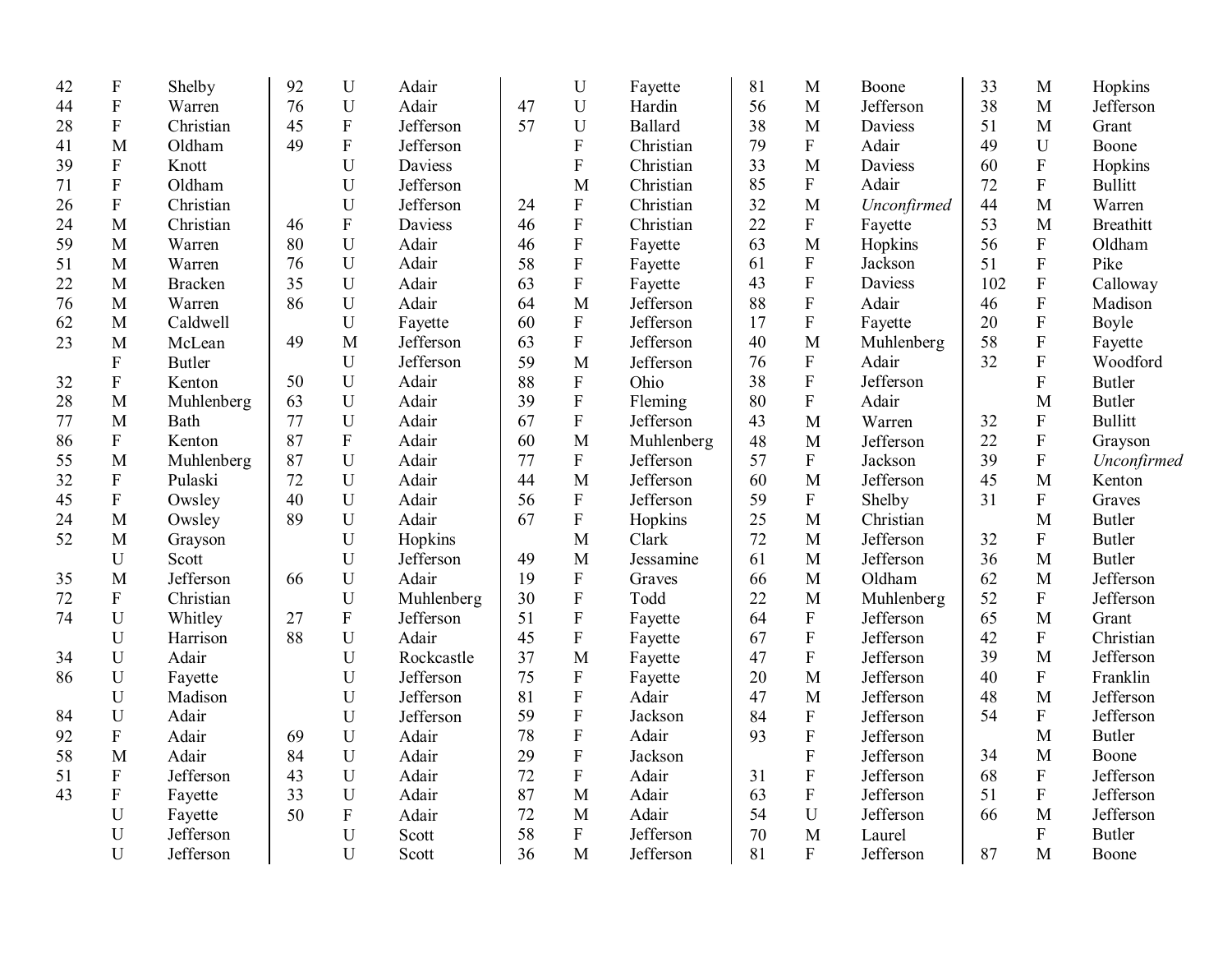| 86 | F                         | Kenton         | 37 | ${\bf F}$                 | Jefferson   | 29             | M                         | Jackson   | 49   | ${\bf F}$      | Logan          | 59           | $\boldsymbol{\mathrm{F}}$ | Jackson       |
|----|---------------------------|----------------|----|---------------------------|-------------|----------------|---------------------------|-----------|------|----------------|----------------|--------------|---------------------------|---------------|
|    | ${\bf F}$                 | <b>Butler</b>  | 56 | M                         | Jefferson   | 53             | $\boldsymbol{\mathrm{F}}$ | Monroe    | 56   | M              | Muhlenberg     | 66           | ${\bf F}$                 | Barren        |
|    | $\mathbf{F}$              | <b>Butler</b>  | 47 | ${\bf F}$                 | Jefferson   | 33             | M                         | Campbell  | 55   | M              | Greenup        | 43           | ${\bf F}$                 | Warren        |
| 58 | $\boldsymbol{\mathrm{F}}$ | McCracken      | 48 | $\overline{F}$            | Jefferson   | 21             | F                         | Boyd      | 20   | ${\bf F}$      | Kenton         | 33           | ${\bf F}$                 | Kenton        |
| 35 | M                         | Graves         | 89 | $\boldsymbol{\mathrm{F}}$ | Webster     | 20             | $\overline{\mathrm{F}}$   | Graves    | 36   | $\mathbf F$    | Kenton         | 33           | $\mathbf{M}$              | Laurel        |
| 20 | $\boldsymbol{\mathrm{F}}$ | Russell        | 72 | $\rm F$                   | Caldwell    | 43             | ${\bf F}$                 | Jackson   | 49   | M              | Fayette        | 40           | $\mathbf{M}$              | Kenton        |
| 36 | ${\bf F}$                 | Taylor         | 26 | $\boldsymbol{\mathrm{F}}$ | Jackson     | 70             | M                         | Fayette   | 19   | $\mathbf M$    | Daviess        | 88           | ${\bf F}$                 | Jackson       |
| 41 | M                         | Kenton         | 34 | $\overline{F}$            | Madison     | 46             | M                         | Jackson   | 40   | M              | Jackson        | 46           | $\boldsymbol{\mathrm{F}}$ | Graves        |
| 34 | M                         | Boone          | 65 | M                         | Jefferson   | 71             | $\overline{M}$            | Boone     | 49   | M              | Kenton         | 51           | $\rm F$                   | Hardin        |
| 77 | $\boldsymbol{\mathrm{F}}$ | <b>Butler</b>  |    | U                         | Whitley     | 4              | $\boldsymbol{\mathrm{F}}$ | Nelson    | 47   | ${\bf F}$      | Laurel         | 25           | ${\bf F}$                 | Logan         |
| 86 | M                         | Jefferson      |    | U                         | Whitley     | 70             | $\mathbf F$               | Kenton    | 35   | ${\bf F}$      | Fayette        | 21           | M                         | Larue         |
| 29 | $\mathbf F$               | Daviess        | 72 | ${\bf F}$                 | Wayne       | 48             | ${\bf F}$                 | Leslie    | 28   | M              | Warren         | 50           | $\boldsymbol{\mathrm{F}}$ | Kenton        |
| 58 | M                         | <b>Bullitt</b> | 57 | $\mathbf F$               | Marion      | 51             | M                         | Boone     | 53   | ${\bf F}$      | Mason          | 77           | M                         | <b>Butler</b> |
| 72 | M                         | <b>Bullitt</b> | 63 | M                         | Jefferson   | 51             | $\boldsymbol{\mathrm{F}}$ | Fayette   | 56   | M              | Kenton         | 59           | ${\bf F}$                 | Warren        |
| 35 | M                         | Kenton         | 70 | ${\bf F}$                 | Jefferson   | 45             | ${\bf F}$                 | Fayette   | 75   | M              | Jessamine      | 23           | ${\bf F}$                 | Kenton        |
| 24 | M                         | McCracken      | 48 | $\rm F$                   | Marshall    | 56             | $\mathbf F$               | Greenup   | 86   | ${\bf F}$      | Kenton         | 33           | ${\bf F}$                 | Spencer       |
|    | $\boldsymbol{F}$          | <b>Butler</b>  | 52 | M                         | Fayette     | $\overline{2}$ | M                         | Nelson    | 32   | M              | Edmonson       | 79           | M                         | Jackson       |
| 55 | $\mathbf{F}$              | Jefferson      | 47 | ${\bf F}$                 | Shelby      | 68             | M                         | Kenton    | 45   | M              | Boyle          |              | $\mathbf U$               | Campbell      |
| 55 | M                         | Jefferson      | 56 | M                         | Jefferson   | 87             | $\boldsymbol{\mathrm{F}}$ | Kenton    | 58   | M              | Warren         |              | $\overline{F}$            | Boone         |
| 71 | M                         | Jefferson      | 54 | M                         | Spencer     | 89             | $\overline{\mathrm{F}}$   | Jefferson | 83   | M              | Russell        | 19           | F                         | Boone         |
| 56 | $\boldsymbol{F}$          | Jefferson      | 74 | M                         | Hopkins     | 76             | ${\bf F}$                 | Lincoln   | 73   | ${\bf F}$      | Casey          | 28           | M                         | Warren        |
| 65 | M                         | Woodford       | 58 | M                         | McCracken   | 87             | $\mathbf F$               | Jackson   | 91   | $\rm F$        | <b>Butler</b>  | 28           | ${\bf F}$                 | Muhlenberg    |
| 70 | $\boldsymbol{F}$          | <b>Bullitt</b> | 53 | M                         | Jefferson   | 32             | ${\bf F}$                 | Hopkins   |      | ${\bf F}$      | Boone          | 58           | ${\bf F}$                 | Grant         |
| 73 | $\boldsymbol{\mathrm{F}}$ | Jefferson      | 85 | ${\bf F}$                 | Hopkins     |                | M                         | Todd      | 19   | $\mathbf M$    | Daviess        | 47           | ${\bf F}$                 | Boone         |
| 81 | M                         | Jefferson      | 62 | $\rm F$                   | Jefferson   |                | M                         | Christian | 34   | M              | Simpson        | 47           | $\mathbf U$               | Fayette       |
| 27 | M                         | Unconfirmed    | 48 | ${\bf F}$                 | Jefferson   | 68             | M                         | Jefferson | 25   | M              | Boone          | 55           | U                         | Carter        |
| 72 | ${\bf F}$                 | Jefferson      | 42 | ${\bf F}$                 | Henderson   | 77             | M                         | Kenton    | 39   | ${\bf F}$      | <b>Bullitt</b> | 24           | M                         | Campbell      |
| 39 | $\mathbf F$               | Jefferson      |    | M                         | Webster     | 41             | ${\bf F}$                 | Jefferson | 20   | M              | McCreary       | 60           | $\mathbf U$               | Jefferson     |
| 64 | M                         | Jefferson      | 31 | M                         | Hopkins     | 80             | ${\bf F}$                 | Jefferson | 77   | ${\bf F}$      | Jackson        | 57           | $\mathbf F$               | Woodford      |
| 22 | M                         | Jefferson      | 39 | $\rm F$                   | Unconfirmed | 87             | $\overline{\mathrm{F}}$   | Jefferson | 46   | M              | Anderson       |              | U                         | Christian     |
| 37 | $\mathbf F$               | Jefferson      | 39 | M                         | Hopkins     | 71             | $\rm F$                   | Jefferson | 66   | M              | Campbell       | 41           | U                         | Oldham        |
| 68 | M                         | Jefferson      | 64 | M                         | Fayette     | 19             | M                         | Jefferson | 48   | M              | Kenton         | 88           | U                         | Adair         |
| 72 | M                         | Jefferson      | 76 | $\rm F$                   | Grant       | 52             | ${\bf F}$                 | Jefferson | 89   | M              | Jackson        | 51           | U                         | Jackson       |
| 56 | M                         | Jefferson      | 43 | M                         | Jefferson   | 47             | $\overline{F}$            | Jefferson | 83   | ${\bf F}$      | Lyon           |              | U                         | Floyd         |
| 61 | $\boldsymbol{\mathrm{F}}$ | Jefferson      | 20 | ${\bf F}$                 | Fayette     | 55             | ${\bf F}$                 | Jefferson | 51   | ${\bf F}$      | Logan          | 93           | ${\bf F}$                 | Graves        |
| 38 | $\boldsymbol{\mathrm{F}}$ | Jefferson      | 28 | $\overline{F}$            | Christian   | 38             | $\overline{F}$            | Jefferson | 0.42 | $\rm F$        | Kenton         | 52           | $\overline{F}$            | Daviess       |
| 64 | M                         | Jefferson      | 88 | $\rm F$                   | Campbell    | 59             | M                         | Jefferson | 50   | $\overline{F}$ | McCreary       | $\mathbf{1}$ | U                         | Rockcastle    |
| 72 | ${\bf F}$                 | Jefferson      | 49 | M                         | Fayette     | 68             | ${\bf F}$                 | Fayette   | 62   | M              | <b>Bullitt</b> | 47           | U                         | Campbell      |
| 38 | M                         | Jefferson      | 70 | M                         | Fayette     | 45             | ${\bf F}$                 | Jefferson | 38   | ${\bf F}$      | Boyle          | 31           | U                         | Laurel        |
| 58 | F                         | Jefferson      | 70 | F                         | Kenton      | 57             | $\overline{F}$            | Jefferson | 69   | M              | Logan          | 55           | $\mathbf U$               | Kenton        |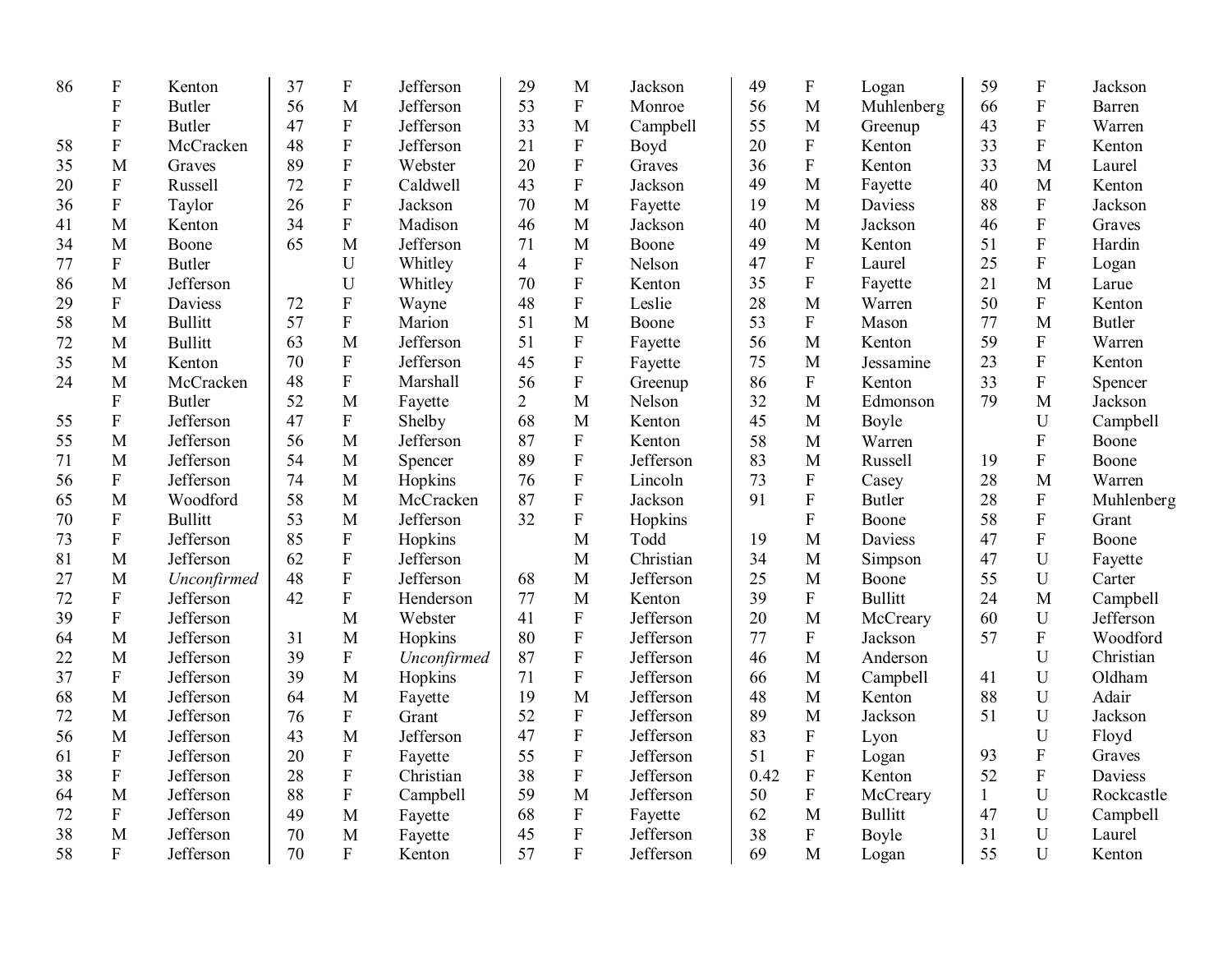| 84 | M                         | Boone          | 21       | ${\bf F}$                 | Calloway    | 96  | M           | Russell        | 51 | ${\bf F}$                 | Kenton         | 56           | M                         | Jessamine     |
|----|---------------------------|----------------|----------|---------------------------|-------------|-----|-------------|----------------|----|---------------------------|----------------|--------------|---------------------------|---------------|
| 75 | U                         | Boone          | 26       | M                         | Daviess     | 80  | M           | <b>Daviess</b> | 28 | M                         | Montgomery     | $\mathbf{1}$ | M                         | Floyd         |
| 28 | $\mathbf U$               | Marion         | 50       | ${\bf F}$                 | Calloway    | 31  | ${\bf F}$   | Bourbon        | 74 | ${\bf F}$                 | Butler         |              | $\boldsymbol{\mathrm{F}}$ | Jefferson     |
| 21 | U                         | Hopkins        | 75       | $\mathbf U$               | Campbell    | 22  | ${\bf F}$   | Ohio           |    | $\mathbf{F}$              | Greenup        |              | $\mathbf F$               | Boyd          |
| 37 | M                         | Muhlenberg     | 78       | $\mathbf U$               | Hopkins     | 49  | M           | Warren         | 16 | $\mathbf F$               | <b>Butler</b>  | 19           | ${\bf F}$                 | Martin        |
|    | $\mathbf U$               | Boone          | 36       | $\mathbf U$               | Adair       | 30  | M           | Unconfirmed    | 29 | M                         | Union          | 35           | M                         | Boone         |
| 47 | $\mathbf U$               | Boone          | 75       | $\mathbf{M}$              | Ballard     | 102 | ${\bf F}$   | Jefferson      | 94 | $\mathbf{M}$              | Jackson        | 33           | M                         | Knox          |
| 59 | ${\bf F}$                 | Breckinridge   | 50       | ${\bf F}$                 | Pike        | 37  | ${\bf F}$   | <b>Daviess</b> | 48 | $\mathbf F$               | Russell        | 30           | ${\bf F}$                 | Ohio          |
| 52 | U                         | <b>Bracken</b> | 32       | ${\bf F}$                 | Daviess     | 67  | ${\bf F}$   | Graves         | 20 | ${\bf F}$                 | McLean         | 38           | ${\bf F}$                 | Floyd         |
|    | U                         | Daviess        | 35       | M                         | Daviess     | 40  | M           | Fayette        | 70 | M                         | Jackson        | 70           | M                         | Boone         |
|    | U                         | Christian      | 98       | ${\bf F}$                 | Webster     | 57  | M           | Jefferson      | 33 | ${\bf F}$                 | Warren         | 64           | M                         | Jackson       |
| 62 | U                         | Hardin         | 66       | ${\bf F}$                 | Unconfirmed | 45  | M           | Jefferson      | 56 | U                         | Boone          | 30           | $\boldsymbol{\mathrm{F}}$ | Jackson       |
| 41 | U                         | Shelby         | 51       | $\boldsymbol{\mathrm{F}}$ | Lincoln     | 37  | M           | <b>Daviess</b> | 65 | $\mathbf F$               | Calloway       | 36           | M                         | Unconfirmed   |
| 69 | ${\bf F}$                 | Shelby         | 23       | $\boldsymbol{\mathrm{F}}$ | Jefferson   | 46  | M           | Jefferson      |    | ${\bf F}$                 | Jefferson      | 53           | M                         | Kenton        |
| 71 | M                         | Grant          | 63       | ${\bf F}$                 | Garrard     | 68  | M           | Jefferson      | 52 | M                         | Jackson        | 42           | M                         | Warren        |
|    | U                         | Graves         | 31       | $\mathbf F$               | Fayette     | 49  | M           | Daviess        | 25 | M                         | Calloway       | 32           | ${\bf F}$                 | Simpson       |
| 37 | $\mathbf U$               | McCracken      | 93       | ${\bf F}$                 | Jefferson   | 49  | M           | Jefferson      | 20 | ${\bf F}$                 | Graves         | 25           | $\boldsymbol{\mathrm{F}}$ | Warren        |
| 87 | U                         | Jackson        | 94       | ${\bf F}$                 | Hopkins     | 60  | ${\bf F}$   | Daviess        | 50 | M                         | Jackson        | 51           | ${\bf F}$                 | Graves        |
|    | U                         | Hopkins        | 51       | ${\bf F}$                 | Jefferson   | 70  | ${\bf F}$   | Jackson        | 79 | ${\bf F}$                 | Jackson        | 52           | M                         | Greenup       |
|    | $\boldsymbol{\mathrm{F}}$ | Unconfirmed    | 36       | $\rm F$                   | Warren      | 31  | ${\bf F}$   | Hardin         | 83 | $\rm F$                   | Jackson        | 28           | ${\bf F}$                 | Boyd          |
| 59 | M                         | Muhlenberg     | 26       | $\mathbf{M}$              | Anderson    |     | M           | Jefferson      | 49 | ${\bf F}$                 | Warren         | 66           | M                         | Grayson       |
| 69 | ${\bf F}$                 | Graves         | 32       | M                         | Warren      | 51  | M           | Oldham         | 19 | $\rm F$                   | Warren         | 89           | $\mathbf F$               | Webster       |
| 94 | ${\bf F}$                 | Hopkins        | 29       | ${\bf F}$                 | Simpson     | 30  | ${\bf F}$   | Knox           | 88 | ${\bf F}$                 | Jackson        | 92           | ${\bf F}$                 | Jefferson     |
| 51 | ${\bf F}$                 | Hopkins        | 41       | M                         | Daviess     | 27  | ${\bf F}$   | Russell        | 49 | ${\bf F}$                 | Ohio           | 83           | M                         | <b>Butler</b> |
| 40 | M                         | Boone          | 80       | ${\bf F}$                 | Daviess     | 66  | ${\bf F}$   | Graves         | 95 | ${\bf F}$                 | Jefferson      |              | M                         | Kenton        |
| 30 | U                         | Kenton         | 37       | M                         | Henderson   | 64  | ${\bf F}$   | Henderson      | 64 | M                         | Henderson      | 64           | U                         | Boone         |
| 57 | $\mathbf U$               | Allen          | $\Omega$ | M                         | Lincoln     | 69  | $\rm F$     | McCracken      | 21 | M                         | Floyd          |              | $\mathbf{M}$              | <b>Butler</b> |
| 53 | $\boldsymbol{\mathrm{F}}$ | <b>Bullitt</b> | 20       | ${\bf F}$                 | Warren      | 44  | $\mathbf U$ | Boone          | 72 | ${\bf F}$                 | Pulaski        |              | $\mathbf{F}$              | <b>Butler</b> |
| 67 | $\boldsymbol{\mathrm{F}}$ | Jackson        | 53       | $\boldsymbol{\mathrm{F}}$ | Fayette     | 90  | $\rm F$     | Graves         | 27 | $\rm F$                   | Pulaski        |              | M                         | <b>Butler</b> |
| 76 | U                         | Graves         | 56       | M                         | Fayette     | 38  | M           | Greenup        | 24 | ${\bf F}$                 | <b>Bracken</b> | 47           | M                         | Shelby        |
| 98 | ${\bf F}$                 | Hopkins        | 66       | M                         | Muhlenberg  | 81  | M           | Muhlenberg     | 46 | $\boldsymbol{\mathrm{F}}$ | Warren         |              | ${\bf F}$                 | Jackson       |
| 45 | M                         | Jefferson      | 41       | ${\bf F}$                 | Hancock     | 35  | M           | Boone          |    | ${\bf F}$                 | Jefferson      | 85           | M                         | Hopkins       |
| 77 | U                         | Todd           | 41       | M                         | Hancock     | 68  | ${\bf F}$   | Jefferson      |    | U                         | Campbell       | 45           | ${\bf F}$                 | Warren        |
| 70 | $\mathbf U$               | Oldham         | 24       | $\mathbf{M}$              | Muhlenberg  | 27  | $\rm F$     | Kenton         | 64 | M                         | Warren         |              | ${\bf F}$                 | Pendleton     |
| 22 | $\mathbf U$               | Campbell       | 37       | $\boldsymbol{\mathrm{F}}$ | Henderson   | 40  | M           | Henderson      | 44 | M                         | Warren         |              | $\mathbf U$               | Jefferson     |
| 59 | ${\bf F}$                 | Calloway       | 31       | M                         | Muhlenberg  | 48  | $\mathbf F$ | Boone          | 67 | ${\bf F}$                 | Kenton         | 18           | $\mathbf F$               | Grayson       |
|    | ${\bf F}$                 | <b>Butler</b>  | 77       | ${\bf F}$                 | Woodford    | 38  | M           | Barren         | 38 | $\boldsymbol{\mathrm{F}}$ | Ohio           |              | ${\bf F}$                 | <b>Butler</b> |
| 22 | $\mathbf U$               | Warren         | 40       | $\boldsymbol{\mathrm{F}}$ | Jefferson   | 56  | M           | Pendleton      | 21 | $\rm F$                   | Wayne          | 43           | ${\bf F}$                 | Whitley       |
| 22 | $\boldsymbol{\mathrm{F}}$ | Jefferson      | 47       | $\boldsymbol{\mathrm{F}}$ | McCracken   | 33  | ${\bf F}$   | Rockcastle     | 15 | $\rm F$                   | Boyd           | 48           | ${\bf F}$                 | Boone         |
| 49 | ${\bf F}$                 | Jefferson      | 34       | $\overline{F}$            | Warren      | 42  | M           | Daviess        | 42 | $\rm F$                   | Graves         |              | M                         | <b>Butler</b> |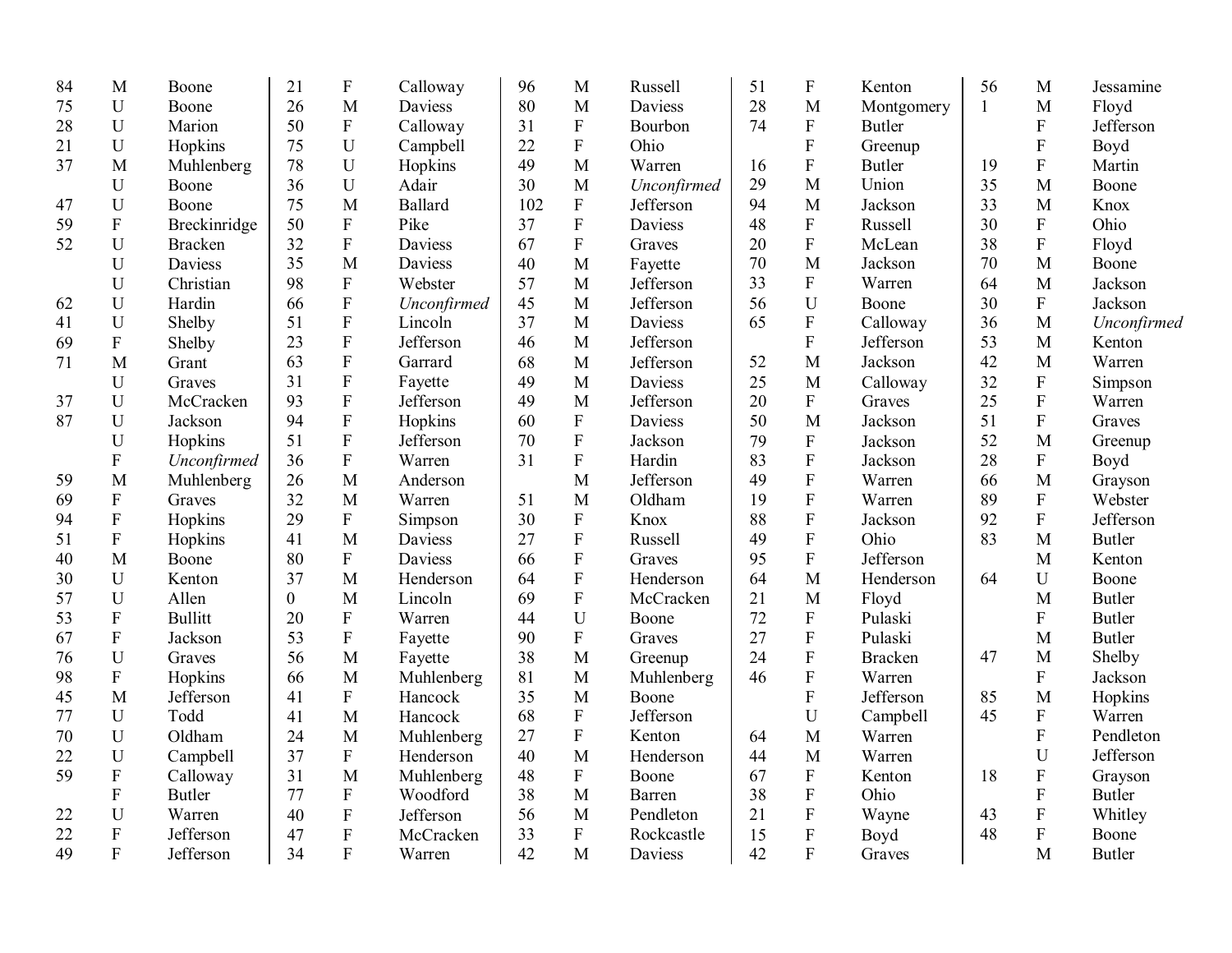| 31 | ${\bf F}$                 | Fayette       | 71 | M                         | Hopkins       | 20 | M                         | Boone         |    | $\mathbf U$               | Graves         | 39 | M                         | Warren        |
|----|---------------------------|---------------|----|---------------------------|---------------|----|---------------------------|---------------|----|---------------------------|----------------|----|---------------------------|---------------|
| 81 | ${\bf F}$                 | Hopkins       |    | M                         | Kenton        | 22 | $\mathbf F$               | Graves        |    | U                         | Jefferson      | 43 | ${\bf F}$                 | Daviess       |
| 52 | ${\bf F}$                 | <b>Butler</b> | 77 | ${\bf F}$                 | Kenton        | 31 | M                         | Jackson       |    | U                         | Grayson        | 85 | ${\bf F}$                 | Hopkins       |
|    | F                         | Christian     | 40 | M                         | Campbell      | 31 | $\boldsymbol{\mathrm{F}}$ | Graves        | 47 | M                         | Ohio           | 20 | M                         | Graves        |
| 65 | M                         | Boone         | 39 | M                         | Oldham        | 37 | F                         | Laurel        |    | U                         | Warren         | 62 | $\mathbf{F}$              | Warren        |
|    | $\mathbf F$               | Butler        | 60 | M                         | Christian     | 50 | M                         | Jessamine     |    | U                         | Jefferson      | 31 | M                         | Grayson       |
| 49 | M                         | Trimble       |    | $\boldsymbol{\mathrm{F}}$ | Jackson       | 19 | $\boldsymbol{\mathrm{F}}$ | <b>Butler</b> | 81 | M                         | Graves         | 29 | M                         | Kenton        |
| 52 | ${\bf F}$                 | Lincoln       | 47 | ${\bf F}$                 | Hopkins       |    | $\mathbf F$               | <b>Butler</b> |    | U                         | Jefferson      | 50 | ${\bf F}$                 | Anderson      |
| 64 | ${\bf F}$                 | Caldwell      | 67 | M                         | Calloway      | 30 | M                         | Breckinridge  |    | U                         | Jefferson      | 48 | M                         | McCracken     |
| 52 | M                         | Boone         |    | M                         | Jackson       | 89 | $\mathbf F$               | Hopkins       |    | U                         | Muhlenberg     |    | ${\bf F}$                 | <b>Butler</b> |
| 29 | M                         | Muhlenberg    | 28 | ${\bf F}$                 | <b>Butler</b> | 86 | $\boldsymbol{\mathrm{F}}$ | Graves        |    | $\mathbf U$               | Jefferson      | 31 | ${\bf F}$                 | McCracken     |
|    | M                         | Franklin      | 53 | ${\bf F}$                 | Butler        | 36 | M                         | <b>Butler</b> | 90 | ${\bf F}$                 | Graves         | 94 | ${\bf F}$                 | Graves        |
| 21 | M                         | Graves        |    | F                         | Butler        |    | M                         | <b>Butler</b> |    | $\mathbf U$               | Hardin         |    | $\overline{F}$            | Graves        |
|    | ${\bf F}$                 | <b>Butler</b> | 66 | M                         | Boyd          | 43 | ${\bf F}$                 | <b>Butler</b> | 93 | ${\bf F}$                 | Daviess        | 87 | ${\bf F}$                 | Oldham        |
| 59 | U                         | Grant         | 49 | ${\bf F}$                 | Larue         | 83 | ${\bf F}$                 | <b>Butler</b> |    | $\mathbf U$               | Muhlenberg     | 28 | ${\bf F}$                 | Meade         |
| 50 | M                         | <b>Butler</b> | 56 | ${\bf F}$                 | Jackson       |    | $\mathbf F$               | <b>Butler</b> |    | $\mathbf U$               | Daviess        | 55 | ${\bf F}$                 | Boone         |
| 24 | $\overline{F}$            | <b>Butler</b> |    | U                         | Daviess       | 70 | M                         | Graves        |    | $\mathbf U$               | Fayette        |    | M                         | Jackson       |
|    | $\boldsymbol{\mathrm{F}}$ | Christian     |    | ${\bf F}$                 | Graves        | 34 | M                         | Warren        |    | U                         | Muhlenberg     |    | $\overline{F}$            | Jackson       |
|    | U                         | Christian     | 26 | U                         | Pulaski       | 53 | $\boldsymbol{\mathrm{F}}$ | Russell       | 46 | M                         | <b>Daviess</b> |    | $\boldsymbol{\mathrm{F}}$ | Jefferson     |
| 89 | ${\bf F}$                 | Hopkins       | 29 | $\mathbf U$               | <b>Butler</b> | 85 | M                         | Graves        |    | $\mathbf U$               | Muhlenberg     |    | M                         | Ohio          |
| 32 | M                         | Boyle         |    | ${\bf F}$                 | Christian     |    | $\boldsymbol{\mathrm{F}}$ | <b>Butler</b> | 46 | ${\bf F}$                 | Knott          |    | M                         | Ballard       |
| 36 | ${\bf F}$                 | Boone         | 56 | M                         | Kenton        |    | M                         | Warren        | 60 | $\rm F$                   | Union          |    | ${\bf F}$                 | Jackson       |
| 51 | U                         | <b>Butler</b> | 86 | M                         | Kenton        |    | M                         | Kenton        | 73 | $\boldsymbol{\mathrm{F}}$ | Franklin       |    | ${\bf F}$                 | Hart          |
|    | M                         | <b>Butler</b> | 51 | M                         | Warren        | 51 | $\boldsymbol{\mathrm{F}}$ | <b>Butler</b> | 69 | ${\bf F}$                 | Adair          |    | M                         | Kenton        |
| 52 | ${\bf F}$                 | Warren        |    | M                         | Fayette       |    | M                         | Jefferson     |    | ${\bf F}$                 | Butler         |    | ${\bf F}$                 | Jackson       |
|    | $\boldsymbol{\mathrm{F}}$ | Kenton        | 25 | ${\bf F}$                 | Allen         |    | $\boldsymbol{\mathrm{F}}$ | Hopkins       | 73 | M                         | Henderson      | 58 | M                         | Kenton        |
|    | F                         | Butler        | 49 | M                         | Kenton        | 73 | M                         | Jefferson     |    | $\boldsymbol{F}$          | Butler         | 56 | M                         | Jefferson     |
| 20 | ${\bf F}$                 | Grayson       | 54 | $\boldsymbol{\mathrm{F}}$ | Hardin        | 87 | M                         | Jefferson     | 56 | ${\bf F}$                 | Graves         | 92 | ${\bf F}$                 | Jefferson     |
| 88 | ${\bf F}$                 | Jackson       | 21 | $\overline{F}$            | <b>Butler</b> | 65 | ${\bf F}$                 | Jefferson     | 46 | M                         | Kenton         | 47 | $\rm F$                   | Warren        |
|    | U                         | Daviess       |    | U                         | Harrison      | 72 | $\mathbf F$               | Jefferson     | 51 | M                         | Warren         | 88 | $\mathbf F$               | Hopkins       |
|    | ${\bf F}$                 | Jackson       |    | $\mathbf U$               | Harrison      | 48 | $\overline{F}$            | Jefferson     | 63 | M                         | Pulaski        | 57 | ${\bf F}$                 | Warren        |
| 64 | M                         | Scott         | 52 | ${\bf F}$                 | Knox          | 26 | M                         | Henderson     | 28 | M                         | Webster        | 76 | ${\bf F}$                 | Kenton        |
| 16 | $\mathbf F$               | Hancock       | 68 | M                         | Muhlenberg    | 64 | M                         | Henderson     | 50 | ${\bf F}$                 | Hancock        | 93 | $\overline{\mathrm{F}}$   | Graves        |
| 52 | $\boldsymbol{\mathrm{F}}$ | Christian     | 50 | ${\bf F}$                 | Hopkins       | 28 | M                         | Webster       | 93 | ${\bf F}$                 | Adair          | 28 | M                         | <b>Butler</b> |
| 31 | U                         | Mercer        |    | M                         | <b>Butler</b> |    | $\mathbf F$               | <b>Butler</b> | 22 | ${\bf F}$                 | Warren         | 74 | $\mathbf F$               | Graves        |
| 36 | $\mathbf F$               | Boone         | 51 | M                         | Jefferson     | 46 | M                         | Jefferson     | 36 | M                         | Union          | 51 | M                         | Kenton        |
| 85 | ${\bf F}$                 | Campbell      | 42 | M                         | Boyd          | 62 | ${\bf F}$                 | Jefferson     | 20 | ${\bf F}$                 | Grayson        | 50 | M                         | Jefferson     |
| 74 | M                         | <b>Butler</b> | 41 | M                         | Knott         | 96 | ${\bf F}$                 | Graves        | 37 | M                         | Fayette        | 32 | ${\bf F}$                 | Kenton        |
| 45 | M                         | Warren        | 51 | ${\bf F}$                 | Warren        |    | U                         | Warren        | 29 | ${\bf F}$                 | Simpson        | 48 | $\rm F$                   | Graves        |
| 53 | M                         | Simpson       | 32 | $\mathbf{F}$              | Marion        |    | U                         | Jefferson     | 43 | $\mathbf{F}$              | Boone          | 65 | $\overline{F}$            | Fayette       |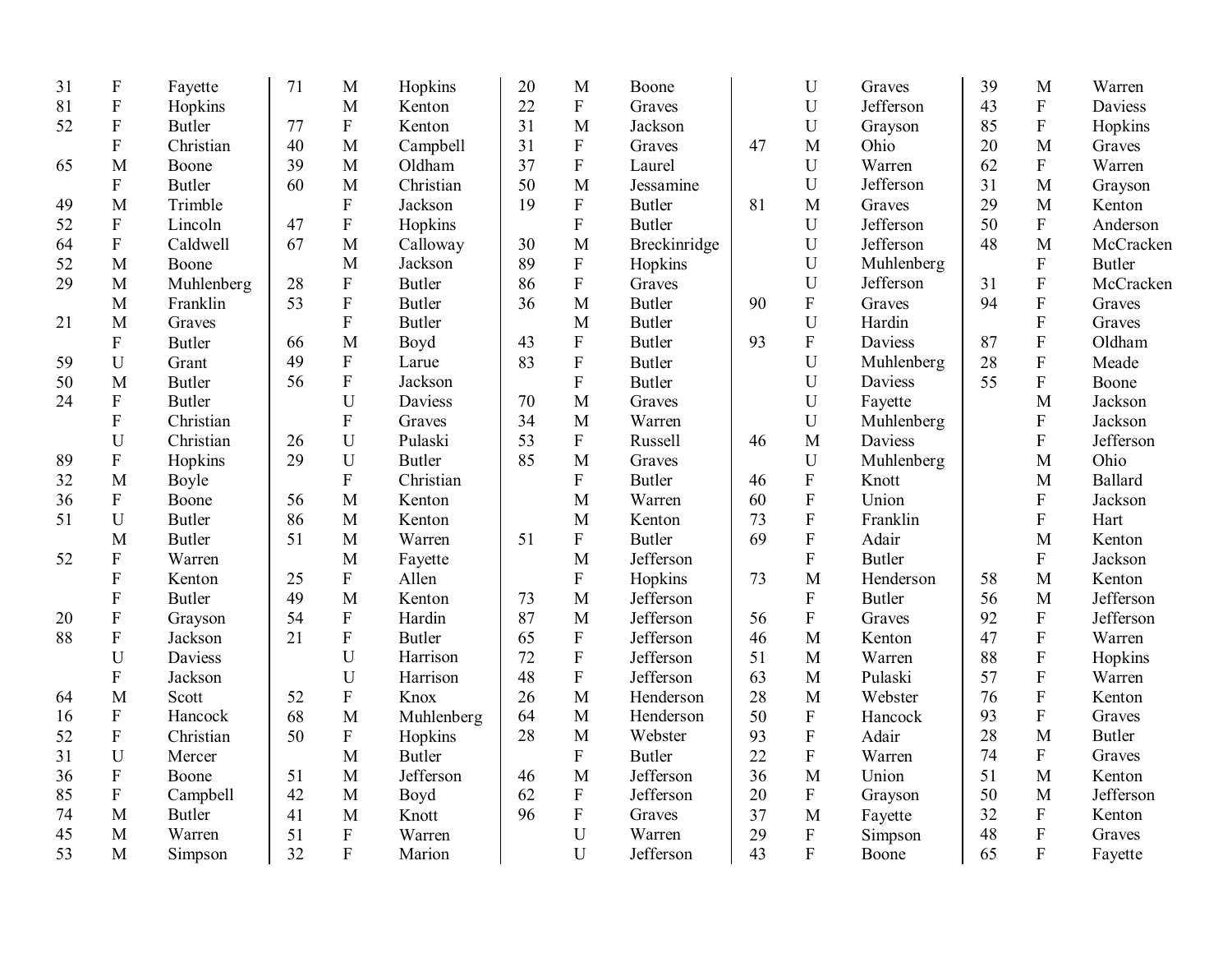| 39 | $\boldsymbol{\mathrm{F}}$ | Hopkins       | $\mathbf{1}$ | M                | Jefferson   | 48 | M                         | Jefferson   | 80 | ${\bf F}$                 | Jefferson   | 46 | M                         | Warren         |
|----|---------------------------|---------------|--------------|------------------|-------------|----|---------------------------|-------------|----|---------------------------|-------------|----|---------------------------|----------------|
| 37 | M                         | Warren        | 95           | ${\bf F}$        | Jefferson   | 92 | ${\bf F}$                 | Jefferson   | 48 | M                         | Jefferson   | 40 | M                         | Warren         |
| 41 | ${\bf F}$                 | Warren        | 90           | ${\bf F}$        | Jefferson   | 52 | M                         | Jefferson   | 40 | ${\bf F}$                 | Jefferson   | 49 | M                         | Warren         |
| 88 | ${\bf F}$                 | Hopkins       | 78           | ${\bf F}$        | Jefferson   | 34 | M                         | Jefferson   | 34 | ${\bf F}$                 | Jefferson   | 45 | ${\bf F}$                 | McCreary       |
| 50 | M                         | <b>Butler</b> | 43           | $\mathbf{F}$     | Jefferson   | 48 | $\boldsymbol{\mathrm{F}}$ | Jefferson   | 88 | $\overline{F}$            | Jefferson   | 46 | $\mathbf{F}$              | Warren         |
| 55 | M                         | Jefferson     | 66           | ${\bf F}$        | Jefferson   | 94 | ${\bf F}$                 | Jefferson   | 60 | $\overline{F}$            | Jefferson   | 42 | M                         | Jefferson      |
| 51 | M                         | Warren        | 57           | ${\bf F}$        | Jefferson   | 20 | ${\bf F}$                 | Jefferson   | 51 | ${\bf F}$                 | Jefferson   | 57 | M                         | <b>Bullitt</b> |
| 38 | M                         | Warren        | 32           | $\mathbf F$      | Jefferson   | 52 | M                         | Jefferson   | 74 | M                         | Jefferson   | 15 | $\boldsymbol{\mathrm{F}}$ | Fayette        |
| 28 | M                         | Warren        | 92           | $\overline{F}$   | Jefferson   | 56 | M                         | Jefferson   | 47 | $\overline{F}$            | Jefferson   | 55 | ${\bf F}$                 | Jefferson      |
| 48 | M                         | Jefferson     | 68           | M                | Jefferson   | 88 | ${\bf F}$                 | Jefferson   | 65 | $\boldsymbol{\mathrm{F}}$ | Jefferson   | 47 | M                         | Muhlenberg     |
| 48 | M                         | Jefferson     | 28           | M                | Jefferson   | 62 | ${\bf F}$                 | Jefferson   | 29 | U                         | Jefferson   | 45 | M                         | Muhlenberg     |
| 58 | M                         | Jefferson     | 21           | ${\bf F}$        | Jefferson   | 78 | ${\bf F}$                 | Jefferson   | 75 | U                         | Jefferson   | 41 | $\mathbf{M}$              | Muhlenberg     |
| 81 | M                         | Hopkins       | 35           | U                | Unconfirmed | 27 | ${\bf F}$                 | Jefferson   | 39 | M                         | Jefferson   | 30 | M                         | Unconfirmed    |
| 51 | ${\bf F}$                 | Jefferson     | 39           | ${\bf F}$        | Jefferson   | 30 | $\mathbf U$               | Jefferson   | 50 | M                         | Jefferson   | 76 | ${\bf F}$                 | Unconfirmed    |
| 59 | ${\bf F}$                 | Jefferson     | 54           | M                | Jefferson   | 38 | M                         | Jefferson   | 76 | ${\bf F}$                 | Jefferson   | 17 | M                         | <b>Butler</b>  |
| 51 | $\mathbf F$               | Jefferson     | 51           | ${\bf F}$        | Jefferson   | 70 | ${\bf F}$                 | Jefferson   | 64 | ${\bf F}$                 | Jefferson   | 44 | $\mathbf F$               | Jefferson      |
| 34 | M                         | Jefferson     | 33           | M                | Jefferson   | 80 | M                         | Jefferson   | 51 | M                         | Jefferson   | 34 | $\overline{F}$            | Woodford       |
| 32 | ${\bf F}$                 | Jefferson     | 29           | ${\bf F}$        | Jefferson   | 90 | $\mathbf U$               | Unconfirmed | 36 | $\mathbf U$               | Unconfirmed |    | $\mathbf F$               | Unconfirmed    |
| 90 | ${\bf F}$                 | Jefferson     | 74           | $\mathbf F$      | Jefferson   | 87 | ${\bf F}$                 | Jefferson   | 53 | M                         | Jefferson   | 49 | ${\bf F}$                 | <b>Bullitt</b> |
| 60 | ${\bf F}$                 | Jefferson     | 52           | M                | Jefferson   | 72 | ${\bf F}$                 | Jefferson   | 96 | M                         | Jefferson   | 43 | M                         | Daviess        |
| 48 | ${\bf F}$                 | Jefferson     | 72           | ${\bf F}$        | Jefferson   | 50 | $\mathbf U$               | Jefferson   | 59 | M                         | Jefferson   | 80 | ${\bf F}$                 | Kenton         |
| 77 | M                         | Jefferson     | 60           | $\mathbf U$      | Jefferson   | 72 | M                         | Jefferson   | 74 | ${\bf F}$                 | Jefferson   | 83 | M                         | Kenton         |
| 83 | $\mathbf F$               | Jefferson     | 39           | M                | Jefferson   | 61 | U                         | Jefferson   | 45 | U                         | Jefferson   | 68 | $\mathbf F$               | Graves         |
| 69 | M                         | Jefferson     | 59           | ${\bf F}$        | Jefferson   | 71 | ${\bf F}$                 | Jefferson   | 37 | ${\bf F}$                 | Jefferson   | 61 | ${\bf F}$                 | Graves         |
| 61 | $\mathbf F$               | Jefferson     | 72           | $\mathbf{F}$     | Jefferson   | 94 | M                         | Jefferson   | 71 | ${\bf F}$                 | Jefferson   | 66 | $\boldsymbol{\mathrm{F}}$ | Fayette        |
| 42 | $\overline{F}$            | Jefferson     | 57           | M                | Jefferson   | 40 | $\mathbf U$               | Jefferson   | 36 | U                         | Jefferson   | 92 | M                         | Graves         |
| 35 | ${\bf F}$                 | Jefferson     | 85           | $\boldsymbol{F}$ | Jefferson   | 58 | M                         | Jefferson   | 92 | ${\bf F}$                 | Jefferson   | 49 | M                         | Warren         |
| 58 | M                         | Jefferson     | 80           | M                | Jefferson   | 62 | ${\bf F}$                 | Jefferson   | 88 | ${\bf F}$                 | Jefferson   | 48 | $\boldsymbol{\mathrm{F}}$ | Fayette        |
| 92 | ${\bf F}$                 | Jefferson     | 26           | M                | Jefferson   | 91 | $\mathbf U$               | Jefferson   | 82 | ${\bf F}$                 | Jefferson   | 38 | ${\bf F}$                 | Henderson      |
| 58 | M                         | Jefferson     | 67           | M                | Jefferson   | 24 | ${\bf F}$                 | Jefferson   | 74 | M                         | Jefferson   | 62 | M                         | Warren         |
| 68 | M                         | Jefferson     | 29           | $\mathbf F$      | Jefferson   | 79 | ${\bf F}$                 | Jefferson   | 90 | $\mathbf F$               | Jefferson   | 28 | M                         | Jackson        |
| 84 | M                         | Jefferson     | 73           | ${\bf F}$        | Jefferson   | 23 | ${\bf F}$                 | Jefferson   | 39 | $\mathbf{M}$              | Jefferson   | 91 | $\boldsymbol{\mathrm{F}}$ | Kenton         |
| 75 | M                         | Jefferson     | 88           | U                | Jefferson   | 68 | M                         | Jefferson   | 81 | ${\bf F}$                 | Jefferson   | 70 | M                         | Daviess        |
| 43 | M                         | Jefferson     | 54           | ${\bf F}$        | Jefferson   | 26 | $\mathbf M$               | Jefferson   | 58 | U                         | Jefferson   |    | M                         | Boone          |
| 42 | ${\bf F}$                 | Jefferson     | 54           | $\mathbf F$      | Jefferson   | 78 | M                         | Jefferson   | 58 | M                         | Jefferson   | 28 | $\mathbf{F}$              | <b>Butler</b>  |
| 73 | M                         | Jefferson     | 65           | ${\bf F}$        | Jefferson   | 64 | ${\bf F}$                 | Spencer     | 20 | $\mathbf{M}$              | Henderson   | 52 | M                         | Bourbon        |
| 54 | M                         | Jefferson     | 39           | M                | Jefferson   | 87 | M                         | Jefferson   | 49 | M                         | Unconfirmed | 89 | $\mathbf{M}$              | Daviess        |
| 33 | ${\bf F}$                 | Jefferson     | 78           | ${\bf F}$        | Jefferson   | 85 | ${\bf F}$                 | Jefferson   | 44 | M                         | Henderson   | 29 | M                         | Daviess        |
| 86 | $\overline{F}$            | Jefferson     | 96           | M                | Grayson     | 66 | M                         | Jefferson   | 31 | M                         | Unconfirmed | 34 | M                         | Campbell       |
| 46 | $\overline{F}$            | Jefferson     | 95           | $\mathbf{F}$     | Jefferson   | 36 | U                         | Jefferson   | 20 | M                         | Unconfirmed | 55 | $\mathbf{F}$              | Daviess        |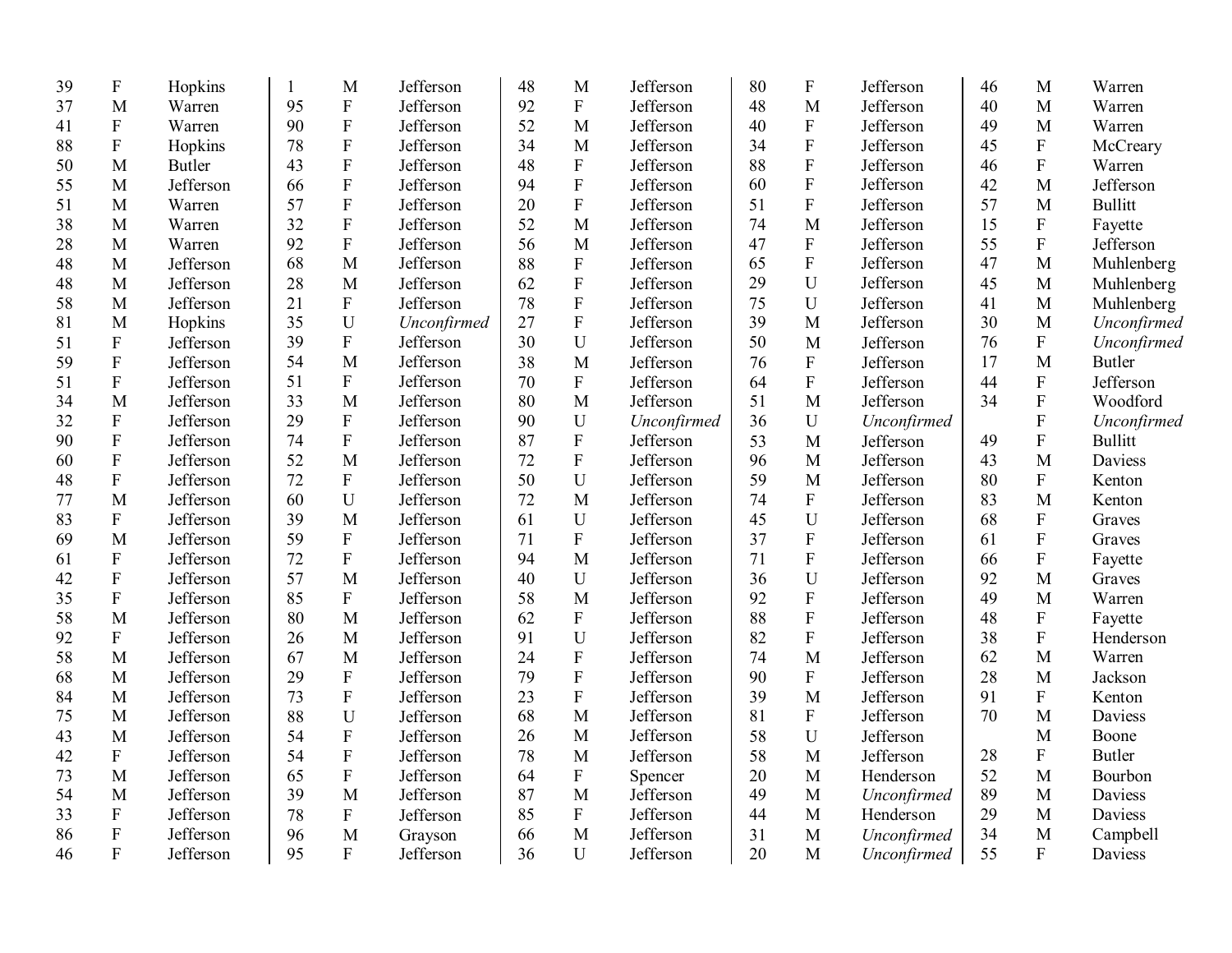| 33 | M                         | Daviess       |    | ${\bf F}$                 | Kenton        | 89  | ${\bf F}$                 | Kenton     | 94 | ${\bf F}$                 | Jefferson    | 58              | ${\bf F}$    | Graves     |
|----|---------------------------|---------------|----|---------------------------|---------------|-----|---------------------------|------------|----|---------------------------|--------------|-----------------|--------------|------------|
| 71 | ${\bf F}$                 | Daviess       |    | M                         | <b>Butler</b> | 22  | M                         | Muhlenberg | 69 | ${\bf F}$                 | Jefferson    | 92              | ${\bf F}$    | Kenton     |
| 80 | $\boldsymbol{\mathrm{F}}$ | Graves        |    | ${\bf F}$                 | Jackson       | 83  | $\boldsymbol{\mathrm{F}}$ | Jefferson  | 85 | ${\bf F}$                 | Jefferson    | 47              | ${\bf F}$    | Grayson    |
| 25 | M                         | Daviess       | 69 | ${\bf F}$                 | Grayson       | 60  | M                         | Jefferson  | 32 | M                         | Daviess      | 37              | ${\bf F}$    | Kenton     |
| 43 | $\mathbf F$               | Boone         |    | $\boldsymbol{\mathrm{F}}$ | Adair         | 88  | $\boldsymbol{\mathrm{F}}$ | Jefferson  | 48 | M                         | Muhlenberg   | 46              | M            | Warren     |
| 77 | M                         | Graves        | 46 | $\mathbf F$               | Boone         | 87  | ${\bf F}$                 | Jefferson  | 24 | $\mathbf F$               | Jefferson    | 42              | M            | Campbell   |
| 47 | M                         | Muhlenberg    |    | $\rm F$                   | Kenton        | 85  | ${\bf F}$                 | Jefferson  | 34 | U                         | Jefferson    | 28              | ${\bf F}$    | Kenton     |
| 31 | ${\bf F}$                 | Kenton        | 30 | U                         | Boone         | 81  | M                         | Jefferson  | 21 | $\boldsymbol{\mathrm{F}}$ | Jefferson    | 38              | ${\bf U}$    | Campbell   |
| 23 | ${\bf F}$                 | Warren        |    | M                         | Ohio          | 74  | $\boldsymbol{\mathrm{F}}$ | Jefferson  | 28 | $\mathbf U$               | Jefferson    | $7\phantom{.0}$ | M            | Marshall   |
| 72 | M                         | Boone         |    | ${\bf F}$                 | Adair         | 23  | $\mathbf F$               | Jefferson  | 54 | U                         | Jefferson    | 89              | ${\bf F}$    | Graves     |
| 50 | M                         | Muhlenberg    | 72 | ${\bf F}$                 | Russell       | 50  | M                         | Jefferson  | 66 | M                         | Jefferson    | 92              | ${\bf F}$    | Graves     |
| 90 | ${\bf F}$                 | Graves        |    | $\overline{F}$            | Jackson       | 89  | M                         | Jefferson  | 39 | M                         | Jefferson    | 30              | ${\bf F}$    | Boone      |
| 56 | ${\bf F}$                 | Graves        |    | $\overline{F}$            | Clay          | 87  | M                         | Jefferson  | 66 | $\boldsymbol{\mathrm{F}}$ | Jefferson    | 36              | M            | Warren     |
| 37 | M                         | Daviess       |    | ${\bf F}$                 | Warren        | 75  | U                         | Jefferson  | 53 | M                         | Jefferson    | 70              | M            | Adair      |
| 89 | ${\bf F}$                 | Graves        |    | ${\bf F}$                 | Adair         | 58  | ${\bf F}$                 | Jefferson  | 61 | $\boldsymbol{\mathrm{F}}$ | Jefferson    | 16              | ${\bf F}$    | Fayette    |
| 19 | ${\bf F}$                 | Daviess       |    | M                         | Ohio          | 45  | U                         | Jefferson  | 53 | ${\bf F}$                 | Jefferson    | 88              | $\rm F$      | Graves     |
| 24 | ${\bf F}$                 | McLean        |    | ${\bf F}$                 | Hopkins       | 33  | ${\bf F}$                 | Jefferson  | 36 | U                         | Jefferson    | 55              | ${\bf F}$    | Jackson    |
| 32 | M                         | Daviess       | 44 | M                         | <b>Butler</b> | 72  | M                         | Jefferson  | 61 | ${\bf F}$                 | Jefferson    | 92              | ${\bf F}$    | Graves     |
| 87 | M                         | Jefferson     |    | M                         | Daviess       | 87  | M                         | Jefferson  | 50 | M                         | Jefferson    | 68              | M            | Jefferson  |
| 36 | M                         | Daviess       |    | ${\bf F}$                 | <b>Butler</b> | 88  | $\boldsymbol{\mathrm{F}}$ | Jefferson  | 66 | M                         | Jefferson    | 84              | ${\bf F}$    | Graves     |
| 95 | ${\bf F}$                 | Graves        |    | $\overline{F}$            | <b>Butler</b> | 85  | $\overline{F}$            | Jefferson  | 75 | M                         | Jefferson    | 37              | $\mathbf{F}$ | Graves     |
| 22 | M                         | Henderson     | 74 | M                         | <b>Butler</b> | 86  | ${\bf F}$                 | Jefferson  | 60 | $\mathbf F$               | Jefferson    | 70              | ${\bf F}$    | Kenton     |
| 45 | $\boldsymbol{\mathrm{F}}$ | Henderson     |    | M                         | Jackson       | 69  | U                         | Jefferson  | 45 | ${\bf F}$                 | Jefferson    | 18              | M            | Grayson    |
| 37 | M                         | Daviess       |    | $\mathbf F$               | Cumberland    | 82  | M                         | Jefferson  | 79 | $\rm F$                   | Jefferson    | 96              | ${\bf F}$    | Graves     |
| 29 | ${\bf F}$                 | Daviess       |    | ${\bf F}$                 | Jackson       | 59  | M                         | Jefferson  | 85 | ${\bf F}$                 | Jefferson    | 19              | ${\bf F}$    | Kenton     |
| 93 | ${\bf F}$                 | Graves        |    | ${\bf F}$                 | Adair         | 57  | ${\bf F}$                 | Jefferson  | 93 | ${\bf F}$                 | Jefferson    | 60              | U            | Kenton     |
|    | M                         | Kenton        | 74 | M                         | <b>Butler</b> | 81  | $\mathbf{F}$              | Jefferson  | 60 | ${\bf F}$                 | Jefferson    | $\overline{4}$  | M            | Marshall   |
| 36 | ${\bf F}$                 | Hopkins       |    | M                         | Kenton        | 63  | ${\bf F}$                 | Jefferson  | 57 | ${\bf F}$                 | Jefferson    | 48              | M            | Warren     |
|    | ${\bf F}$                 | Jackson       |    | M                         | Ohio          | 87  | $\overline{F}$            | Jefferson  | 59 | $\rm F$                   | Jefferson    | 90              | ${\bf F}$    | Graves     |
| 36 | ${\bf F}$                 | Ohio          | 59 | M                         | Russell       | 61  | $\mathbf U$               | Jefferson  | 95 | $\mathbf{M}$              | Jefferson    | 59              | ${\bf F}$    | Warren     |
| 45 | M                         | <b>Butler</b> |    | ${\bf F}$                 | Kenton        | 42  | $\mathbf U$               | Jefferson  | 54 | ${\bf F}$                 | Jefferson    | 47              | M            | Muhlenberg |
| 68 | M                         | Russell       | 23 | M                         | Muhlenberg    | 72  | ${\bf F}$                 | Jefferson  | 54 | M                         | Jefferson    | 38              | $\mathbf F$  | Hopkins    |
| 51 | ${\bf F}$                 | Boone         | 55 | M                         | Muhlenberg    | 100 | $\mathbf F$               | Jefferson  | 83 | M                         | Daviess      | 42              | ${\bf F}$    | Jefferson  |
|    | F                         | Kenton        | 58 | ${\bf F}$                 | Adair         | 58  | M                         | Jefferson  | 52 | M                         | Breckinridge | 41              | ${\bf F}$    | Jefferson  |
|    | F                         | <b>Butler</b> | 27 | M                         | Muhlenberg    | 91  | $\boldsymbol{\mathrm{F}}$ | Jefferson  | 53 | $\mathbf{F}$              | Jackson      | 20              | ${\bf F}$    | Jefferson  |
|    | M                         | Kenton        | 65 | M                         | Muhlenberg    | 92  | U                         | Jefferson  | 49 | M                         | McCracken    | 52              | M            | Jefferson  |
|    | M                         | Kenton        | 81 | ${\bf F}$                 | Kenton        | 99  | ${\bf F}$                 | Jefferson  | 51 | ${\bf F}$                 | Warren       | 19              | ${\bf F}$    | Jefferson  |
|    | ${\bf F}$                 | Jackson       | 43 | ${\bf F}$                 | Kenton        | 60  | U                         | Jefferson  | 81 | ${\bf F}$                 | Graves       | 33              | ${\bf F}$    | Jefferson  |
|    | ${\bf F}$                 | Kenton        | 96 | ${\bf F}$                 | Kenton        | 88  | ${\bf F}$                 | Jefferson  | 19 | ${\bf F}$                 | Graves       | 65              | ${\bf F}$    | Jefferson  |
|    | M                         | Ohio          | 88 | $\overline{F}$            | Kenton        | 39  | M                         | Jefferson  | 39 | $\mathbf{F}$              | Warren       | 22              | M            | Jefferson  |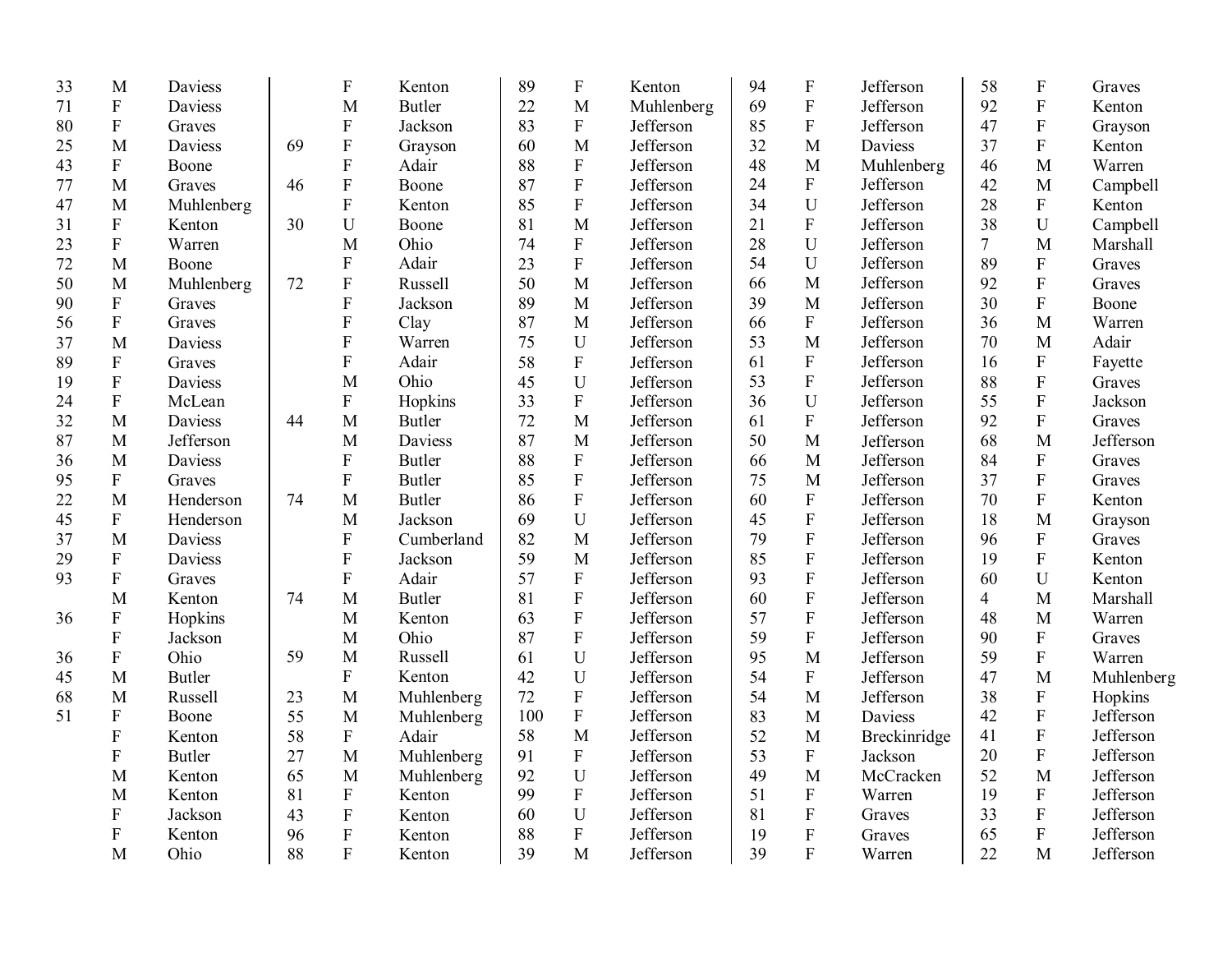| 41  | M                         | Jefferson | 84 | M                         | Pulaski   | 54 | ${\bf F}$        | Jefferson  | 83 | $\boldsymbol{\mathrm{F}}$ | Hopkins       | 81 | M                         | <b>Butler</b> |
|-----|---------------------------|-----------|----|---------------------------|-----------|----|------------------|------------|----|---------------------------|---------------|----|---------------------------|---------------|
| 60  | M                         | Jefferson | 71 | ${\bf F}$                 | Jefferson | 21 | M                | Jefferson  | 46 | ${\bf F}$                 | Jefferson     | 25 | ${\bf F}$                 | Barren        |
| 50  | M                         | Jefferson | 78 | M                         | Jefferson | 59 | M                | Jefferson  | 39 | M                         | Shelby        | 53 | M                         | Henderson     |
| 49  | M                         | Jefferson | 79 | $\mathbf F$               | Jefferson | 34 | U                | Jefferson  | 41 | ${\bf F}$                 | Graves        | 40 | M                         | Warren        |
| 40  | F                         | Jefferson | 39 | U                         | Jefferson | 50 | M                | Jefferson  | 53 | M                         | Fayette       | 55 | ${\bf F}$                 | Jessamine     |
| 51  | M                         | Jefferson | 44 | M                         | Jefferson | 71 | M                | Jefferson  | 81 | ${\bf F}$                 | Graves        | 92 | $\rm F$                   | Graves        |
| 61  | F                         | Graves    | 36 | U                         | Jefferson | 68 | M                | Jefferson  |    | ${\bf F}$                 | Boone         |    | $\rm F$                   | Boone         |
| 52  | $\mathbf F$               | Jefferson | 52 | ${\bf F}$                 | Jefferson | 82 | ${\bf F}$        | Jefferson  |    | M                         | Campbell      | 85 | ${\bf F}$                 | Hopkins       |
| 38  | ${\bf F}$                 | Jefferson | 32 | U                         | Jefferson | 33 | ${\bf F}$        | Warren     | 19 | ${\bf F}$                 | Henderson     | 51 | $\mathbf{M}$              | Kenton        |
| 87  | ${\bf F}$                 | Grayson   | 71 | $\boldsymbol{\mathrm{F}}$ | Jefferson | 71 | M                | Hopkins    |    | ${\bf F}$                 | Boone         | 86 | ${\bf F}$                 | Lyon          |
| 33  | M                         | Jefferson | 33 | $\mathbf U$               | Jefferson | 90 | M                | Hopkins    |    | ${\bf F}$                 | Fayette       | 34 | ${\bf F}$                 | Jefferson     |
| 68  | $\mathbf F$               | Jefferson | 44 | $\overline{F}$            | Jefferson | 93 | M                | Hopkins    |    | $\boldsymbol{F}$          | Grant         | 68 | M                         | Boone         |
| 43  | M                         | Jefferson | 43 | M                         | Jefferson | 85 | $\boldsymbol{F}$ | Hopkins    | 64 | ${\bf F}$                 | Caldwell      | 22 | M                         | Jefferson     |
| 33  | $\mathbf F$               | Jefferson | 56 | M                         | Jefferson | 88 | ${\bf F}$        | Hopkins    | 79 | M                         | Graves        | 28 | $\mathbf F$               | Kenton        |
| 39  | $\mathbf F$               | Jefferson | 70 | $\boldsymbol{\mathrm{F}}$ | Jefferson | 91 | ${\bf F}$        | Hopkins    |    | ${\bf F}$                 | Kenton        | 19 | $\rm F$                   | Grayson       |
| 59  | ${\bf F}$                 | Jefferson | 68 | $\boldsymbol{\mathrm{F}}$ | Jefferson | 58 | ${\bf F}$        | Hopkins    | 27 | M                         | <b>Butler</b> | 29 | $\rm F$                   | Jefferson     |
| 74  | M                         | Jefferson | 83 | M                         | Jefferson | 54 | $\mathbf{M}$     | Boone      | 40 | ${\bf F}$                 | Warren        | 58 | M                         | Jefferson     |
| 76  | $\mathbf{F}$              | Jefferson | 81 | $\mathbf{F}$              | Jefferson | 56 | M                | Muhlenberg | 45 | $\boldsymbol{\mathrm{F}}$ | Oldham        | 85 | ${\bf F}$                 | Jefferson     |
| 38  | M                         | Calloway  | 62 | M                         | Jefferson | 77 | $\mathbf{F}$     | Kenton     | 59 | ${\bf F}$                 | Henderson     | 83 | $\mathbf F$               | Jefferson     |
|     | U                         | Kenton    | 35 | $\mathbf F$               | Jefferson | 93 | $\mathbf{F}$     | Kenton     | 30 | M                         | Boone         | 20 | M                         | Madison       |
| 24  | $\overline{F}$            | Warren    | 21 | M                         | Jefferson | 88 | $\mathbf{F}$     | Kenton     |    | $\mathbf F$               | Kenton        | 19 | $\mathbf F$               | Fayette       |
| 34  | ${\bf F}$                 | Jefferson | 51 | $\boldsymbol{\mathrm{F}}$ | Jefferson | 93 | ${\bf F}$        | Kenton     |    | ${\bf F}$                 | Rowan         | 27 | $\rm F$                   | Christian     |
| 50  | M                         | Jefferson | 72 | M                         | Jefferson | 89 | M                | Kenton     | 54 | ${\bf F}$                 | Simpson       | 32 | $\rm F$                   | Knox          |
| 103 | M                         | Russell   | 28 | M                         | Jefferson | 87 | ${\bf F}$        | Kenton     | 46 | M                         | Warren        | 82 | $\rm F$                   | Graves        |
| 96  | M                         | Jefferson | 49 | $\overline{F}$            | Jefferson | 63 | M                | Kenton     | 5  | ${\bf F}$                 | Hardin        | 26 | $\overline{F}$            | Jefferson     |
| 88  | F                         | Hopkins   | 26 | ${\bf F}$                 | Jefferson | 43 | M                | Jefferson  | 37 | ${\bf F}$                 | Martin        | 68 | ${\bf F}$                 | Boyd          |
| 79  | ${\bf F}$                 | Hopkins   | 62 | $\rm F$                   | Jefferson | 31 | $\mathbf{F}$     | Marshall   | 20 | ${\bf F}$                 | Mercer        | 90 | $\rm F$                   | Graves        |
| 92  | $\mathbf F$               | Hopkins   | 44 | $\overline{F}$            | Jefferson | 62 | $\overline{F}$   | Hickman    | 46 | $\rm F$                   | Warren        | 53 | $\overline{F}$            | McCreary      |
| 52  | $\mathbf F$               | Jefferson | 40 | $\boldsymbol{\mathrm{F}}$ | Jefferson | 80 | M                | Hopkins    | 35 | ${\bf F}$                 | Warren        | 47 | $\rm F$                   | Fayette       |
| 39  | ${\bf F}$                 | Jefferson | 73 | M                         | Jefferson | 92 | ${\bf F}$        | Hopkins    | 54 | U                         | Jefferson     | 43 | M                         | Warren        |
| 38  | $\boldsymbol{\mathrm{F}}$ | Jefferson | 29 | $\boldsymbol{\mathrm{F}}$ | Jefferson | 77 | ${\bf F}$        | Hopkins    | 29 | ${\bf F}$                 | Warren        | 36 | ${\bf F}$                 | Warren        |
| 95  | ${\bf F}$                 | Hopkins   | 70 | $\mathbf F$               | Jefferson | 84 | ${\bf F}$        | Hopkins    | 27 | M                         | Warren        | 27 | ${\bf F}$                 | Kenton        |
| 40  | M                         | Warren    | 58 | $\rm F$                   | Jefferson | 95 | ${\bf F}$        | Hopkins    |    | ${\bf F}$                 | Kenton        | 60 | M                         | Graves        |
| 99  | ${\bf F}$                 | Hopkins   | 34 | $\boldsymbol{\mathrm{F}}$ | Jefferson | 88 | ${\bf F}$        | Hopkins    |    | ${\bf F}$                 | Kenton        | 90 | $\boldsymbol{\mathrm{F}}$ | Grayson       |
| 81  | M                         | Hopkins   | 43 | ${\bf F}$                 | Jefferson | 72 | ${\bf F}$        | Hopkins    |    | ${\bf F}$                 | Marshall      | 52 | $\overline{F}$            | Warren        |
| 80  | $\boldsymbol{\mathrm{F}}$ | Hopkins   | 68 | M                         | Jefferson | 94 | ${\bf F}$        | Hopkins    | 34 | M                         | Kenton        | 27 | $\overline{F}$            | Jefferson     |
| 21  | M                         | Hopkins   | 45 | ${\bf F}$                 | Jefferson | 94 | ${\bf F}$        | Hopkins    | 46 | M                         | Kenton        | 52 | M                         | Jefferson     |
| 95  | ${\bf F}$                 | Hopkins   | 34 | M                         | Jefferson | 80 | M                | Hopkins    | 44 | ${\bf F}$                 | Anderson      | 45 | M                         | Jefferson     |
| 81  | M                         | Hopkins   | 35 | M                         | Jefferson | 89 | ${\bf F}$        | Hopkins    | 27 | $\boldsymbol{\mathrm{F}}$ | Warren        | 41 | ${\bf F}$                 | Warren        |
| 64  | $\mathbf{F}$              | Campbell  | 30 | F                         | Jefferson | 73 | M                | Hopkins    | 73 | $\overline{F}$            | Graves        | 22 | $\mathbf{F}$              | Jefferson     |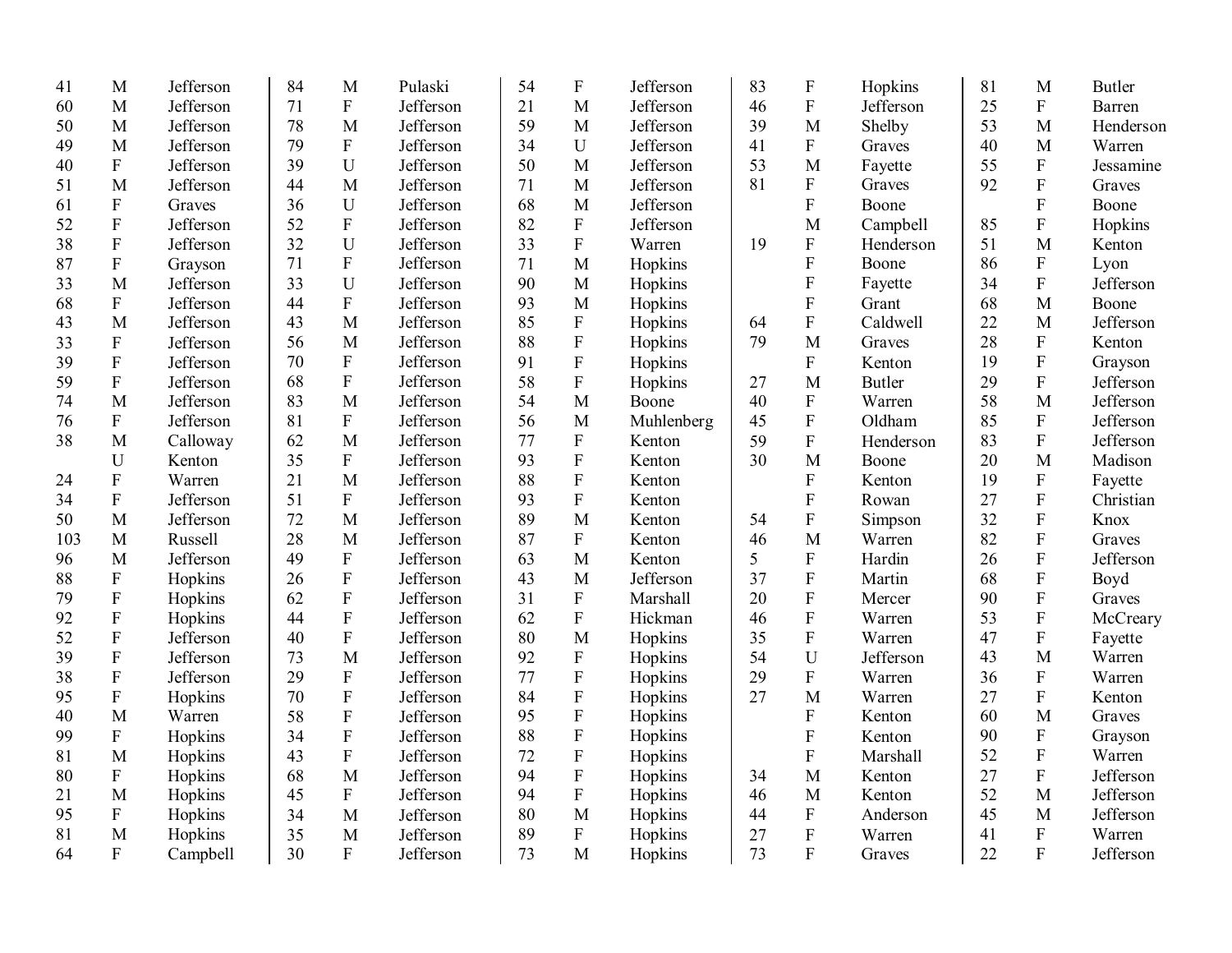| 57 | $\boldsymbol{\mathrm{F}}$ | Warren         | 26 | $\mathbf F$               | Marshall      |     | M                         | Lewis         | M                         | Harrison      | $\boldsymbol{\mathrm{F}}$ | Kenton        |
|----|---------------------------|----------------|----|---------------------------|---------------|-----|---------------------------|---------------|---------------------------|---------------|---------------------------|---------------|
| 97 | ${\bf F}$                 | Grayson        | 58 | $\boldsymbol{\mathrm{F}}$ | Christian     | 59  | ${\bf F}$                 | Adair         | ${\bf F}$                 | Hopkins       | U                         | Hopkins       |
| 50 | $\boldsymbol{F}$          | Webster        |    | ${\bf F}$                 | Jefferson     | 101 | ${\bf F}$                 | Graves        | M                         | Hopkins       | $\boldsymbol{\mathrm{F}}$ | Boone         |
| 48 | M                         | Warren         | 39 | ${\bf F}$                 | Kenton        | 92  | M                         | Graves        | ${\bf F}$                 | <b>Butler</b> | $\boldsymbol{\mathrm{F}}$ | Kenton        |
| 60 | M                         | Kenton         |    | M                         | Jefferson     | 82  | ${\bf F}$                 | Graves        | ${\bf F}$                 | Warren        | ${\bf F}$                 | Kenton        |
| 59 | M                         | Henderson      |    | ${\bf F}$                 | Grayson       | 35  | $\rm F$                   | Allen         | ${\bf F}$                 | Whitley       | $\mathbf{F}$              | Kenton        |
| 32 | ${\bf F}$                 | Franklin       | 40 | $\boldsymbol{\mathrm{F}}$ | Christian     |     | M                         | Daviess       | ${\bf F}$                 | Adair         | M                         | <b>Butler</b> |
| 18 | $\mathbf F$               | Graves         | 21 | $\overline{F}$            | Warren        | 26  | ${\bf F}$                 | Jefferson     | ${\bf F}$                 | Hopkins       | M                         | Hopkins       |
| 55 | ${\bf F}$                 | Boone          | 47 | $\boldsymbol{\mathrm{F}}$ | Warren        | 59  | M                         | Warren        | ${\bf F}$                 | Hopkins       | F                         | Kenton        |
| 34 | ${\bf F}$                 | Whitley        | 35 | ${\bf F}$                 | Warren        |     | M                         | Daviess       | ${\bf F}$                 | Knott         | $\boldsymbol{\mathrm{F}}$ | Calloway      |
| 26 | $\boldsymbol{F}$          | Nelson         |    | M                         | Daviess       |     | M                         | Jefferson     | M                         | Kenton        | $\boldsymbol{\mathrm{F}}$ | Kenton        |
| 96 | $\mathbf F$               | Graves         | 29 | ${\bf F}$                 | Warren        |     | ${\bf F}$                 | Grayson       | ${\bf F}$                 | Kenton        | $\boldsymbol{\mathrm{F}}$ | Kenton        |
| 33 | M                         | <b>Bullitt</b> | 96 | M                         | Grayson       | 96  | $\mathbf F$               | Kenton        | $\mathbf M$               | Ohio          | ${\bf F}$                 | Kenton        |
| 21 | ${\bf F}$                 | Christian      |    | M                         | Jefferson     | 63  | M                         | Christian     | $\mathbf{M}$              | Ohio          | $\mathbf{F}$              | Kenton        |
| 76 | ${\bf F}$                 | Adair          |    | $\mathbf{M}$              | Daviess       |     | $\rm F$                   | Woodford      | $\mathbf{M}$              | Christian     | ${\bf F}$                 | Kenton        |
| 90 | ${\bf F}$                 | Graves         | 57 | $\mathbf F$               | Fayette       |     | $\mathbf F$               | Jefferson     | ${\bf F}$                 | Boone         | ${\bf F}$                 | <b>Butler</b> |
| 26 | M                         | Daviess        | 5  | $\rm F$                   | Madison       | 33  | M                         | Warren        | $\mathbf M$               | Marshall      | M                         | Jackson       |
| 24 | ${\bf F}$                 | Clark          | 68 | M                         | Jefferson     | 67  | M                         | Henderson     | ${\bf F}$                 | Hopkins       | ${\bf F}$                 | Kenton        |
| 22 | M                         | Webster        | 37 | M                         | Warren        | 74  | $\boldsymbol{\mathrm{F}}$ | Campbell      | M                         | Warren        | M                         | Hopkins       |
|    | F                         | Jefferson      | 81 | ${\bf F}$                 | Graves        |     | $\boldsymbol{\mathrm{F}}$ | Kenton        | M                         | Ohio          | $\boldsymbol{\mathrm{F}}$ | Kenton        |
| 49 | M                         | Jefferson      | 52 | $\rm F$                   | Hardin        |     | F                         | Adair         | ${\bf F}$                 | Boone         | ${\bf F}$                 | Kenton        |
| 33 | M                         | Daviess        | 71 | $\rm F$                   | Graves        |     | M                         | Ohio          | ${\bf F}$                 | Kenton        | F                         | Kenton        |
| 59 | ${\bf F}$                 | <b>Butler</b>  | 40 | M                         | Warren        |     | M                         | Boone         | $\boldsymbol{\mathrm{F}}$ | Kenton        | $\boldsymbol{\mathrm{F}}$ | Kenton        |
|    | ${\bf F}$                 | Daviess        | 37 | M                         | Boone         |     | M                         | Ohio          | $\boldsymbol{\mathrm{F}}$ | Carlisle      | $\boldsymbol{\mathrm{F}}$ | Kenton        |
| 60 | M                         | Muhlenberg     | 23 | ${\bf F}$                 | Graves        |     | M                         | Hardin        | ${\bf F}$                 | Kenton        | ${\bf F}$                 | Kenton        |
| 49 | M                         | Henderson      | 44 | ${\bf F}$                 | Barren        |     | ${\bf F}$                 | Ohio          | $\mathbf F$               | Kenton        | F                         | <b>Butler</b> |
| 55 | $\boldsymbol{\mathrm{F}}$ | Marshall       | 40 | M                         | Warren        |     | $\boldsymbol{\mathrm{F}}$ | Kenton        | ${\bf F}$                 | Calloway      | F                         | <b>Butler</b> |
|    | $\boldsymbol{\mathrm{F}}$ | Jefferson      | 39 | M                         | Warren        |     | M                         | Unconfirmed   | M                         | <b>Butler</b> | M                         | Campbell      |
| 83 | ${\bf F}$                 | Adair          | 75 | M                         | Graves        |     | ${\bf F}$                 | Webster       | ${\bf F}$                 | Washington    | ${\bf F}$                 | Kenton        |
| 54 | M                         | Muhlenberg     | 81 | M                         | Graves        |     | ${\bf F}$                 | <b>Butler</b> | $\mathbf F$               | Adair         | $\boldsymbol{\mathrm{F}}$ | Kenton        |
| 27 | ${\bf F}$                 | Fayette        | 70 | $\rm F$                   | <b>Butler</b> |     | M                         | Boone         | ${\bf F}$                 | Adair         | M                         | Kenton        |
| 87 | $\boldsymbol{\mathrm{F}}$ | Kenton         | 53 | $\boldsymbol{\mathrm{F}}$ | Mercer        |     | M                         | Ohio          | ${\bf F}$                 | Kenton        | $\boldsymbol{\mathrm{F}}$ | Kenton        |
| 54 | ${\bf F}$                 | Jefferson      | 25 | M                         | Warren        |     | F                         | Pulaski       | ${\bf F}$                 | Kenton        | F                         | Hickman       |
| 37 | $\boldsymbol{\mathrm{F}}$ | Jefferson      |    | M                         | Daviess       |     | ${\bf F}$                 | Adair         | $\overline{F}$            | Kenton        | ${\bf F}$                 | <b>Butler</b> |
|    | M                         | Jefferson      | 33 | M                         | Campbell      |     | M                         | McLean        | ${\bf F}$                 | Kenton        | $\overline{F}$            | <b>Butler</b> |
|    | F                         | Jefferson      | 55 | $\boldsymbol{\mathrm{F}}$ | Pulaski       |     | M                         | Ohio          | $\mathbf F$               | Grayson       | $\boldsymbol{\mathrm{F}}$ | Kenton        |
|    | M                         | Jefferson      | 25 | $\rm F$                   | Cumberland    |     | M                         | Marshall      | ${\bf F}$                 | <b>Butler</b> | $\mathbf{F}$              | Ohio          |
|    | M                         | Jefferson      | 56 | M                         | Jefferson     |     | ${\bf F}$                 | Christian     | ${\bf F}$                 | Adair         | ${\bf F}$                 | Kenton        |
| 50 |                           |                |    |                           |               |     |                           |               |                           |               |                           |               |
|    | M                         | Unconfirmed    | 37 | $\overline{F}$            | Graves        |     | $\overline{F}$            | Kenton        | M                         | Muhlenberg    | $\mathbf F$               | <b>Butler</b> |
|    | F                         | Henderson      | 69 | $\rm F$                   | Grayson       |     | ${\bf F}$                 | Adair         | ${\bf F}$                 | Boone         | M                         | Hopkins       |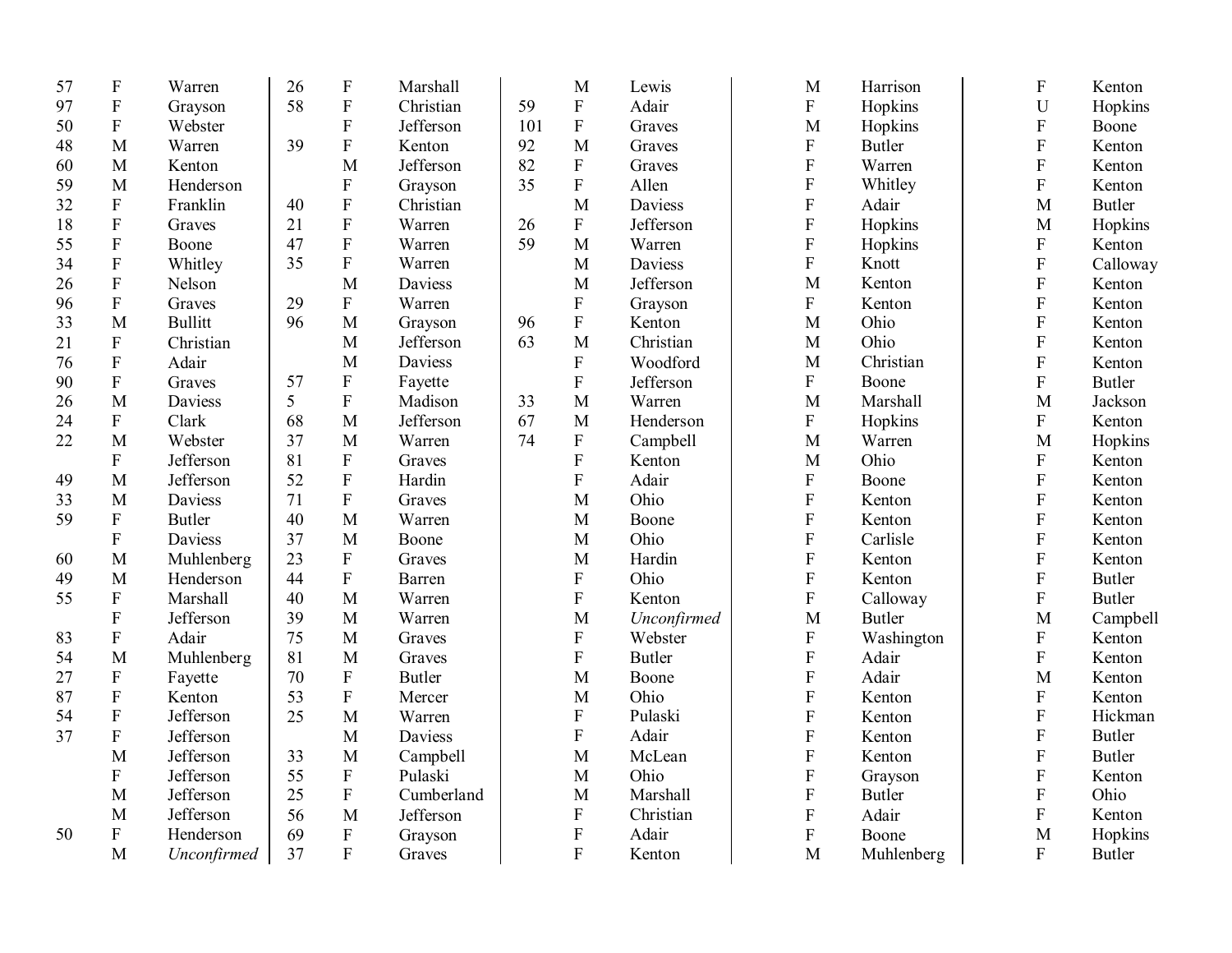|    | $\boldsymbol{F}$ | Kenton        | 53 | M | Jefferson      | 45 | F | Jefferson | 78 | U                         | Jefferson | 98 | $\mathbf{F}$     | Jefferson   |
|----|------------------|---------------|----|---|----------------|----|---|-----------|----|---------------------------|-----------|----|------------------|-------------|
|    | $\boldsymbol{F}$ | Kenton        | 60 | M | <b>Bullitt</b> | 82 | F | Jefferson | 95 | M                         | Jefferson | 89 | ${\bf F}$        | Jefferson   |
|    | M                | Jackson       | 56 | M | Jefferson      | 82 | F | Hopkins   | 59 | M                         | Jefferson | 84 | F                | Jefferson   |
|    | F                | Campbell      | 74 | M | Hopkins        | 55 | F | Jefferson | 58 | M                         | Jefferson | 84 | $\boldsymbol{F}$ | Jefferson   |
|    | M                | Kenton        | 78 | M | Jefferson      | 45 | M | Jefferson | 61 | M                         | Jefferson | 87 | $\boldsymbol{F}$ | Jefferson   |
|    | $\boldsymbol{F}$ | Kenton        | 80 | F | Jefferson      | 28 | M | Jefferson | 85 | $\boldsymbol{F}$          | Jefferson | 86 | $\boldsymbol{F}$ | Jefferson   |
|    | F                | Kenton        | 80 | M | Jefferson      | 58 | M | Jefferson | 49 | F                         | Jefferson | 86 | F                | Jefferson   |
|    | $\mathbf{F}$     | Kenton        | 69 | F | Jefferson      | 43 | F | Jefferson | 82 | $\mathbf U$               | Jefferson | 98 | F                | Jefferson   |
|    | F                | Butler        | 60 | F | Jefferson      | 99 | F | Jefferson | 86 | F                         | Jefferson | 81 | M                | Jefferson   |
|    | M                | Grant         | 34 | M | Bullitt        | 32 | M | Jefferson | 82 | F                         | Jefferson | 84 | $\mathbf F$      | Jefferson   |
|    | M                | Marshall      | 20 | M | Jefferson      | 19 | M | Jefferson | 97 | F                         | Jefferson | 80 | U                | Jefferson   |
|    | M                | Marshall      | 90 | F | Jefferson      | 69 | M | Jefferson | 84 | M                         | Jefferson | 84 | F                | Jefferson   |
|    | F                | Kenton        | 89 | F | Jefferson      | 73 | F | Jefferson | 87 | M                         | Jefferson | 77 | F                | Jefferson   |
|    | M                | <b>Butler</b> | 88 | F | Jefferson      | 21 | F | Jefferson | 98 | F                         | Jefferson | 93 | $\boldsymbol{F}$ | Jefferson   |
|    | $\mathbf{F}$     | Butler        | 94 | F | Jefferson      | 54 | M | Jefferson | 91 | $\boldsymbol{\mathrm{F}}$ | Jefferson | 52 | F                | Jefferson   |
|    | M                | Hopkins       | 40 | U | Jefferson      | 54 | M | Jefferson | 91 | U                         | Jefferson | 59 | M                | Jefferson   |
|    | $\mathbf{F}$     | Butler        | 78 | U | Jefferson      | 66 | F | Jefferson | 76 | F                         | Jefferson | 78 | M                | Unconfirmed |
|    | F                | Hopkins       | 88 | F | Jefferson      | 40 | M | Jefferson | 91 | F                         | Jefferson |    |                  |             |
| 61 | M                | Marshall      | 90 | F | Jefferson      | 71 | F | Jefferson | 71 | F                         | Jefferson |    |                  |             |
| 82 | F                | Hopkins       | 92 | F | Jefferson      | 28 | M | Jefferson | 80 | $\boldsymbol{\mathrm{F}}$ | Jefferson |    |                  |             |
| 48 | $\mathbf{F}$     | Grayson       | 53 | U | Jefferson      | 93 | M | Jefferson | 86 | F                         | Jefferson |    |                  |             |
|    |                  |               |    |   |                |    |   |           |    |                           |           |    |                  |             |

*Additional cases and some demographics not known by 5 p.m. ET, so not all info are listed. U = Unconfirmed*

 $48\,$ 

*\*This number reflects duplicate cases and patients that did not meet case definition for confirmed cases.*